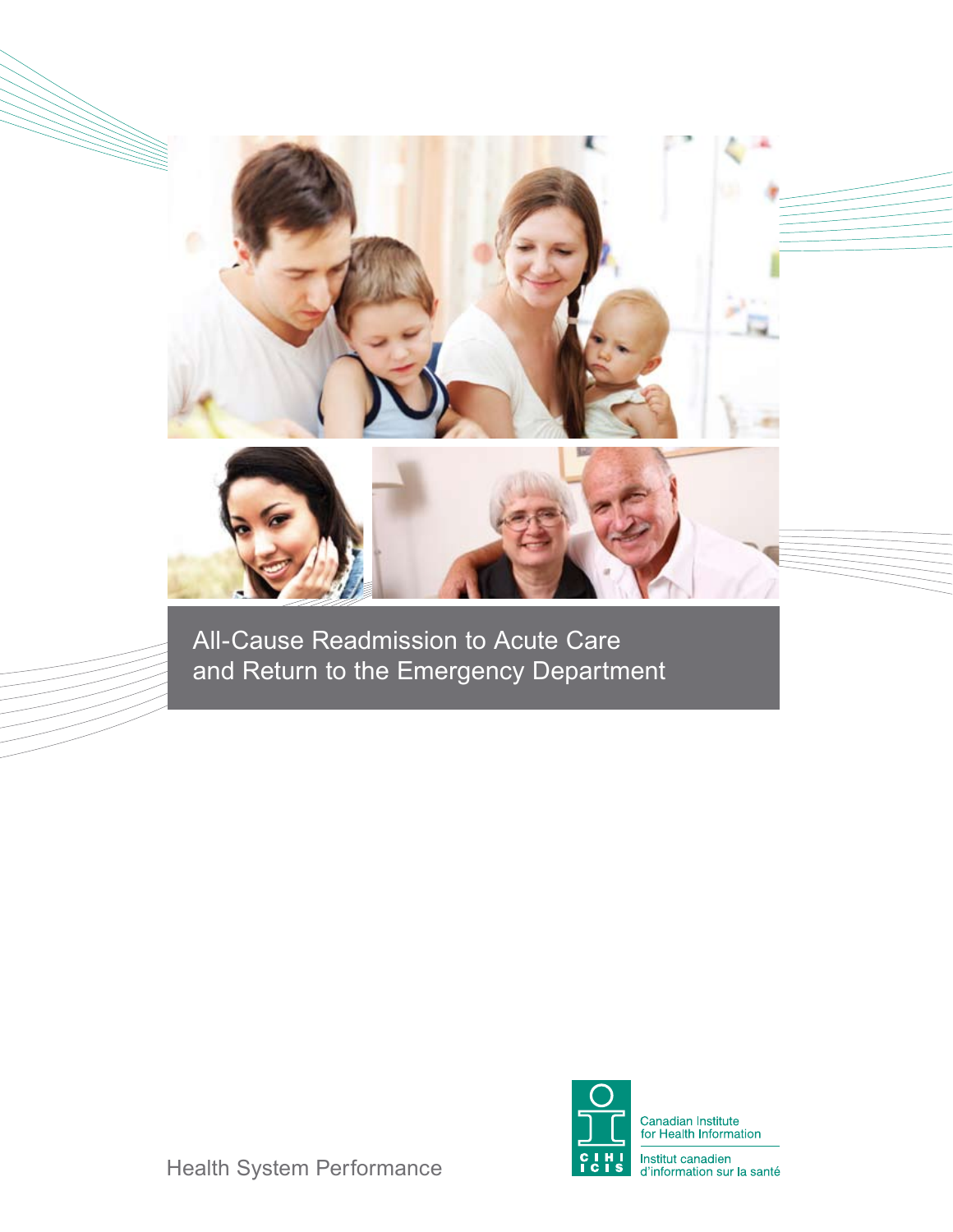# Our Vision

Better data. Better decisions. Healthier Canadians.

# Our Mandate

To lead the development and maintenance of comprehensive and integrated health information that enables sound policy and effective health system management that improve health and health care.

# Our Values

Respect, Integrity, Collaboration, Excellence, Innovation

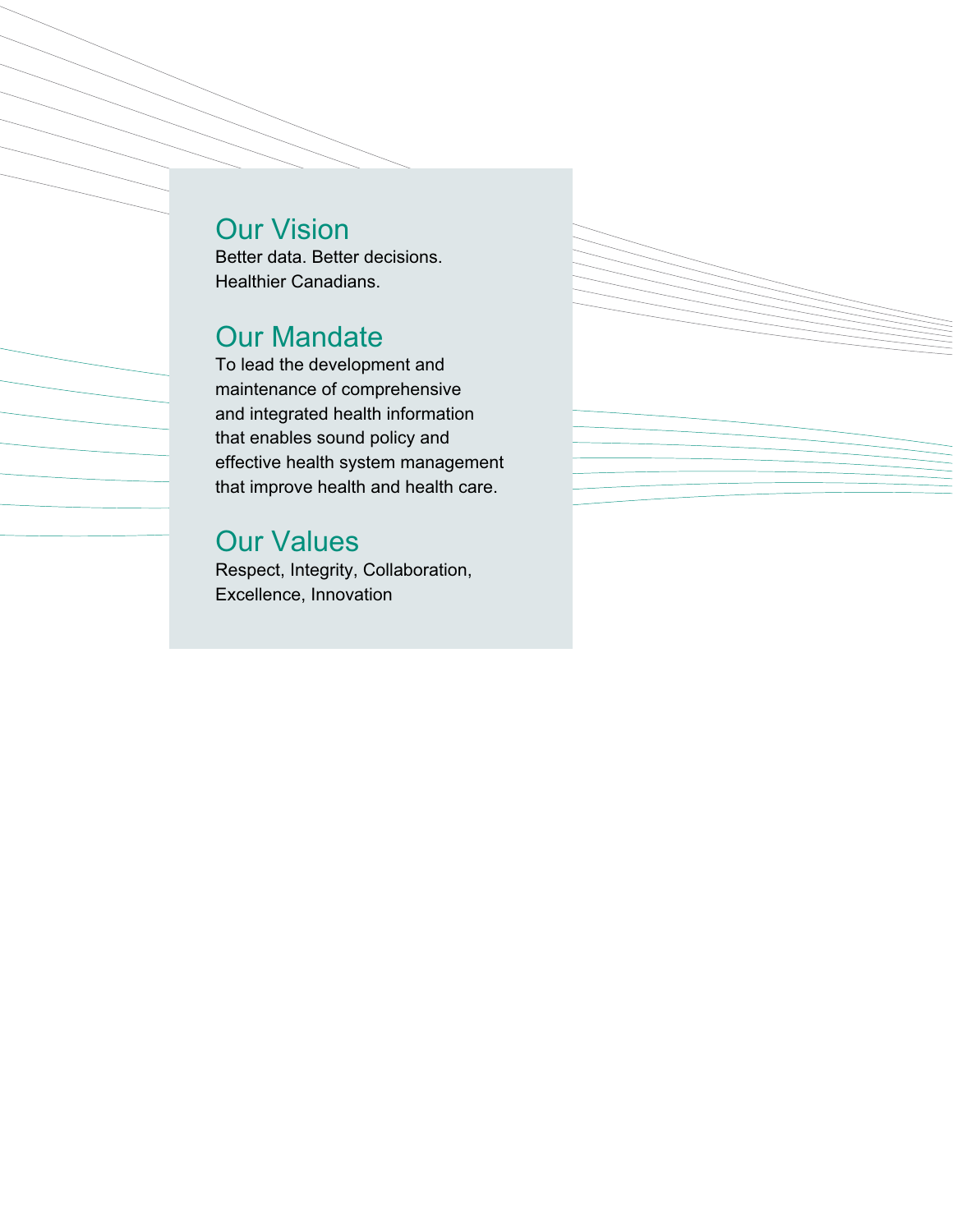# **Table of Contents**

| Summary—Part 2: Returning to the Emergency Department After Inpatient Care 35 |  |
|-------------------------------------------------------------------------------|--|
|                                                                               |  |
|                                                                               |  |
|                                                                               |  |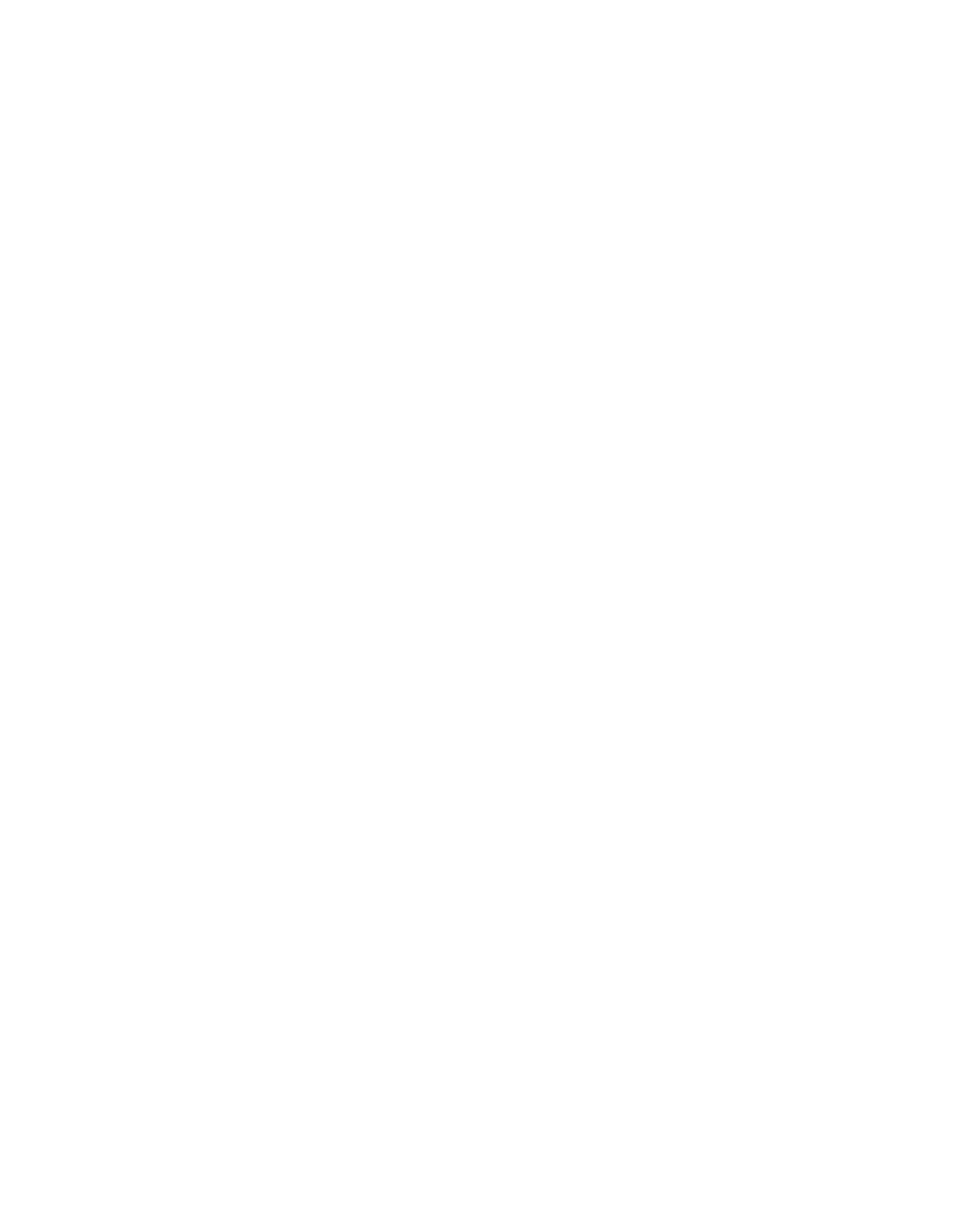# <span id="page-4-0"></span>About the Canadian Institute for Health Information

The Canadian Institute for Health Information (CIHI) collects and analyzes information on health and health care in Canada and makes it publicly available. Canada's federal, provincial and territorial governments created CIHI as a not-for-profit, independent organization dedicated to forging a common approach to Canadian health information. CIHI's goal: to provide timely, accurate and comparable information. CIHI's data and reports inform health policies, support the effective delivery of health services and raise awareness among Canadians of the factors that contribute to good health.

As of February 1, 2012, CIHI's Board of Directors consisted of the following members:

- **Dr. Brian Postl**, Chair of the Board, CIHI; Dean of Medicine, University of Manitoba
- **Mr. John Wright (ex officio)**, President and Chief Executive Officer, CIHI
- **Dr. Luc Boileau**, President and Director General, Institut national de santé publique du Québec
- **Dr. Marshall Dahl**, Consultant Endocrinologist, Vancouver Hospital and Health Sciences Centre and Burnaby Hospital
- **Ms. Janet Davidson**, Canadian Head of the Global Healthcare Center of Excellence, KPMG
- **Dr. Chris Eagle**, President and Chief Executive Officer, Alberta Health Services
- **Mr. Donald Ferguson**, Deputy Minister, Department of Health, New Brunswick
- **Dr. Vivek Goel**, President and Chief Executive Officer, Public Health Ontario
- **Mr. Denis Lalumière**, Assistant Deputy Minister, Planning, Performance and Quality, ministère de la Santé et des Services sociaux du Québec
- **Mr. John McGarry**, Private Health Administration Consultant
- **Dr. Cordell Neudorf**, Chair, CPHI Council; Chief Medical Health Officer, Saskatoon Health Region
- **Mr. Saäd Rafi**, Deputy Minister, Ministry of Health and Long-Term Care, Ontario
- **Dr. Marlene Smadu**, Associate Dean of Nursing, University of Saskatchewan
- **Mr. Wayne Smith**, Chief Statistician, Statistics Canada
- **Mr. Howard Waldner**, President and Chief Executive Officer, Vancouver Island Health Authority
- **Mr. Graham Whitmarsh**, Deputy Minister, Ministry of Health Services, British Columbia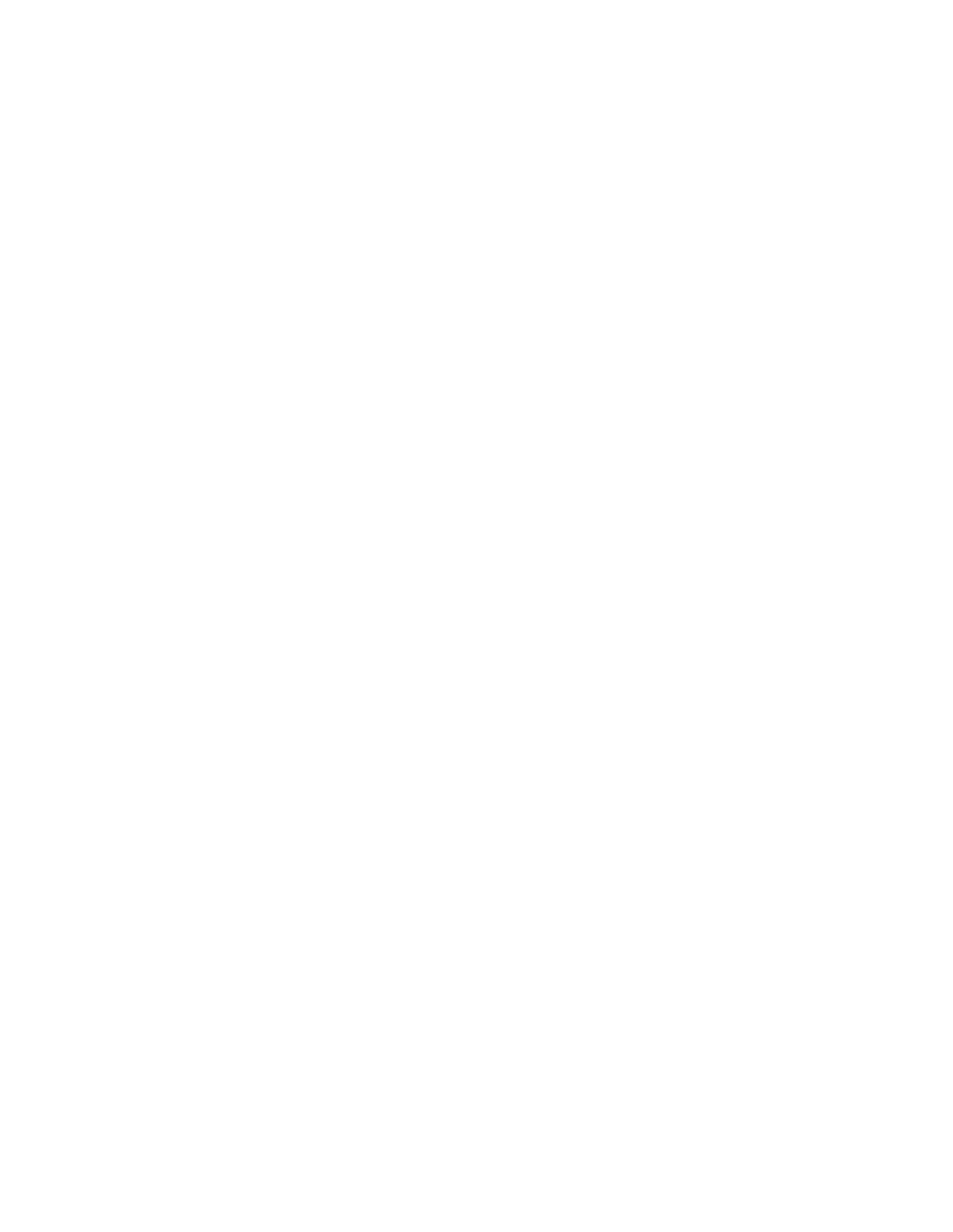# <span id="page-6-0"></span>Acknowledgements

The Canadian Institute for Health Information (CIHI) would like to acknowledge and thank the many individuals and teams that contributed to the development of this report.

We would like to express our gratitude to everyone involved for their insight, experience and enthusiasm, which contributed significantly to the success of this report.

We would like to acknowledge and express our appreciation to the following experts for their review and invaluable feedback.

- **Jason M. Sutherland**, PhD, Scholar, Michael Smith Foundation for Health Research; Faculty, UBC Centre for Health Services and Policy Research; Assistant Professor, School of Population and Public Health, University of British Columbia
- **Randy Fransoo**, PhD, Researcher, Manitoba Centre for Health Policy; Assistant Professor, Community Health Sciences, University of Manitoba
- **Irfan Dhalla**, MD, MSc, FRCPC, Staff Physician and Scientist, St. Michael's Hospital; Assistant Professor, University of Toronto; Medical Advisor, Toronto Central Community Care Access Centre; Adjunct Scientist, Institute for Clinical Evaluative Sciences

It should be noted that the analyses and conclusions in this report do not necessarily reflect the opinions of the affiliated organizations.

The leadership team that provided guidance and support in the development of this report is as follows:

- Jeremy Veillard, Vice President, Research and Analysis
- Kathleen Morris, Director, Health System Analysis and Emerging Issues
- Darren Gerson, Manager, Health Services Research
- Joanne Hader, Manager, Health Indicators

The project team responsible for the development of this report is as follows:

- Hani Abushomar, Senior Analyst
- Isac Lima, Senior Analyst
- Xi-Kuan Chen, Program Lead
- Michelle Costa, Senior Analyst
- Hong Ji, Senior Analyst
- Jacqueline Kurji, Senior Coordinator
- Cheng Qian, Program Lead
	- Razia Sultana, Analyst

• Carrie Lee, Analyst

This report could not have been completed without the generous support and assistance of Marilee Allerdings, the following teams—Case Mix, MIS and Costing–CMDB, Health Indicators and Hospital Reports—and many other CIHI staff members who worked on the publication, communications and distribution and who provided ongoing support to the core team.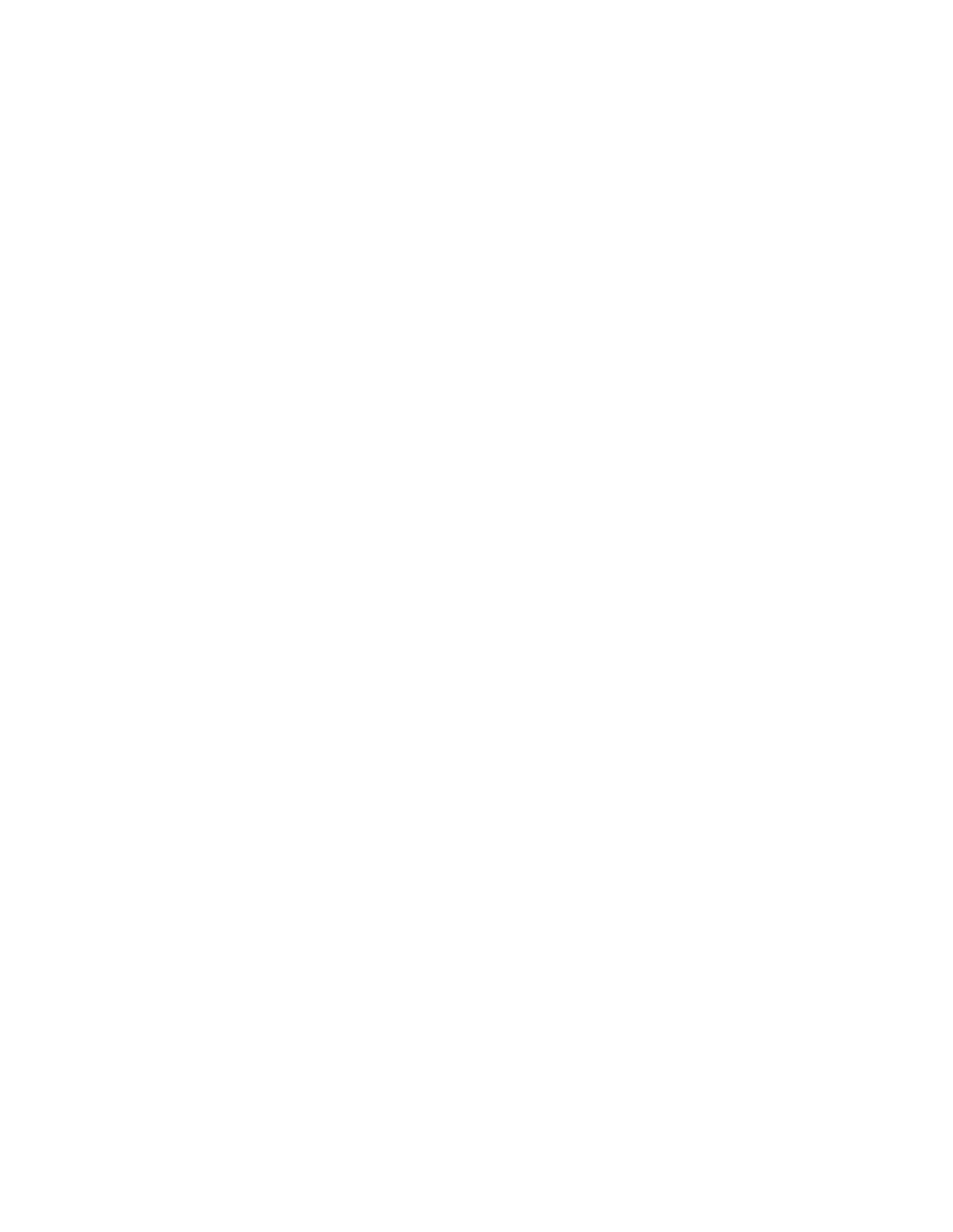# <span id="page-8-0"></span>Executive Summary

Unplanned readmissions to hospital have been identified as common,<sup>1–4</sup> costly<sup>2, 5</sup> and potentially avoidable.<sup>6</sup> Understanding the factors that contribute to unplanned readmissions can inform strategies to reduce unplanned readmission rates. This report presents pan-Canadian rates of all-cause, unplanned readmission to acute care within 30 days of discharge and rates of return to the emergency department (ED) within seven days of discharge for three jurisdictions (Alberta, Ontario and Yukon). It also examines patient, hospital and community factors associated with acute care readmissions and ED returns for four patient groups (medical, surgical, obstetric and pediatric).

## **Key Findings**

- About 8.5% of acute care patients were readmitted to an acute care hospital within 30 days of their initial discharge.
- Nine percent of acute care patients in Alberta, Ontario and Yukon returned to the ED, with one-sixth of that group returning multiple times within seven days of their initial discharge. Readmission rates and costs were greatest for medical patients (patients initially hospitalized for medical care), followed by surgical patients. Medical and pediatric patients tended to be readmitted for the same or similar conditions upon readmission to acute care and return to the ED, while obstetric and surgical readmissions tended to be for unplanned follow-up care.
- For all patient groups except medical patients, the initial hospitalization was more expensive than the readmission. For example, surgical patients were readmitted for less-expensive follow-up care on average, including care for infection following a procedure.
- Almost 1 in 10 (9.3%) readmitted patients who were initially in hospital for a surgical procedure were readmitted because of an infection. The risk of readmission for medical and surgical patients increased with age, and male patients were at a higher risk of readmission than female ones. Patients with more comorbidities, as measured by the Charlson Index score, were also more likely to be readmitted.
- A patient's risk of readmission to acute care increased with an increasing number of acute care hospitalizations prior to the index hospitalization. A patient's risk of returning to the ED increased with an increasing number of ED visits prior to index.
- Both very long and very short patient lengths of stay in hospital were predictors of acute care readmission.

Hospital-level factors associated with readmissions included hospital length of stay and hospital size. Overall, after adjusting for case mix, age, sex, admission via the ED and number of acute care visits six months prior, hospitals with longer lengths of stay had lower readmission rates.

The community-level factors of rural patient residence and neighbourhood income quintile were also explored. Rural patients were more likely to return to the ED across patient groups, and acute care readmission rates were significantly greater for rural medical, surgical and obstetric patients. When examined at the aggregate level, patients in the lowest income quintile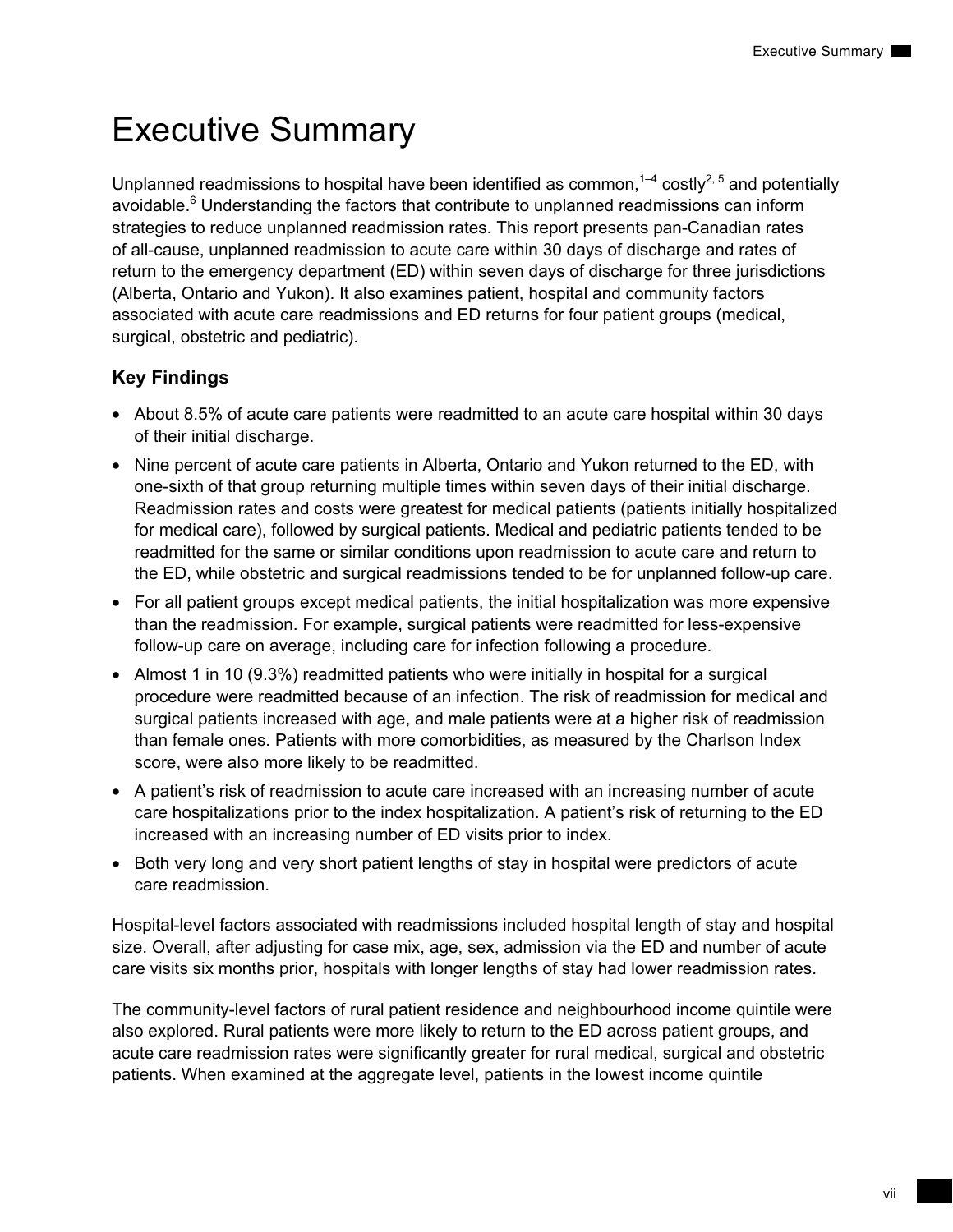demonstrated higher acute care readmission and ED return rates than patients in the highest income quintile. Variations in readmission and return rates across jurisdictions in Canada (with the exception of Nunavut) were modest.

Readmissions to acute care cost an estimated \$1.8 billion (excluding physician fees for services). An additional \$30.6 million was spent on acute care patients returning to the ED in the three jurisdictions studied.

While not all readmissions are avoidable, research suggests that between 9% and 59% of readmissions may be prevented. Strategies to reduce readmission that have been documented in the literature include improved patient education, improved discharge planning and scheduling follow-up appointments before discharge. After discharge, follow-up phone calls, patient hotlines and same-provider continuity may prove to be beneficial.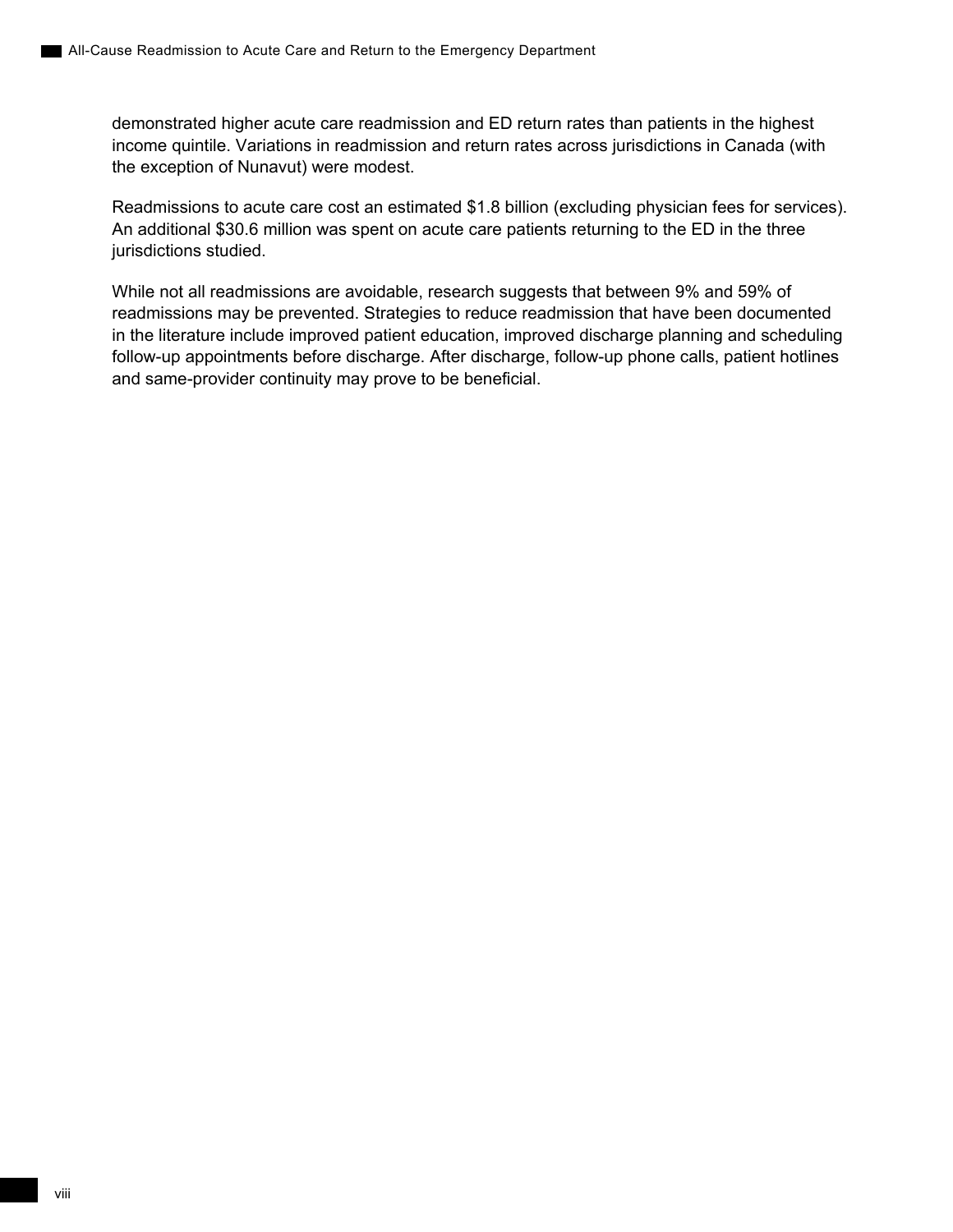# <span id="page-10-0"></span>Introduction

# **Background**

Unplanned hospital readmissions have been a focus of health service researchers and policyand decision-makers since the early 1970s.<sup>5</sup> Growing attention has been given to this issue due to the burden of unplanned readmissions on patients and their family members, on the quality of health care services and on the health care system in general. Many studies have identified unplanned readmissions as common,<sup>1-4</sup> costly<sup>2, 5</sup> and potentially avoidable.<sup>6, 7</sup>

Much work has been done to investigate the rates and risk factors associated with unplanned readmissions in the United States.<sup>2, 4, 5, 8</sup> In 2009, an influential study reported that nearly one in five (19.6%) Medicare beneficiaries in the United States who were discharged from hospital were readmitted to hospital within 30 days of their index discharge.<sup>2</sup> Experts in the field consider this rate higher than what would be expected if these patients received care considered to be best practice. Identifying patients more likely to return to the hospital and creating mechanisms to improve their care before and after hospital discharge are important in reducing the rates of unplanned readmissions.

The overall cost associated with unplanned readmissions can be quite significant. The approximate total cost of Medicare for unplanned readmissions was estimated to be just more than \$17 billion in 2004.<sup>2</sup> This represented approximately 17% of all the hospital payments received from Medicare.<sup>2</sup> It is believed that a portion of these expenses could be saved by reducing hospital readmissions.

While some readmissions are unavoidable due to onset of different conditions or health deterioration, some are preventable. Although consensus has not been reached on the proportion of readmissions that are preventable, studies indicate that 9% to 59% of all-cause unplanned readmissions may be prevented. $6, 9-13$ 

Several studies have investigated the factors associated with an increased risk of returning to the hospital shortly after a discharge.<sup>4, 14, 15</sup> Readmitted patients are generally known to be older, <sup>16</sup> to suffer from complications and comorbidities,  $14, 17$  to have received medical care as opposed to surgical care in the index discharge,<sup>5</sup> to be of low socio-economic status<sup>18</sup> and to have a history of an emergency department/acute care admission prior to the index discharge.<sup>14, 17</sup> Studies have also demonstrated that both long<sup>14, 17</sup> and short<sup>19</sup> index lengths of stay are indicators of future readmission.

# Our Focus

This report presents all-cause unplanned readmission rates to acute care hospitals across every province and territory in Canada, as well as all-cause unplanned return to emergency department (ED) rates in Ontario, Alberta and Yukon. The rates are estimated for four different patient groups: medical, surgical, pediatric and obstetric. These patient groups are clinically different from each other and may be significantly different in terms of risk factors associated with unplanned readmissions.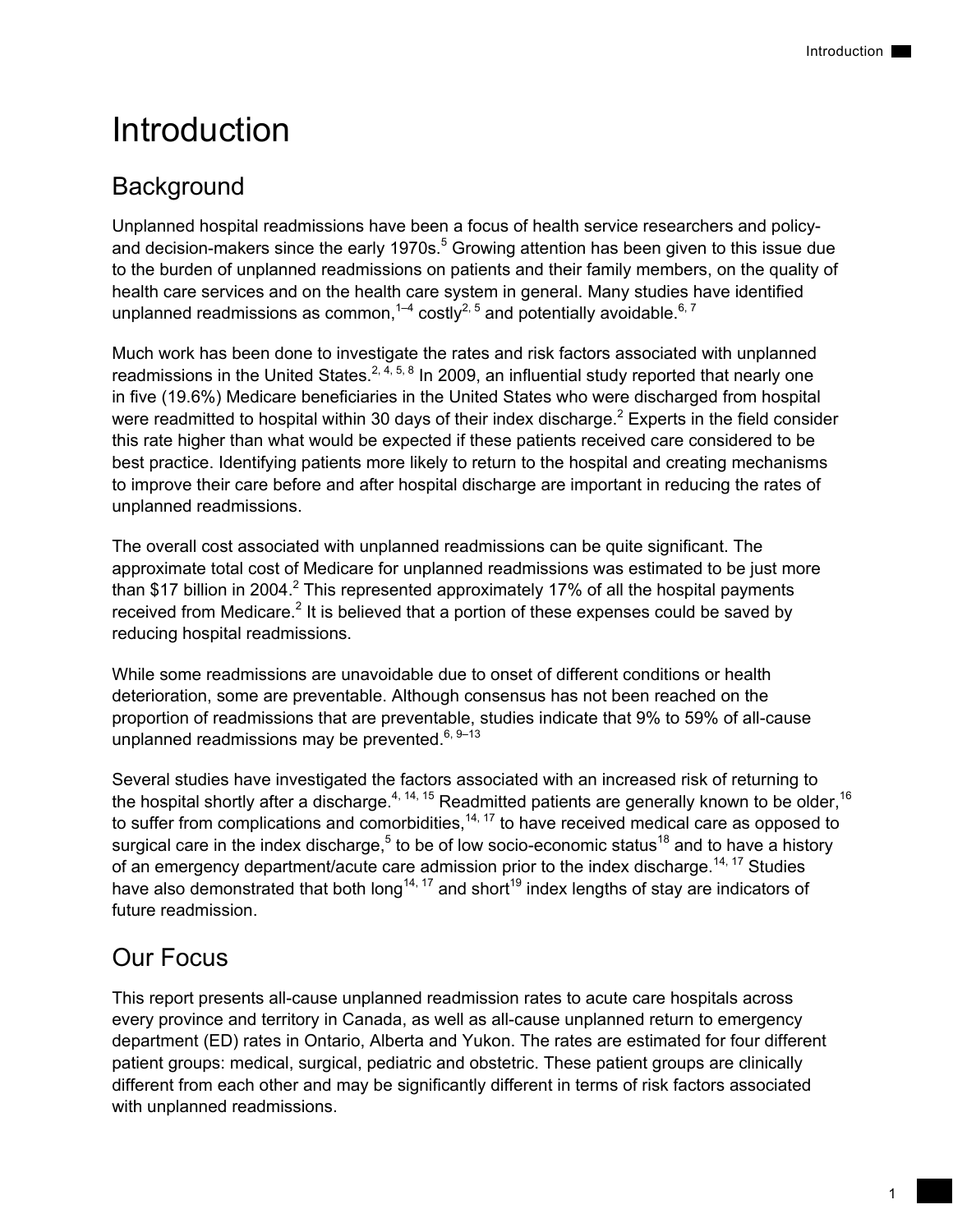Existing literature has focused on preventable readmissions,<sup> $4, 7, 20$ </sup> that is, cases that could have been prevented with better clinical management before hospital discharge, improved case management, adequate follow-up care and discharge planning, and adequate home care services.<sup>20–23</sup> Identifying preventable readmissions requires a clear and measurable definition of preventability. However, a common definition of preventable readmission has not been established among researchers, as readmissions depend on things such as social supports and home care.

During the exploration of all-cause unplanned readmission in Canada, this report focuses on three components of readmission:

- **Patient effects:** Certain factors associated with the patient, such as age, sex, clinical condition and comorbidities, that may affect the likelihood of readmission and are often beyond the control of the hospital.
- **Hospital effects:** Hospital-specific length-of-stay pattern and hospital size effects on unplanned readmissions.
- **Community effects:** The availability of post-acute care that may prevent exacerbation of problems requiring additional hospital admissions. This is measured by examining differences in readmission patterns between rural and urban communities. Additionally, the impact of neighbourhood income quintile is explored in this component of readmissions.

In addition, this report also addresses hospital costs associated with caring for unplanned readmissions in Canada.

## Methodology Note

The unit of analysis in this report is the episode of care. An episode of care refers to all adjoining inpatient hospitalizations and same-day surgery visits. Throughout this report, episodes will be referred to as "patients" or "hospitalizations." All eligible episodes serve as index to determine if there is a following readmission to acute care within 30 days or a following return to the emergency department within 7 days. The latter outcome is measured using data from Alberta, Ontario and Yukon. In this context, the term "index" refers to the initial hospitalization. The approach used in this report is consistent with that used for other CIHI readmission indicators. When comparing these results with those in other published reports, it is important to examine the details of the methodology, which can be found in the appendix. Common differences among reported readmission results include

- Episodes versus discharges;
- Unplanned readmissions versus all readmitted patients;
- Time frames for readmission; and
- Clinical groups included in the analysis.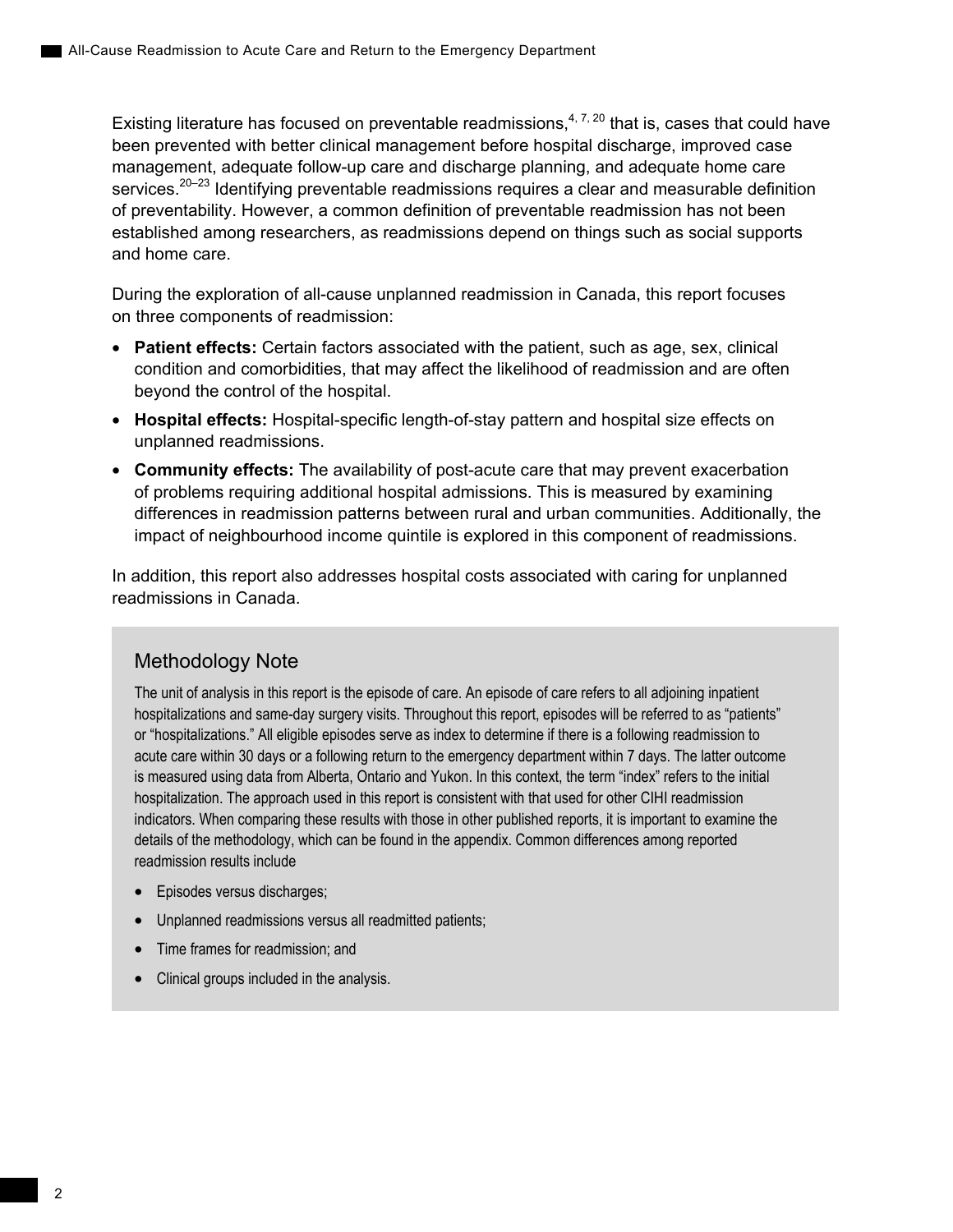<span id="page-12-0"></span>

# Part 1: Readmissions to Inpatient Acute Care

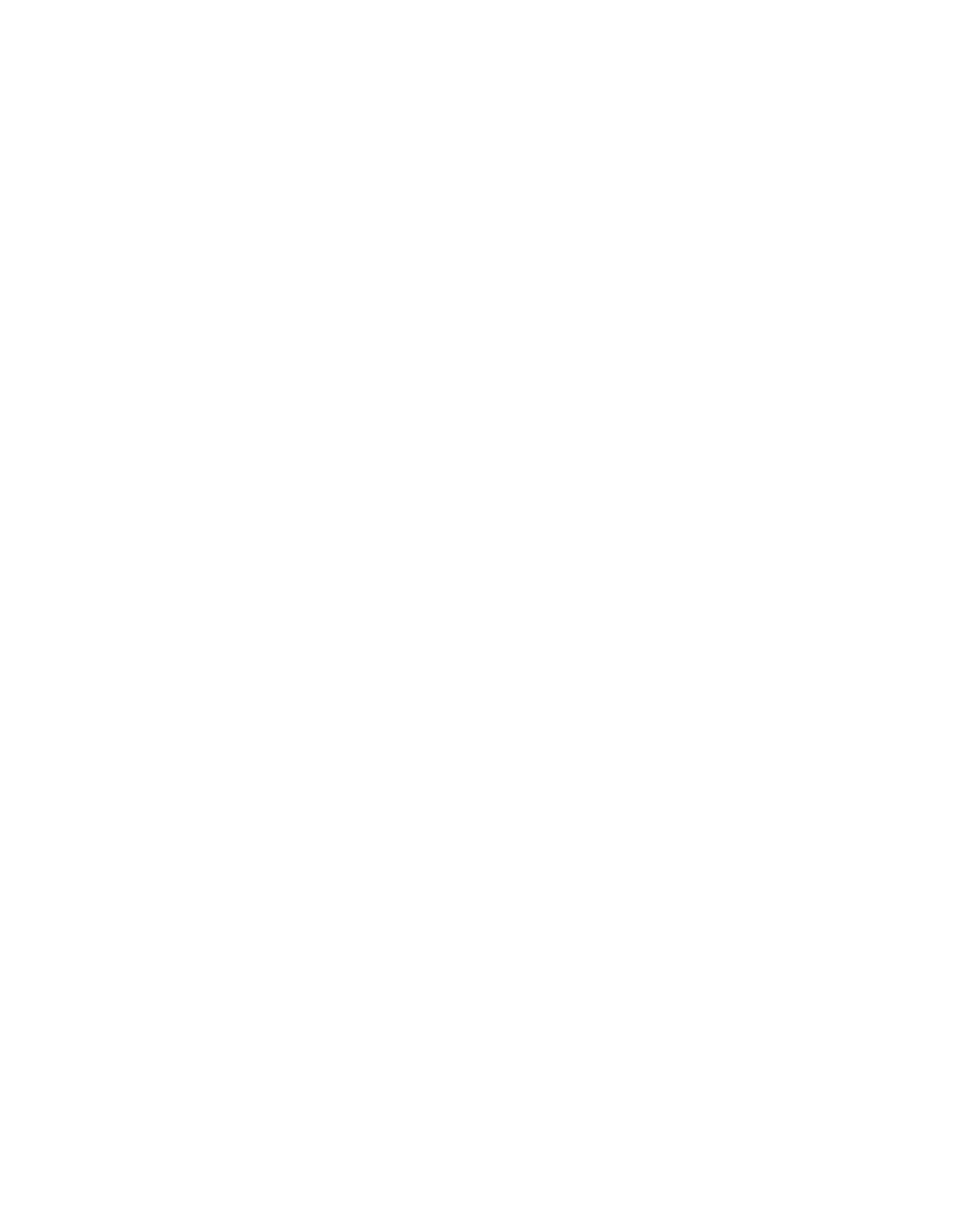Just over 2.1 million acute inpatient hospitalizations occurred in Canada during the 11-month study period.<sup>i, ii</sup> Of this population, 41.6% (885,806) were medical patients, 31.4% (667,796) were surgical, 17.8% (378,951) were obstetric and 9.3% (197,080) were pediatric. More information about patient group characteristics can be found in the appendix.

A total of 181,551 patients were readmitted to acute inpatient care within a month of discharge, for a 30-day all-cause readmission rate of 8.5% in Canada. As found in previous studies,  $14$ ,  $24$ the medical patient group accounted for the greatest proportion of all readmissions (64.9%). Readmissions for the surgical patient group accounted for 23.9% of all readmissions, while 7.1% were for pediatric patients and 4.1% were for obstetric patients.

Medical patients had both the greatest absolute number of readmissions and the highest readmission rate among patient groups. In the medical patient group, 13.3% of patients had a readmission within 30 days of discharge, compared with 6.5% of patients in the surgical patient group. Only 2.0% of obstetric patients and 6.5% of pediatric patients were readmitted to acute inpatient care.



### **Note**

Rates and 95% confidence intervals. **Sources** 

Discharge Abstract Database, 2010–2011, Canadian Institute for Health Information; Fichier des hospitalisations MED-ÉCHO, 2009–2010, ministère de la Santé et des Services sociaux du Québec.

i. The study period encompassed the months of April 2010 to February 2011 for index hospitalizations and the entire year of April 2010 to March 2011 for readmissions.

ii. Data for Quebec was from April 2009 to February 2010.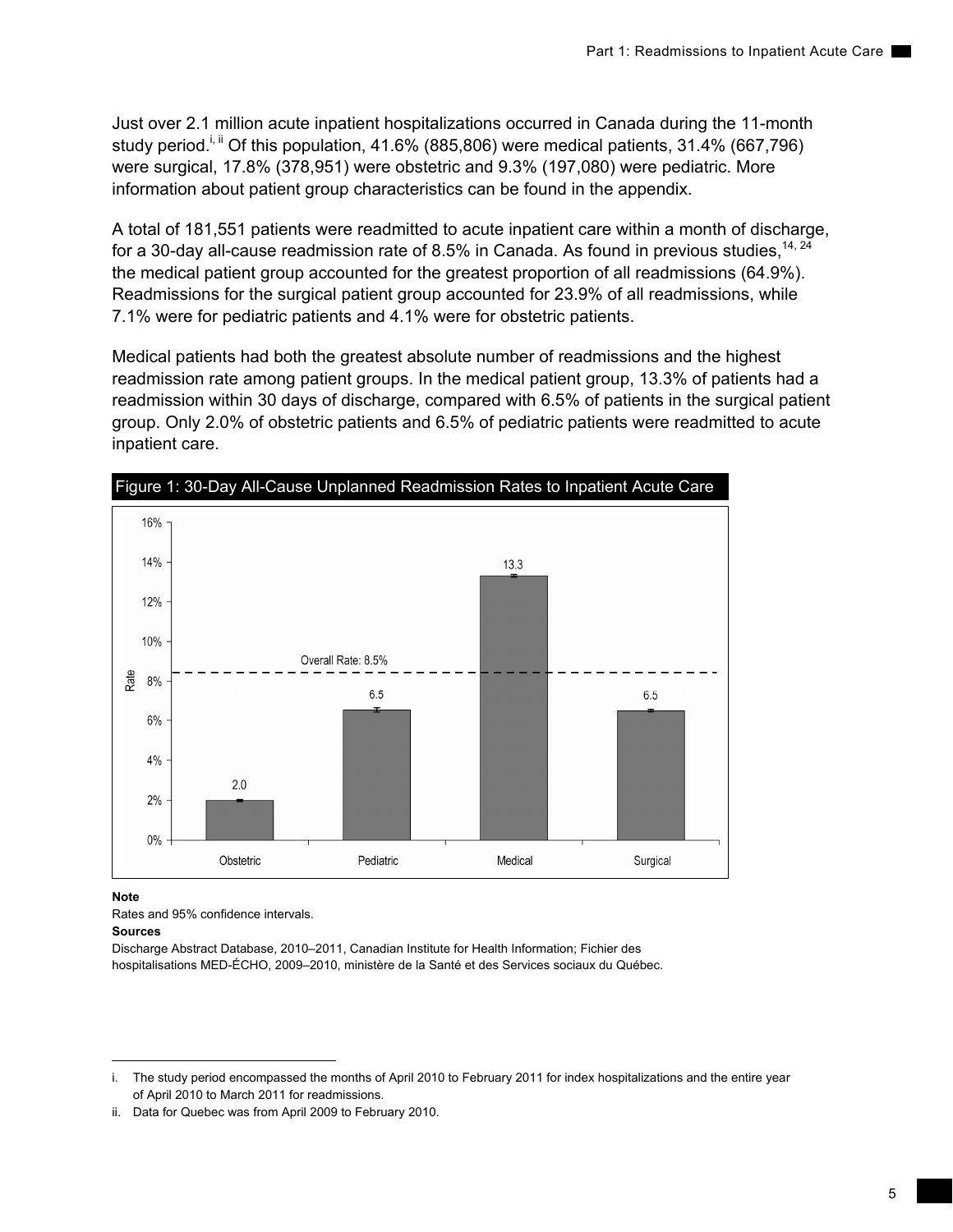## <span id="page-15-0"></span>30-Day Acute Inpatient Readmissions for Mental Illness

Readmission rates reported here exclude readmissions for mental illness. This was done because data about mental illness is not captured consistently across the country. However, readmissions for mental illness were explored in CIHI's *Health Indicators 2011* report. In 2009–2010, about 12,618 patients with selected mental illnesses were readmitted to acute inpatient care, for a rate of 11.4%.25

## Risk Factors for Readmission

Studies have identified several factors associated with readmission, many of which can be found in CIHI data, including age, sex, Charlson Index comorbidity score, rural residence, neighbourhood income, index admission through the ED, number of acute care visits six months prior to the index discharge and patient length of stay in hospital. Different models were fit to predict the risk of acute inpatient readmissions for each of the four patient groups. Table 1 presents the risk factors applied to each patient group.

| Table 1: Risk Factors for Readmission, by Patient, Hospital and Community Effects |                         |                  |                  |  |  |  |
|-----------------------------------------------------------------------------------|-------------------------|------------------|------------------|--|--|--|
|                                                                                   | <b>Medical/Surgical</b> | <b>Obstetric</b> | <b>Pediatric</b> |  |  |  |
| <b>Patient Effects</b>                                                            |                         |                  |                  |  |  |  |
| Age*                                                                              | ✓                       | ✓                | ✓                |  |  |  |
| Sex*                                                                              | √                       |                  |                  |  |  |  |
| <b>Charlson Index Comorbidity Score*</b>                                          |                         |                  |                  |  |  |  |
| Admission via Emergency Department in Index*                                      | ✓                       |                  |                  |  |  |  |
| Patient Length-of-Stay Variance*                                                  | ✓                       |                  | ✓                |  |  |  |
| <b>Number of Acute Admissions Six Months</b><br><b>Prior to Index*</b>            | ✓                       |                  |                  |  |  |  |
| <b>Clinical Conditions in Index</b>                                               | ✓                       | ℐ                | ✓                |  |  |  |
| <b>Clinical Conditions in Readmission</b>                                         |                         |                  |                  |  |  |  |
| <b>Hospital Effects</b>                                                           |                         |                  |                  |  |  |  |
| <b>Hospital Length-of-Stay Variance</b>                                           | ✓                       |                  |                  |  |  |  |
| <b>Hospital Size</b>                                                              | ✓                       |                  |                  |  |  |  |
| <b>Community Effects</b>                                                          |                         |                  |                  |  |  |  |
| <b>Rural Residence*</b>                                                           | ✓                       |                  | ✓                |  |  |  |
| Neighbourhood Income Quintile*                                                    |                         |                  |                  |  |  |  |

**Note** 

\* These risk factors were included in the multiple regression models. The odds ratios for these factors associated with readmission can be found in the appendix.

#### **Source**

Canadian Institute for Health Information.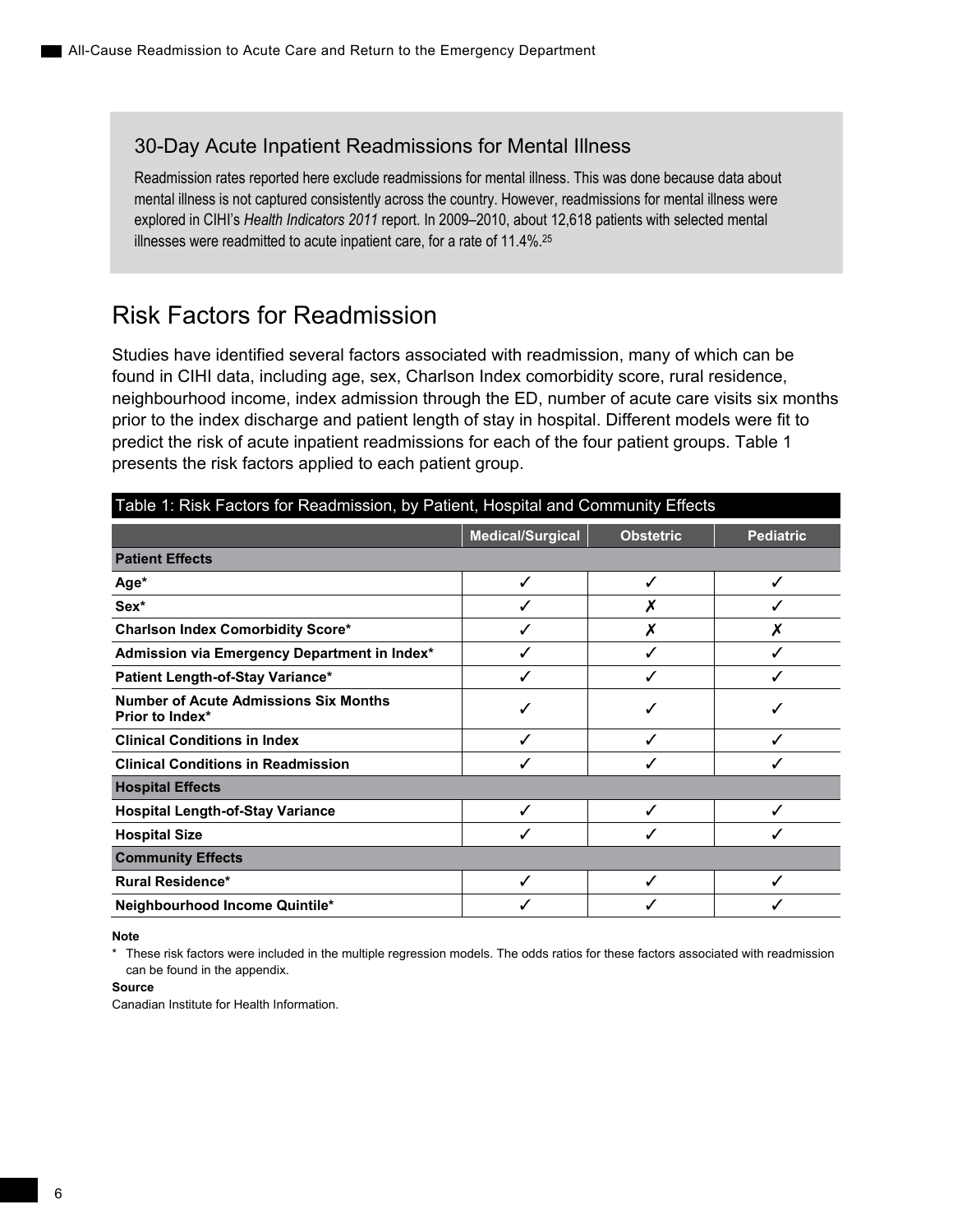Risk was reported as the odds of readmission to acute inpatient care within 30 days of discharge. Odds ratios and confidence intervals for each factor within each patient group are described in the appendix of this report. The following factors were found to be predictors of acute inpatient readmissions across patient groups:

- Number of acute care inpatient admissions six months prior to the index admission;
- Rural residence; and
- Index acute inpatient care admission through the ED.

The factors listed in Table 1 will be explored in more detail in the following sections.

## **Understanding Patient Effects**

A number of patient characteristics were found to predict an inpatient readmission. Such characteristics include age, sex and clinical complexity. In medical and surgical hospitalizations, the risk of readmission increased with age, and male patients were at a higher risk of readmission than female ones. Patients with higher Charlson Index scores were more likely to be readmitted in the same patient groups. In this section, we focus on the clinical characteristics of readmitted patients to provide a deeper understanding of these patients.

## **Who Is Returning and Why Are They Returning?**

Each hospitalization was categorized based on CIHI's Case Mix Group+ (CMG+) methodology. CMGs provide a method for aggregating large volumes of data into clinically homogenous groups. The five CMGs with the highest inpatient readmission volumes were determined for each of the medical, surgical, obstetric and pediatric patient groups. The two most frequent conditions for which patients were readmitted were examined.

## *Medical Patient Group*

Among medical patients, those with chronic obstructive pulmonary disease (COPD) had the highest number of readmissions. Other conditions representing high readmission volumes included (in order from high volume to low volume) heart failure, pneumonia, digestive disorders and arrhythmia. These conditions also represented the highest-volume CMGs in the medical population, whether or not the patient was readmitted. COPD patients represented the highest volume of readmissions, and heart failure patients had the highest readmission rate. About one in five patients with an index condition of COPD (18.8%) and heart failure (21.0%) was readmitted to acute inpatient care within 30 days.

In each of the CMGs representing the highest volume of readmissions, the most frequent condition upon readmission was the same condition as the index case. For example, of the 18.8% (N = 10,517) of COPD patients who were readmitted, 56.3% were treated for COPD symptoms. Similarly, a very high proportion (42.2%) of all returning heart failure patients came back for treatment for the same condition. These results align with the literature,  $2, 26-28$  which states that unplanned readmissions for heart failure and COPD accounted for a considerable proportion of all unplanned readmissions in the United States.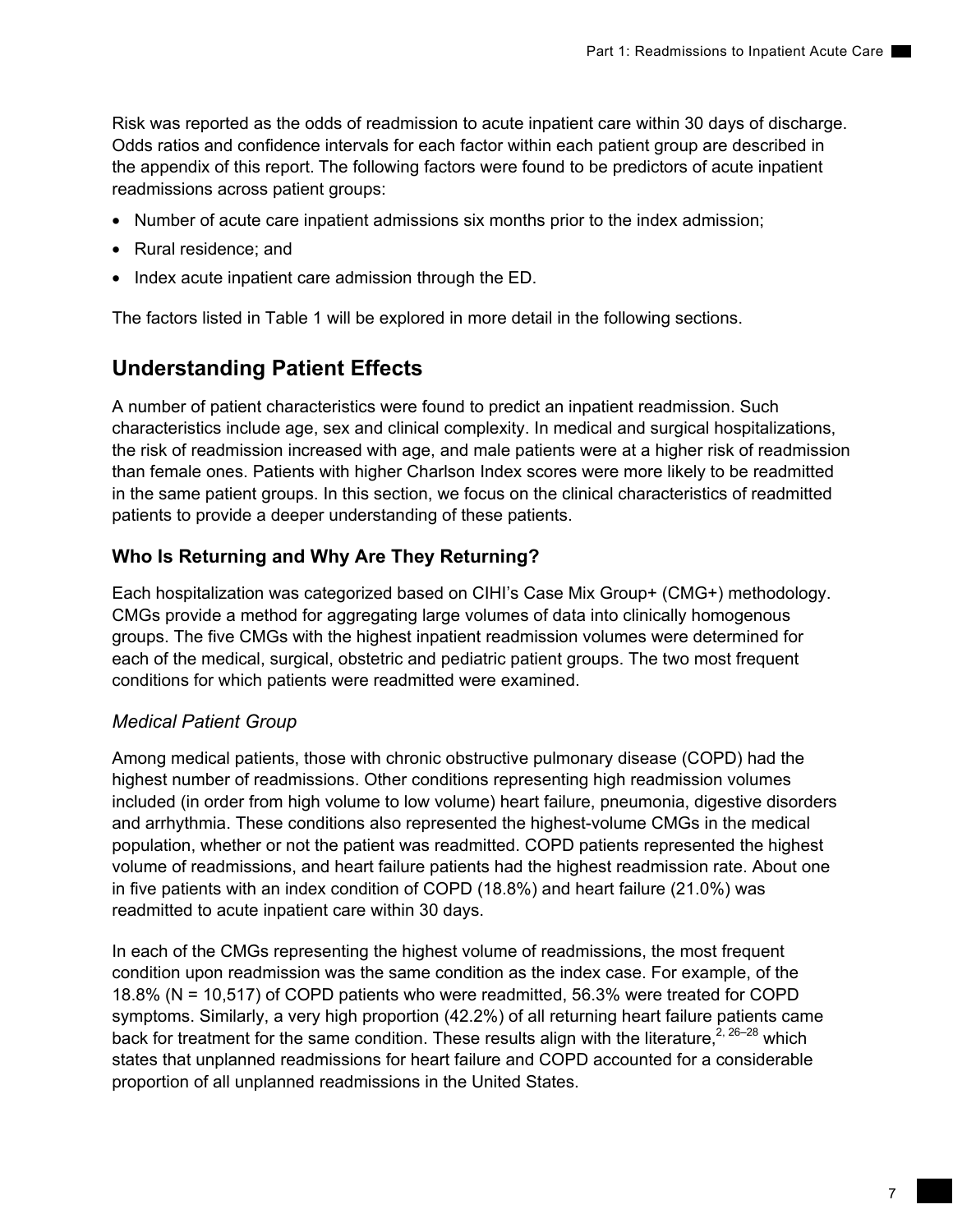## Table 2: Conditions Representing the Largest Number of Readmissions and Their Reasons for Return, for Medical Patients

| <b>Most Frequent Conditions</b><br>at Index (CMG)         | Rate | <b>Readmission Readmission</b><br><b>Volume</b> | Two Most Frequent Conditions Upon Readmission<br>(CMG, Percentage) |                                                              |  |
|-----------------------------------------------------------|------|-------------------------------------------------|--------------------------------------------------------------------|--------------------------------------------------------------|--|
| <b>COPD</b>                                               | 18.8 | 10.517                                          | COPD (56.3)                                                        | <b>Heart Failure Without</b><br>Coronary Angiogram (5.2)     |  |
| <b>Heart Failure Without</b><br><b>Coronary Angiogram</b> | 21.0 | 7,855                                           | l Heart Failure Without<br>Coronary Angiogram<br>(42.2)            | COPD (5.2)                                                   |  |
| <b>Pneumonia</b><br>(Viral/Unspecified)                   | 12.5 | 4.386                                           | l Pneumonia<br>(Viral/Unspecified) (18.8)                          | <b>Heart Failure Without</b><br>Coronary Angiogram (7.6)     |  |
| Symptom/Sign of<br><b>Digestive System</b>                | 15.6 | 3.953                                           | Symptom/Sign of<br>Digestive System (25.7)                         | Gastrointestinal<br>Obstruction (3.3)                        |  |
| <b>Arrhythmia Without</b><br><b>Coronary Angiogram</b>    | 12.6 | 3.548                                           | Arrhythmia Without<br>Coronary Angiogram<br>(31.6)                 | <b>Heart Failure Without</b><br>Coronary Angiogram<br>(12.2) |  |

#### **Sources**

Discharge Abstract Database, 2010–2011, Canadian Institute for Health Information; Fichier des hospitalisations MED-ÉCHO, 2009–2010, ministère de la Santé et des Services sociaux du Québec.

## *Surgical Patient Group*

The five interventions at index associated with the largest number of readmissions were (in order from high volume to low volume) percutaneous coronary intervention (PCI), colostomy/enterostomy,<sup>iii</sup> unilateral knee replacement, hysterectomy (for benign conditions) and pacemaker implantation/removal. Unlike the medical patient group, the conditions representing the highest volume of readmissions did not represent the highest volume of activity.

The readmission rate was greatest for colostomy/enterostomy, where approximately one in six (16.6%) discharges with this intervention was readmitted within 30 days.

When readmission conditions were examined for surgical patients, the CMG for post-operative complications (except hemorrhage) was commonly observed. Within this population, 86.1% of patients had an infection following a procedure. Moreover, 9.3% of all readmitted surgical patients were readmitted because of an infection following a procedure.

 $\overline{a}$ 

iii. A colostomy is the surgical formation of an opening from the colon onto the surface of the body. An enterostomy is a procedure in which the surgeon makes a passage into the patient's small intestine through the abdomen, with an opening to allow for drainage or to insert a tube for feeding.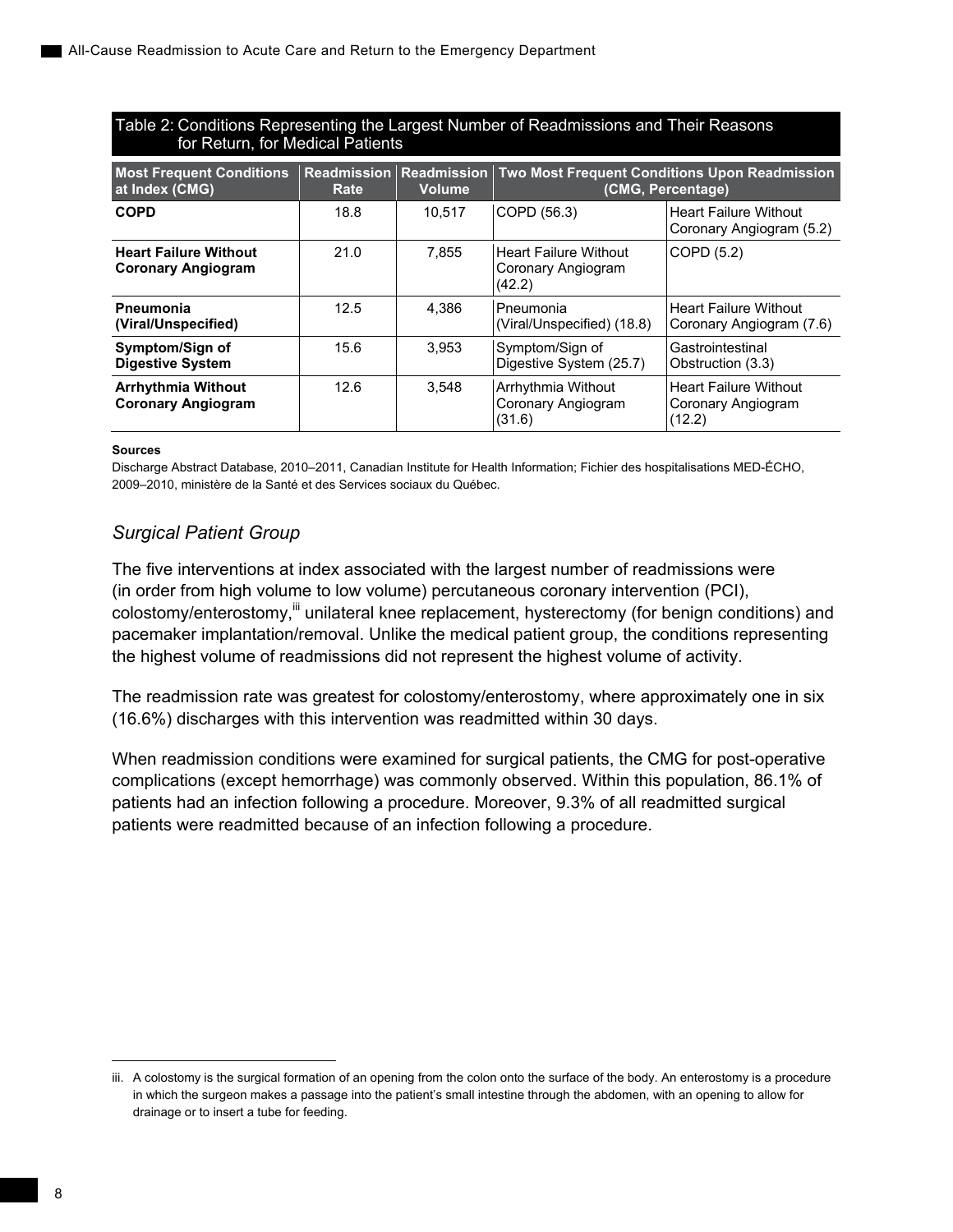| 101111, 101001, 101001                                                                                                         |                            |                                     |                                                                                       |                                                                    |  |
|--------------------------------------------------------------------------------------------------------------------------------|----------------------------|-------------------------------------|---------------------------------------------------------------------------------------|--------------------------------------------------------------------|--|
| <b>Most Frequent Conditions</b><br>at Index (CMG)                                                                              | <b>Readmission</b><br>Rate | <b>Readmission</b><br><b>Volume</b> |                                                                                       | Two Most Frequent Conditions Upon Readmission<br>(CMG, Percentage) |  |
| <b>Percutaneous Coronary</b><br><b>Intervention With</b><br><b>Myocardial Infarction/</b><br><b>Shock/Arrest/Heart Failure</b> | 7.9                        | 1,539                               | Angina (Except<br>Unstable)/Chest Pain<br><b>Without Coronary</b><br>Angiogram (14.2) | <b>Heart Failure Without</b><br>Coronary Angiogram<br>(12.4)       |  |
| Colostomy/<br><b>Enterostomy</b>                                                                                               | 16.6                       | 1,500                               | Post-Operative<br><b>Complication Except</b><br>Hemorrhage (14.9)                     | Other Gastrointestinal<br>Disorder (12.3)                          |  |
| <b>Unilateral Knee</b><br><b>Replacement</b>                                                                                   | 3.1                        | 1,230                               | Orthopedic Aftercare (9.5) Post-Operative                                             | <b>Complication Except</b><br>Hemorrhage (7.6)                     |  |
| <b>Hysterectomy With</b><br><b>Non-Malignant Diagnosis</b>                                                                     | 3.3                        | 1,133                               | Post-Operative<br><b>Complication Except</b><br>Hemorrhage (27.8)                     | Post-Operative<br>Hemorrhage (15.7)                                |  |
| <b>Pacemaker Implantation/</b><br><b>Removal Except</b><br>Cardioverter/<br>Defibrillator Implant                              | 9.1                        | 1.109                               | <b>Heart Failure Without</b><br>Coronary Angiogram<br>(15.5)                          | Other/Miscellaneous<br>Cardiac Disorder (9.6)                      |  |

## Table 3: Conditions Representing the Largest Number of Readmissions and Their Reasons for Return, for Surgical Patients

### **Sources**

 $\overline{a}$ 

Discharge Abstract Database, 2010–2011, Canadian Institute for Health Information; Fichier des hospitalisations MED-ÉCHO, 2009–2010, ministère de la Santé et des Services sociaux du Québec.

## *Obstetric Patient Group*

Among obstetric patients, those who were originally hospitalized for antepartum disorders<sup>iv</sup> had the highest readmission volumes. While these readmissions were unplanned, they were not necessarily unexpected. In this study, the top antepartum disorders in the index hospitalization included diseases and complications of pregnancy, false labour before 37 weeks of gestation and pre-term labour without delivery.

Many readmissions were among patients who were originally hospitalized for deliveries. A high readmission rate was also observed for patients hospitalized for ectopic pregnancy (treated medically), for which more than one in five (22.1%) patients was readmitted, although the volume of readmissions was only 124 patients.

Upon readmission, postpartum disorders treated either medically or surgically were the conditions most frequently observed. In fact, these conditions were consistently observed in more than 70% of the readmitted cases. An in-depth examination of patients readmitted after undergoing a Caesarean section (C-section) delivery (both primary and repeated) indicated that 23.1% were readmitted for infections of an obstetric surgical wound.

iv. Antepartum disorders are conditions occurring before childbirth, with reference to the mother. These conditions often include false labour, pre-term labour without delivery and other pre-existing conditions or conditions arising during the pregnancy that complicate the pregnancy.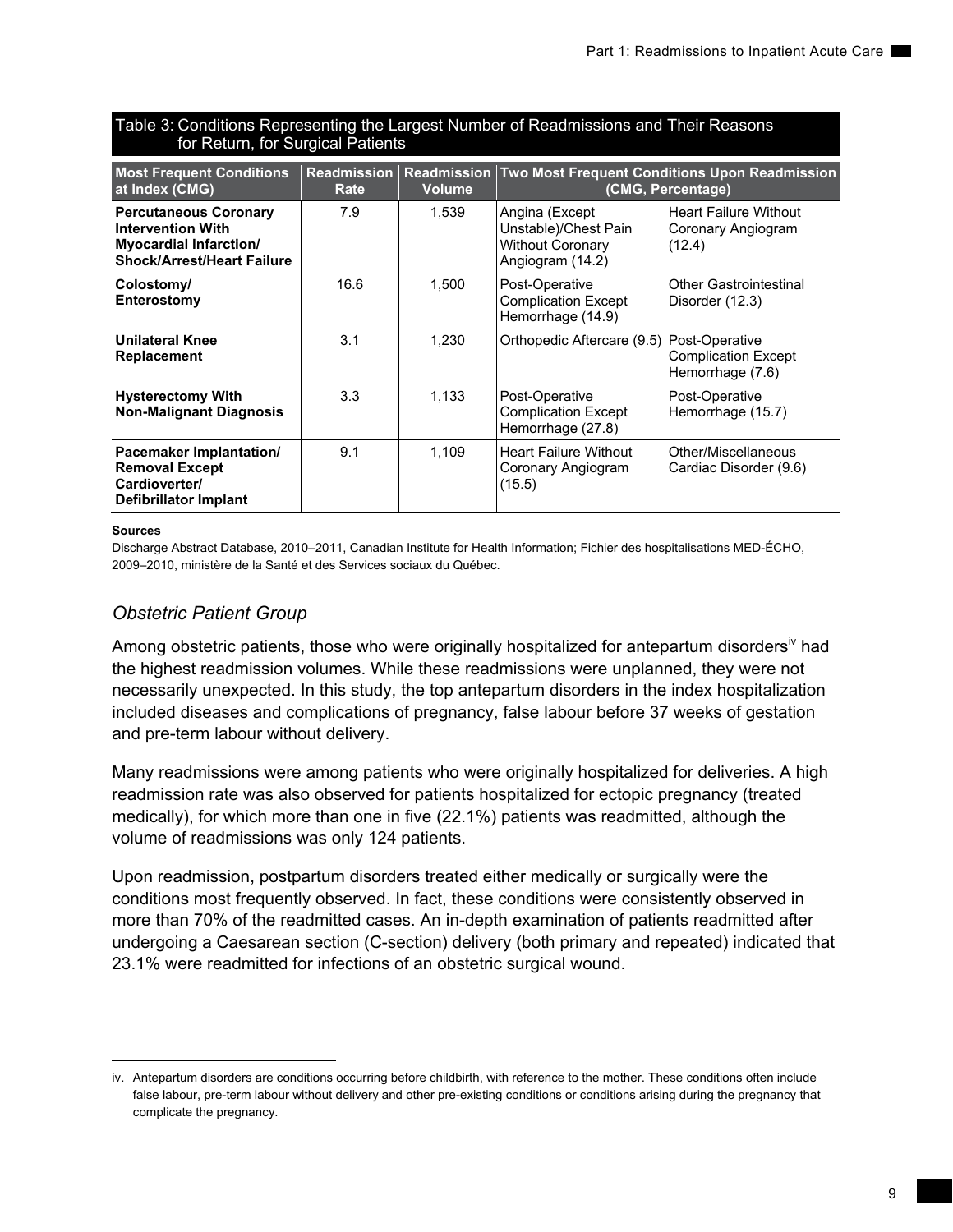## Table 4: Conditions Representing the Largest Number of Readmissions and Their Reasons for Return, for Obstetric Patients

| <b>Most Frequent Conditions</b><br>at Index (CMG)             | <b>Readmission</b><br>Rate | <b>Volume</b> | <b>Readmission Two Most Frequent Conditions Upon Readmission</b><br>(CMG, Percentage) |                                                                                  |  |
|---------------------------------------------------------------|----------------------------|---------------|---------------------------------------------------------------------------------------|----------------------------------------------------------------------------------|--|
| <b>Antepartum Disorder</b><br><b>Treated Medically</b>        | 9.4                        | 2,688         | Antepartum Disorder<br>Treated Medically (90.3)                                       | <b>Abortion Diagnosis</b><br>Treated Surgically/Non-<br>Major Intervention (1.6) |  |
| Vaginal Delivery, No Other<br>Intervention                    | 0.9                        | 1.729         | Postpartum Disorder<br>Treated Medically (49.7)                                       | Postpartum Disorder<br>Treated Surgically/Non-<br>Major Intervention (24.3)      |  |
| <b>Primary Caesarean Section</b>                              | 2.1                        | 1.108         | Postpartum Disorder<br>Treated Medically (71.4)                                       | Postpartum Disorder<br>Treated Surgically/Non-<br>Major Intervention (12.7)      |  |
| <b>Caesarean Section With</b><br><b>Previous Uterine Scar</b> | 1.3                        | 488           | Postpartum Disorder<br>Treated Medically (68.4)                                       | Postpartum Disorder<br>Treated Surgically/Non-<br>Major Intervention (12.5)      |  |
| Forceps/Vacuum Delivery,<br><b>No Other Intervention</b>      | 1.2                        | 327           | Postpartum Disorder<br>Treated Medically (50.5)                                       | Postpartum Disorder<br>Treated Surgically/Non-<br>Major Intervention (23.6)      |  |

#### **Sources**

Discharge Abstract Database, 2010–2011, Canadian Institute for Health Information; Fichier des hospitalisations MED-ÉCHO, 2009–2010, ministère de la Santé et des Services sociaux du Québec.

## *Pediatric Patient Group*

Among pediatric patients, respiratory infection, pneumonia, chemotherapy/radiotherapy, nonsevere enteritis<sup>v</sup> and seizure disorder were the conditions associated with the highest number of readmissions. The highest readmission rate was observed among patients who were originally hospitalized for chemotherapy or radiotherapy. About one in five (22.5%) patients in this population was readmitted within 30 days of discharge due to an unplanned event. Many (48.1%) of these patients returned for symptoms related to white blood cell count (that is, agranulocytosis), which is a common side effect in patients receiving chemotherapy treatment.<sup>29</sup>

-

v. Enteritis is inflammation of the intestinal tract, especially of the small intestine.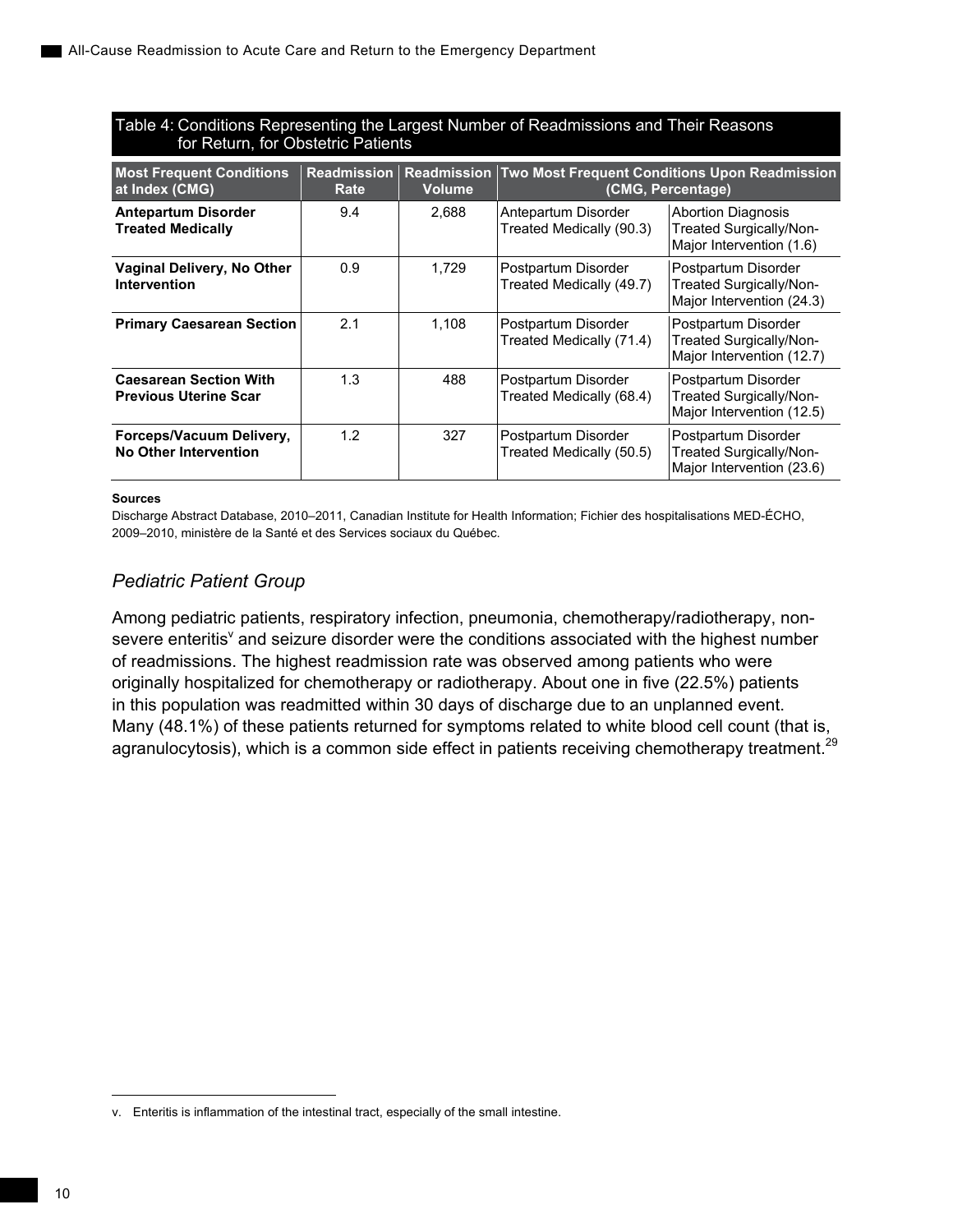| <u>ioi i loturi, ioi i odiatilo i atiolito</u>                |                            |                                     |                                                                 |                                                                                  |  |
|---------------------------------------------------------------|----------------------------|-------------------------------------|-----------------------------------------------------------------|----------------------------------------------------------------------------------|--|
| <b>Most Frequent Conditions</b><br>at Index (CMG)             | <b>Readmission</b><br>Rate | <b>Readmission</b><br><b>Volume</b> |                                                                 | <b>Two Most Frequent Conditions Upon</b><br><b>Readmission (CMG, Percentage)</b> |  |
| Upper/Lower<br><b>Respiratory Infection</b>                   | 7.3                        | 710                                 | Upper/Lower<br>Respiratory Infection<br>(47.0)                  | Viral/Unspecified<br>Pneumonia (14.4)                                            |  |
| <b>Viral/Unspecified Pneumonia</b>                            | 6.1                        | 657                                 | Viral/Unspecified<br>Pneumonia (37.0)                           | Upper/Lower<br>Respiratory Infection<br>(13.6)                                   |  |
| Chemotherapy/Radiotherapy<br><b>Admission for Neoplasm</b>    | 22.5                       | 626                                 | Agranulocytosis<br>(48.1)                                       | Fever (11.2)                                                                     |  |
| <b>Non-Severe Enteritis</b>                                   | 5.4                        | 526                                 | Non-Severe Enteritis<br>(37.8)                                  | Symptom/Sign of<br>Digestive System (8.2)                                        |  |
| <b>Seizure Disorder, Except</b><br><b>Status Epilepticus*</b> | 9.3                        | 473                                 | Seizure Disorder,<br><b>Except Status</b><br>Epilepticus (62.4) | Status Epilepticus (7.6)                                                         |  |

## Table 5: Conditions Representing the Largest Number of Readmissions and Their Reasons for Return, for Pediatric Patients

**Note** 

\* Status epilepticus is a continuous seizure or a series of similar seizures without return to consciousness between them. **Sources** 

Discharge Abstract Database, 2010–2011, Canadian Institute for Health Information; Fichier des hospitalisations MED-ÉCHO, 2009–2010, ministère de la Santé et des Services sociaux du Québec.

## **Understanding Hospital Effects**

Hospital factors, such as the total time spent in hospital and hospital size, can affect acute inpatient readmission rates; this section explores these effects.

## **Length of Inpatient Hospital Stay**

An earlier study found that shorter lengths of stay are associated with greater readmission rates.<sup>19</sup> Other studies suggest that longer lengths of stay have also been associated with a greater risk for readmission.<sup>14, 24, 28, 30</sup> Although the effects of length of stay are not fully understood, one hypothesis suggests that longer-than-expected lengths of stay imply "sicker" patients who require more care,<sup>30</sup> but not necessarily in a hospital setting.<sup>31</sup>

In this section of the report, the impact on readmission is examined by average hospital length of stay instead of individual patient length of stay. Specifically, average hospital length of stay is compared with an expected length of stay that accounts for case-mix differences among hospitals. While there are always unique circumstances that affect the shorter or longer length of stay of an individual patient, one would expect that these would net out across a full hospital population. As a result, hospital-level average length of stay should be close to the overall expected length of stay, unless there are structural factors that impact length of stay across all patients. Such structural factors might include availability of post-discharge care alternatives, internal hospital administrative processes or clinical practice patterns that differ from the norm.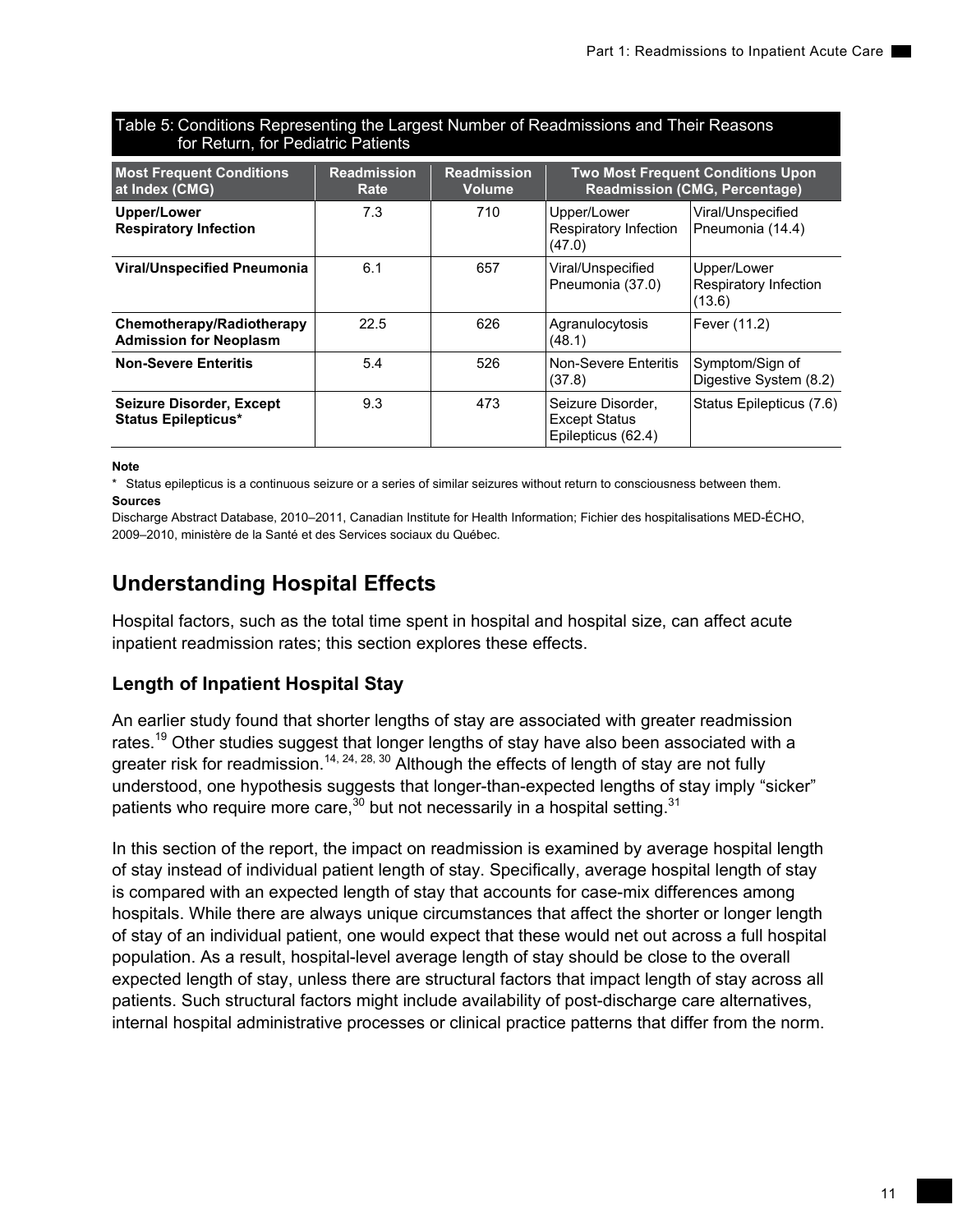## More on Hospital Length of Stay

For a given hospital, the length of stay examined in this report is the difference between the hospital's average length of stay and the expected patient length of stay, where the expected length of stay was determined for each patient based on his or her CMG, comorbidities, interventions and age. Analyses were also restricted to patients within each CMG who were considered to be typical patients. For more information about CIHI's CMG methodology and expected length of stay methodology, please refer to the CIHI document *DAD Resource Intensity Weights and Expected Length of Stay for CMG+ 2011*. 32

Variation in hospital length of stay was a predictor of readmission to inpatient acute care when the following factors were controlled for: patient group, age, sex, neighbourhood income quintiles, urban/rural residence, admission via the emergency department and number of acute care visits six months prior to the index discharge. Patients discharged from hospitals that had average lengths of stay that were shorter than the expected length of stay (ELOS) had higher readmission rates. The risk of readmission increased by around 40% in patients discharged from hospitals with an average length of stay that was more than one day shorter than the national average ELOS. It should be noted that the population of hospitals where the average length of stay was more than one day shorter than ELOS includes 25 hospitals with average annual volumes of approximately 290 inpatients. Odds ratios and confidence intervals are provided in the appendix.

## The Benefits of Shorter Hospital Stays

While some patients may benefit from extended hospital care, many patients are best served by shorter in-hospital lengths of stay.33, 34 Patients who are seniors are especially vulnerable to hospital-acquired adverse events, such as infections or pressure ulcers. Furthermore, seniors waiting extensively for an alternate level of care (ALC) are at a greater risk of functional deterioration.35 However, most of these seniors are too sick to be simply discharged home with no support. One study found that more than one in four (28.5%) patients age 75 and older had some ALC days during their hospital stays and that 35% of them were in need of home care. Close to half (46%) of those waiting for home care subsequently received it after waiting close to three days (on average 2.8 days).<sup>36</sup> Ultimately, the most appropriate length of hospital stay depends on the case. At the system level, longer lengths of hospital stay are often associated with higher hospital costs and can divert hospital resources away from providing care for other patients.37, 38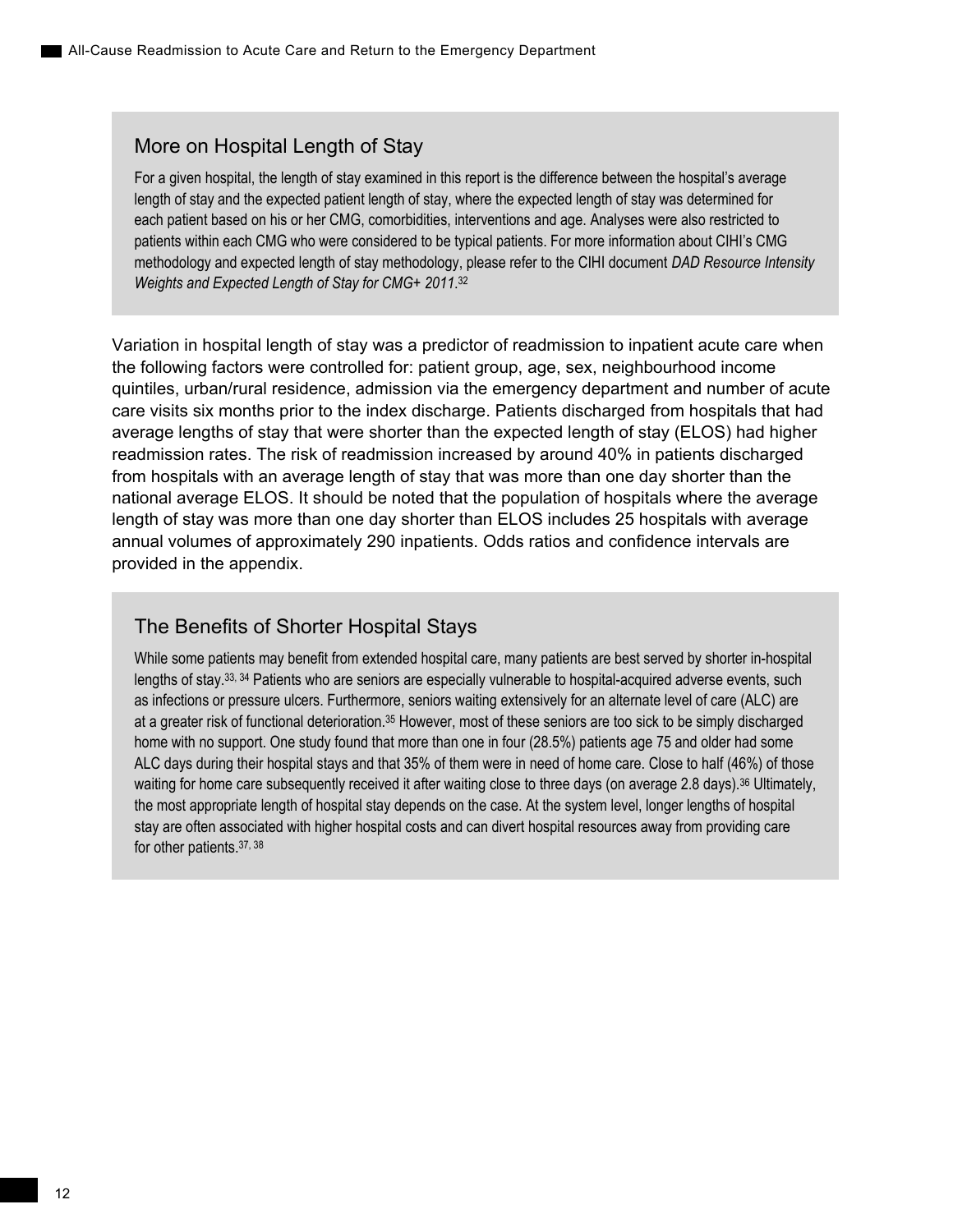## **Hospital Size**

Hospitals were stratified into four peer groups to see if there were patterns associated with hospitals of different sizes. The categories were based on the size of the index hospital, $\mathbb{V}$ and data showed that small hospitals consistently had the highest readmission rates.

Overall, 12.4% of patients discharged from small hospitals returned for inpatient care within 30 days, compared with 7.6% for large community hospitals, 8.7% for teaching hospitals and 8.9% for medium community hospitals. Higher readmission rates in small hospitals were driven by two factors: first, small hospitals had a higher proportion of medical patients, who were more frequently readmitted regardless of hospital size; and second, within the medical group, small hospitals had higher readmission rates than their larger counterparts.

Readmission rates for surgical discharges were greater in both small (7.8%) and teaching (7.3%) hospitals than in large (5.9%) and medium (5.7%) hospitals. About 8.0% of pediatric index hospitalizations discharged from teaching hospitals returned for inpatient care within 30 days, a higher rate than that seen in small, medium and large hospitals. The teaching hospital category includes the few specialized children's hospitals that frequently treat complex pediatric patients.



## **Note**

Rates and 95% confidence intervals.

### **Sources**

Discharge Abstract Database, 2010–2011, Canadian Institute for Health Information; Fichier des hospitalisations MED-ÉCHO, 2009–2010, ministère de la Santé et des Services sociaux du Québec.

vi. Most (80.3%) readmitted patients returned to the hospital they initially visited.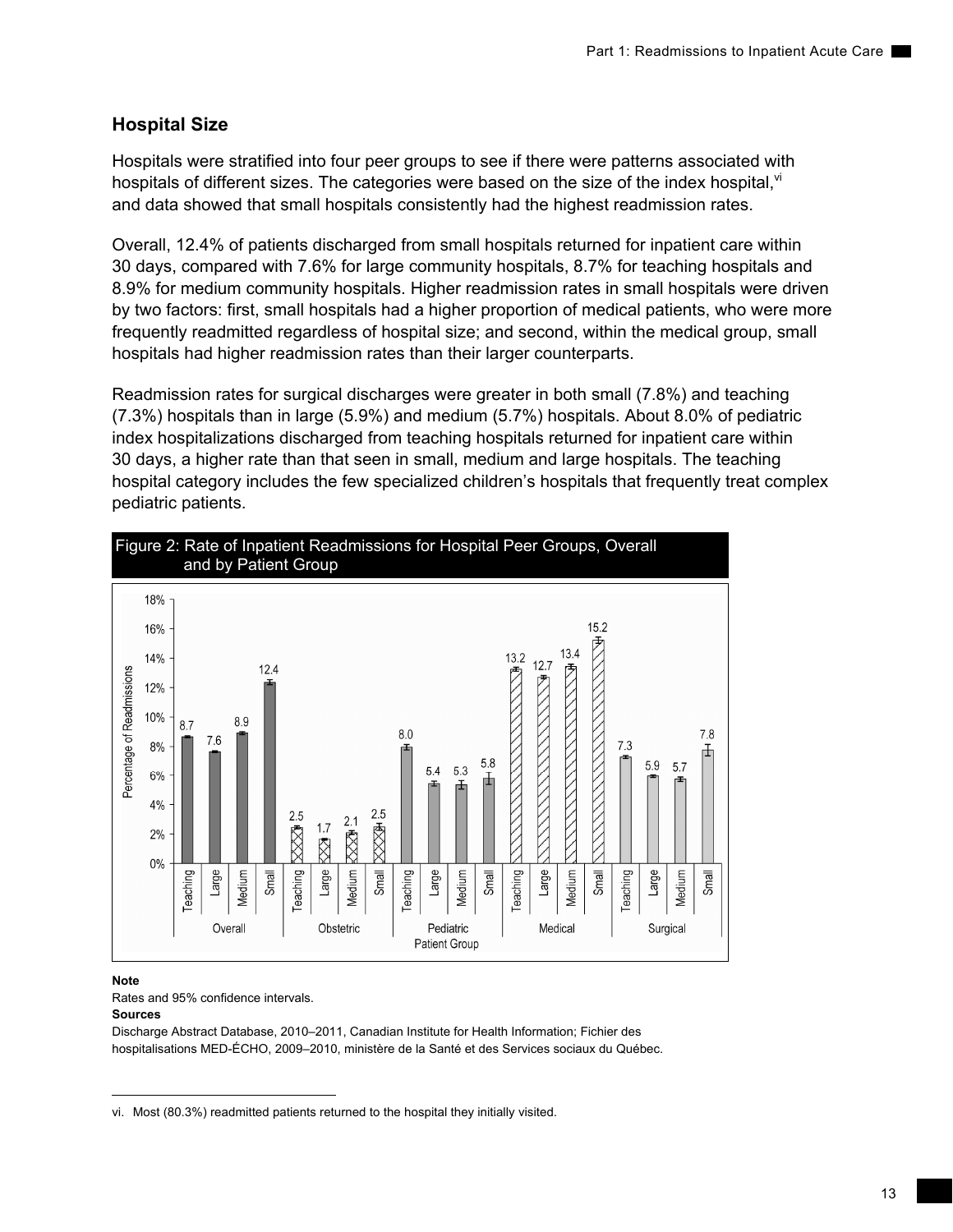## **Understanding Community Effects**

Like hospital factors, community-level factors can be associated with the risk of readmission. The literature suggests that follow-up care, such as having access to a family physician, community services and home care, as well as not living alone, are alternatives to hospitalization.<sup>22, 39–42</sup> However, limited data is available that can be directly linked to readmissions. As a result, this study examines this possible association using patients' residence as a proxy for community care service levels.

## **Urban and Rural Differences**

Readmission rates were higher among patients residing in rural areas (9.5%) than among their urban counterparts (8.3%). This pattern was consistent across patient groups, and differences in rural and urban readmission rates were statistically significant among all patient groups except the pediatric population (p<0.05).

One potential explanatory factor is the high percentage of seniors living in rural areas. Overall, 39.3% of rural patients were seniors, compared with 36.8% of urban patients, and readmission rates for rural senior patients (13.2%) were greater than those for urban senior patients (12.0%). Additionally, higher hospitalizations among rural elderly patients may be at least in part explained by the fewer home care services available in the community, such as palliative care and physiotherapy.<sup>43</sup>



### **Notes**

Rates and 95% confidence intervals.

Rates were significantly different for rural patients for the following patient groups: obstetric, medical and surgical. **Sources** 

Discharge Abstract Database, 2010–2011, Canadian Institute for Health Information; Fichier des hospitalisations MED-ÉCHO, 2009–2010, ministère de la Santé et des Services sociaux du Québec.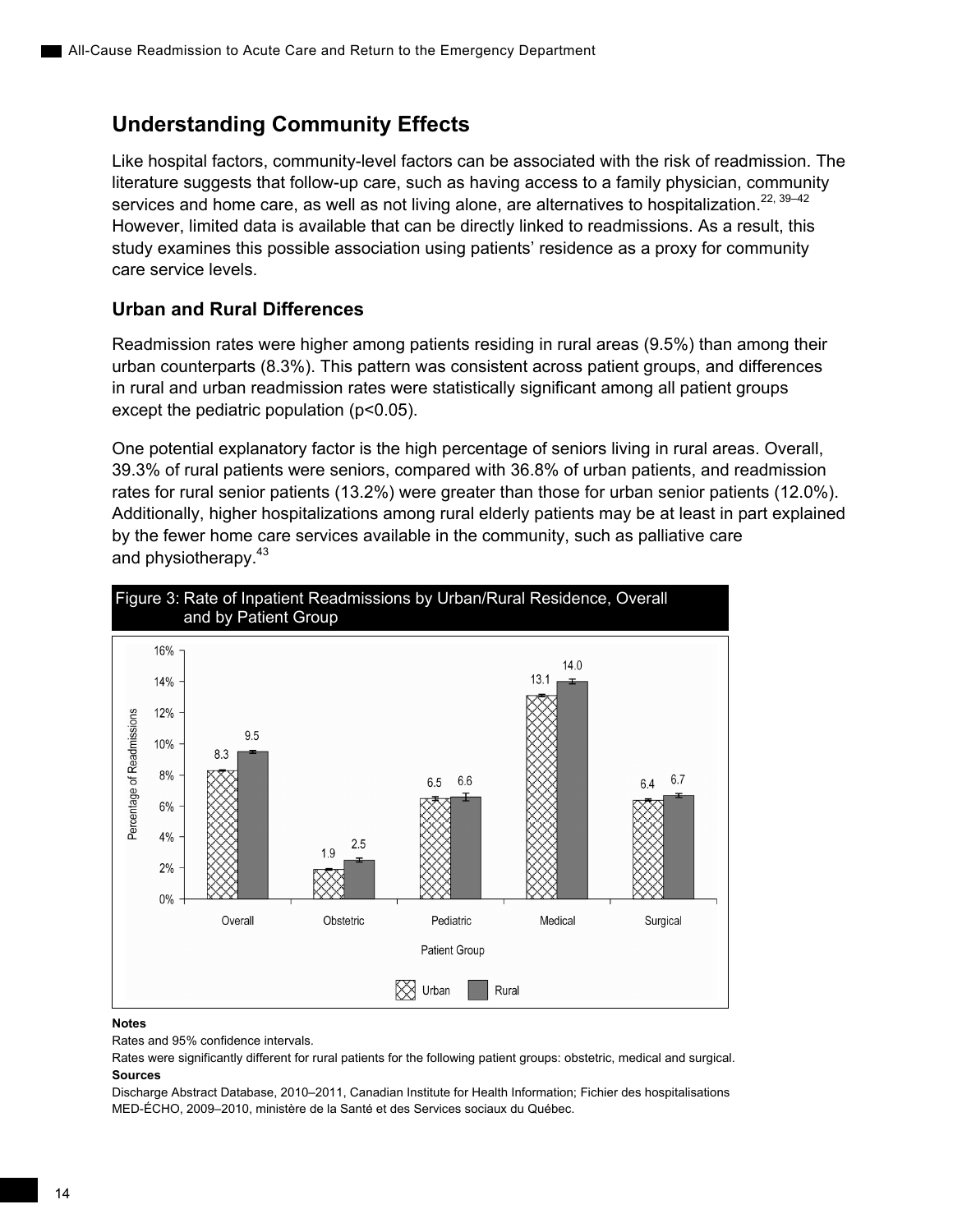## **Income Quintiles**

When examined at the aggregate level, patients in the lowest income quintiles demonstrated a significant difference in their readmission rates in all patient groups. Specifically, patients from the least affluent neighbourhoods experienced a readmission rate of 9.5%, whereas patients from the most affluent neighbourhoods were readmitted 7.9% of the time. After adjusting for patient-level characteristics and urban/rural residence, the risk of readmission in patients from the least affluent neighbourhoods was about 10% higher than the risk for those in the most affluent neighborhoods. This relationship was observed across all patient groups. Odds ratios can be found in the appendix.

| Table 6: Rate of Inpatient Readmissions, by Income Quintile and by Patient Group (Percentage) |                |                  |                  |                |                 |  |
|-----------------------------------------------------------------------------------------------|----------------|------------------|------------------|----------------|-----------------|--|
| Income Quintile                                                                               | <b>Overall</b> | <b>Obstetric</b> | <b>Pediatric</b> | <b>Medical</b> | <b>Surgical</b> |  |
| 1-Least Affluent                                                                              | 9.5            | 2.3              | 7.2              | 14.1           | 7.3             |  |
| $\overline{2}$                                                                                | 8.7            | 2.0              | 6.7              | 13.3           | 6.6             |  |
| 3                                                                                             | 8.3            | 1.8              | 6.2              | 13.2           | 6.4             |  |
| 8.0<br>12.9<br>1.8<br>6.3<br>6.1<br>4                                                         |                |                  |                  |                |                 |  |
| 5-Most Affluent                                                                               | 7.9            | 1.9              | 6.0              | 12.7           | 6.0             |  |

## **Notes**

About 0.9% of patients could not be assigned to neighbourhood income quintiles.

There was a statistically significant difference in readmission rates between the lowest and the highest income quintiles in all patient groups (p<0.05).

## **Sources**

Discharge Abstract Database, 2010–2011, Canadian Institute for Health Information; Fichier des hospitalisations MED-ÉCHO, 2009–2010, ministère de la Santé et des Services sociaux du Québec.

## **Jurisdictional Variation**

Previous studies also reported variations in readmission rates across different regions and cities.<sup>2, 28</sup> In this study, geography was assigned based on the location of the hospital from which the patient was discharged in the index hospitalization. Multivariable risk-adjustment models were used to control for the contribution of multiple risk factors to readmission rates and to adjust for confounding jurisdictional differences across factors.

Overall, the adjusted readmission rate ranged from 8.4% to 11.2% for the territories and from 8.2% to 9.8% for the provinces. While some provinces demonstrated statistically different readmission rates from the national average, the overall variance of readmission rates was modest.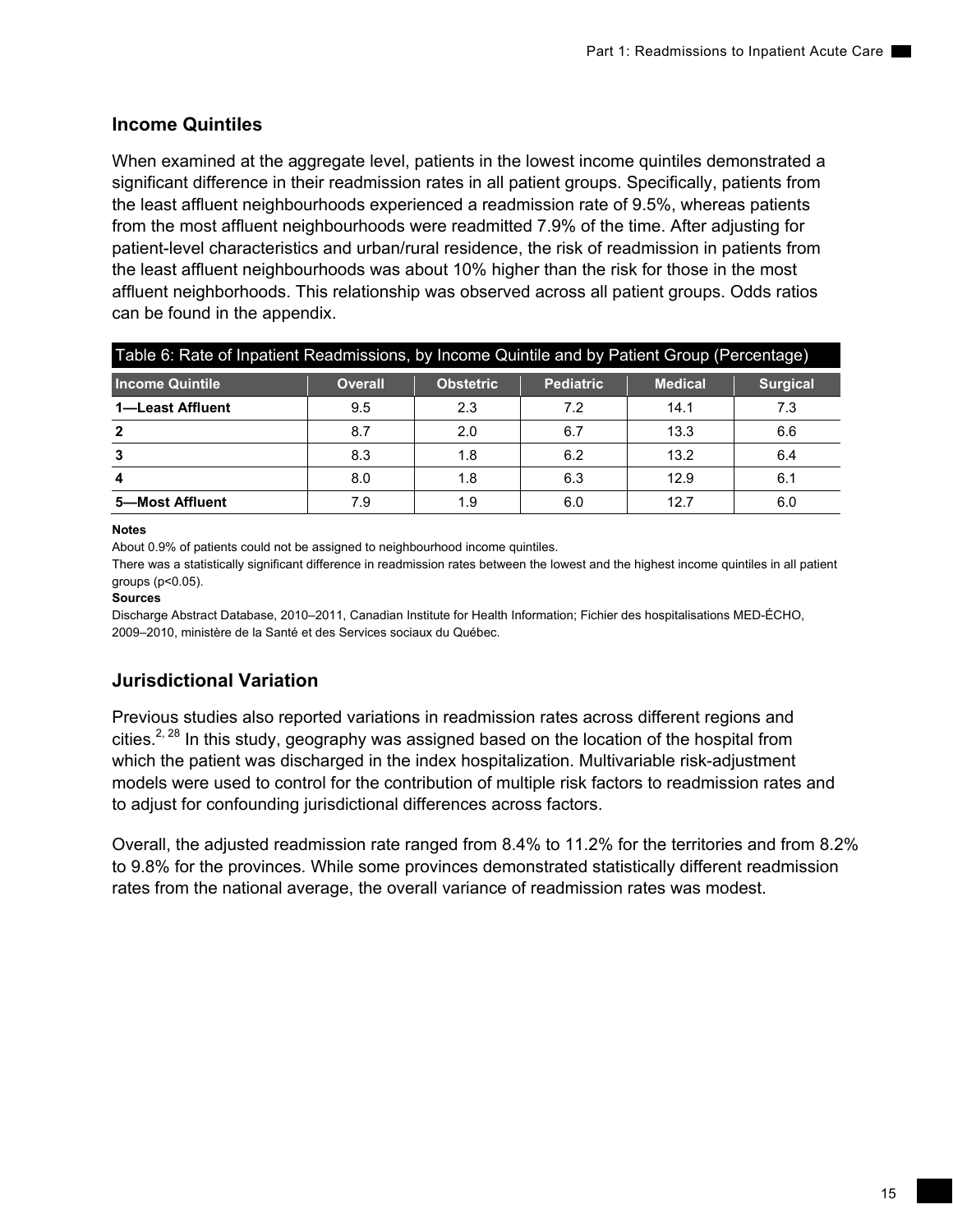<span id="page-25-0"></span>

Rates and 95% confidence intervals.

Rates are calculated based on the province where hospital care was provided.

Readmission rates were adjusted to control for jurisdictional differences in factors, thereby allowing comparison of rates across jurisdictions. Adjusted variables were age, sex, admission via the emergency department, number of acute care visits six months prior to the index discharge, Charlson Index comorbidity score and Case Mix Group.

### **Sources**

Discharge Abstract Database, 2010–2011, Canadian Institute for Health Information; Fichier des hospitalisations MED-ÉCHO, 2009–2010, ministère de la Santé et des Services sociaux du Québec.

## The Cost of Inpatient Readmissions

Inpatient readmissions within 30 days of discharge cost the Canadian health care system an estimated \$1.8 billion during the study period. While readmissions accounted for 8.5% of all patient hospitalizations to inpatient care across acute care hospitals in Canada, they accounted for a slightly higher proportion (11.0%) of total inpatient care costs (excluding physician fees for services).

For three of the four patient groups, patients cost less on average during their readmission hospitalization than during their index hospitalization. For the obstetric and surgical groups, this can be explained based on the reasons for return described earlier. Specifically, most surgical patients did not return for a second surgery; instead, they returned due to complications from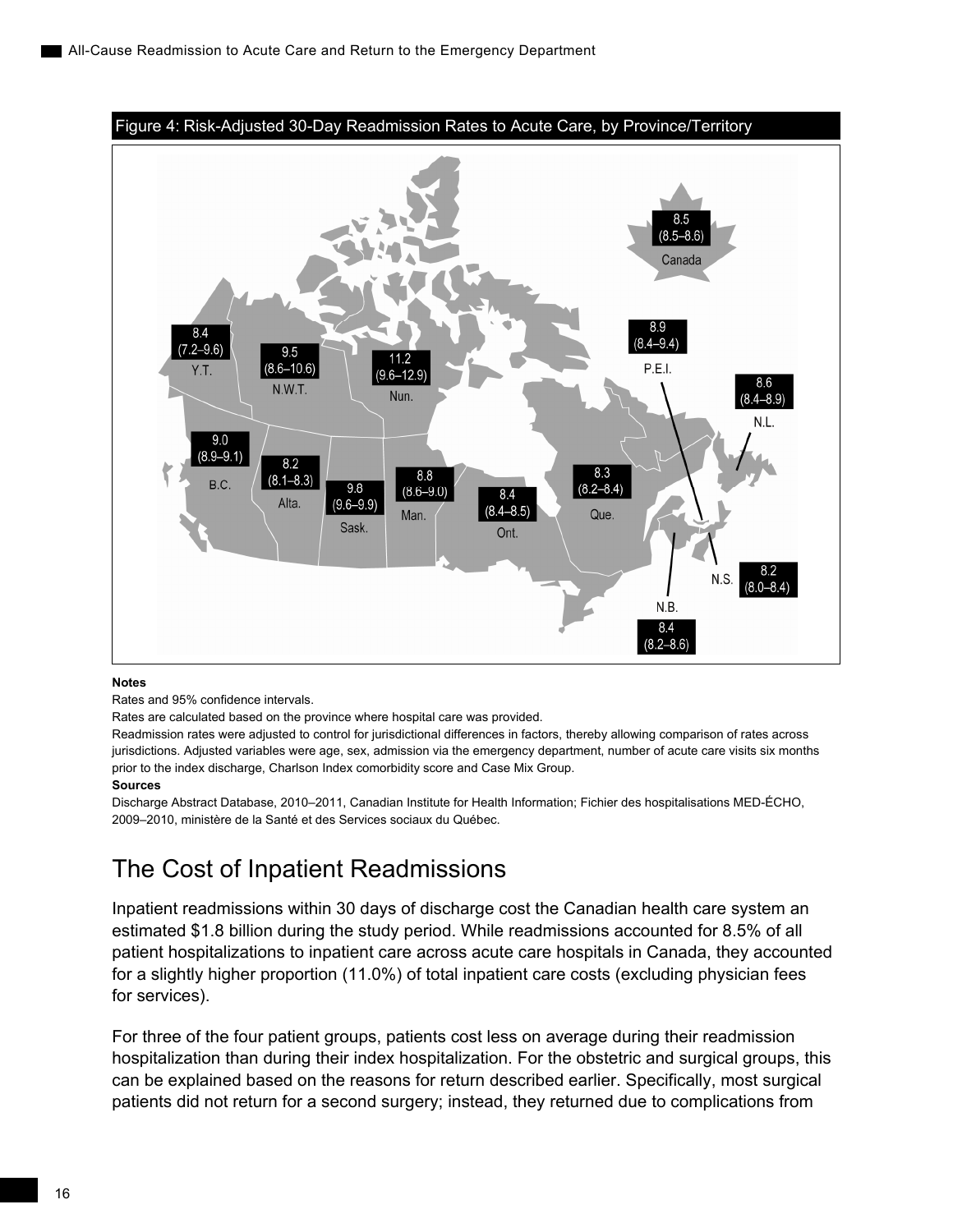the first surgery. The medical group was the exception to this pattern. Compared with their index hospitalization, medical patients cost on average 42% (or \$3,117) more per hospitalization at readmission, for an average cost of \$10,404 per hospitalization.



#### **Notes**

Cost = (Hospital CPWC) x (Episode RIW), per 2011 CMG methodology.

CPWC: cost per weighted case.

RIW: Resource Intensity Weight.

#### **Sources**

Discharge Abstract Database, 2010–2011, Canadian Institute for Health Information; Fichier des hospitalisations MED-ÉCHO, 2009–2010, ministère de la Santé et des Services sociaux du Québec.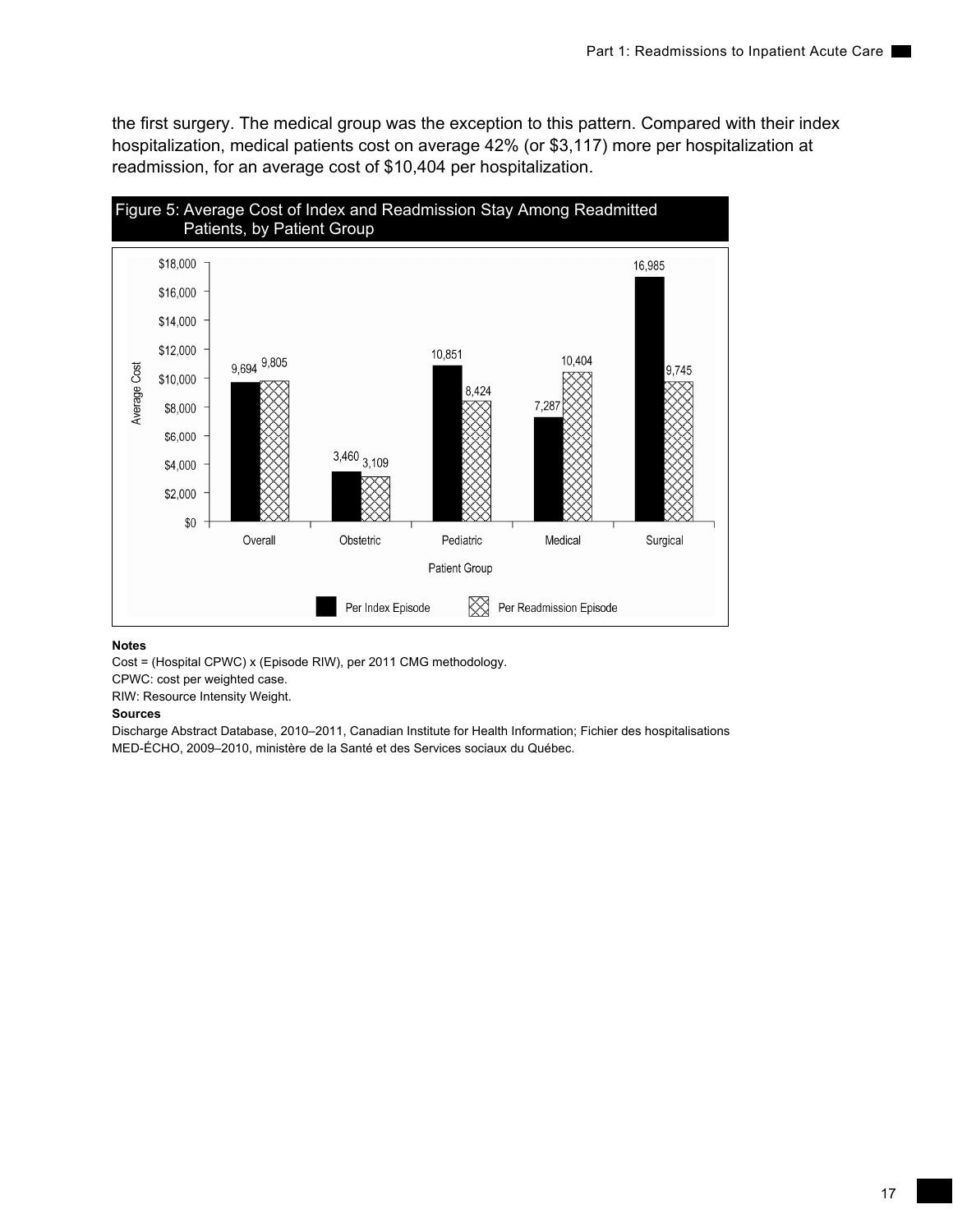## <span id="page-27-0"></span>Summary—Part 1: Readmissions to Inpatient Acute Care

This section of the report provided insight on the factors that contribute to readmission. In particular, details were provided that enable identification of patients most susceptible to future readmission. While interprovincial variation in readmission rates was modest, with provincial risk-adjusted rates ranging from 8.2% to 9.8%, there were specific conditions that differed from the average. When examining the populations that were most often readmitted, the most frequent reason for readmission was related to or was the same as the condition in the index admission. However, it is important to note that this rarely represented the majority of the readmissions in a particular patient group, emphasizing the complex nature of this problem.

The highest readmission rate among the patient groups was observed in the medical population (13.3%). Perhaps most notably, the surgical and obstetric populations most often returned for complications following inpatient care. Infection after surgery was the most common diagnosis for readmitted surgical patients, representing 9.3% of readmitted patients. Patients who were admitted after undergoing a C-section (both primary and repeated) were readmitted 23.1% of the time for infections of an obstetric surgical wound.

When examining average hospital length-of-stay patterns, there was an association between length-of-stay variance and readmission rates. Specifically, after adjustment was made for patient and community characteristics, results indicated that as hospital average length of stay decreased, the readmission rates increased. However, the strong association was restricted to a small number of hospitals. This finding does not imply that extended lengths of stay are the solution to readmission, since extended length of stay may introduce other complicating factors, such as infections or pressure ulcers. Further study of hospitals that had short lengths of stay and low readmission rates could be informative in future attempts to better understand this relationship.

While hospitals are responsible for providing appropriate post-discharge planning for patients, adequate and timely post-acute care must be made available to patients in their communities for this planning to be effective. Given the limited data on community-level risk factors for readmission, patient residence was used as a proxy for patients' access to post-acute community services. Readmission rates were significantly greater for medical, surgical and obstetric patients residing in rural compared with urban areas. Factors that contribute to this finding in rural areas might include fewer community services, better inpatient bed availability and a higher proportion of seniors in the population. Patients from the least affluent neighbourhoods were more likely to be readmitted to hospitals than those from more affluent neighbourhoods. This disparity might be caused by factors that may include accessibility to primary health care.

Inpatient readmissions cost an estimated \$1.8 billion during the 11-month study period, accounting for more than 1 in 10 dollars (11.0%) spent on inpatient care in Canada (excluding physician fees for services). While this number does not represent the potential cost savings in the system, because all readmissions cannot be eliminated, researchers have indicated that between 9% and 59% of readmissions are preventable.<sup>6, 9-13</sup> If the low end of this range is applied to costs from this study, that represents a potential reallocation of \$162 million to other aspects of care.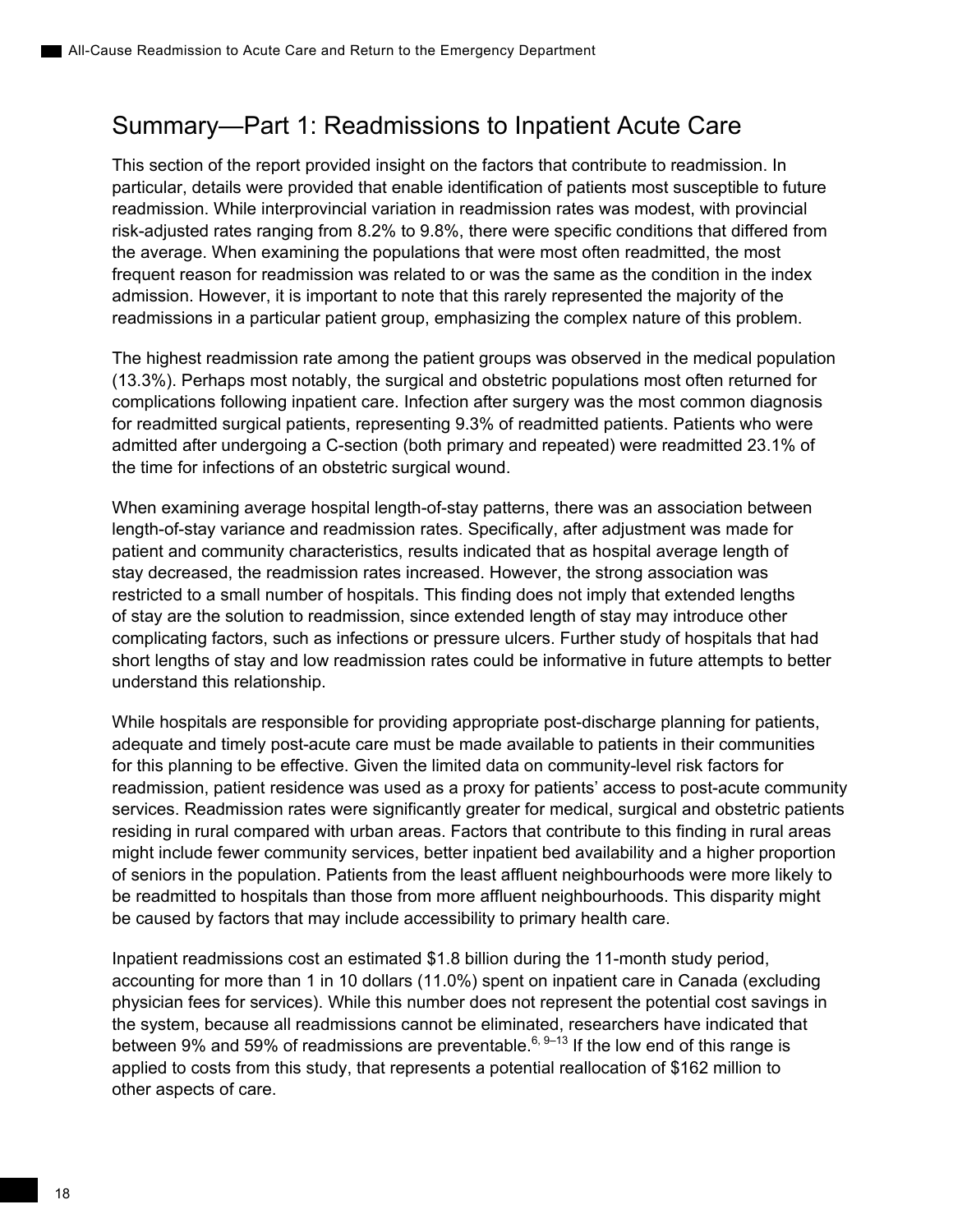

<span id="page-28-0"></span> $\tilde{\phantom{a}}$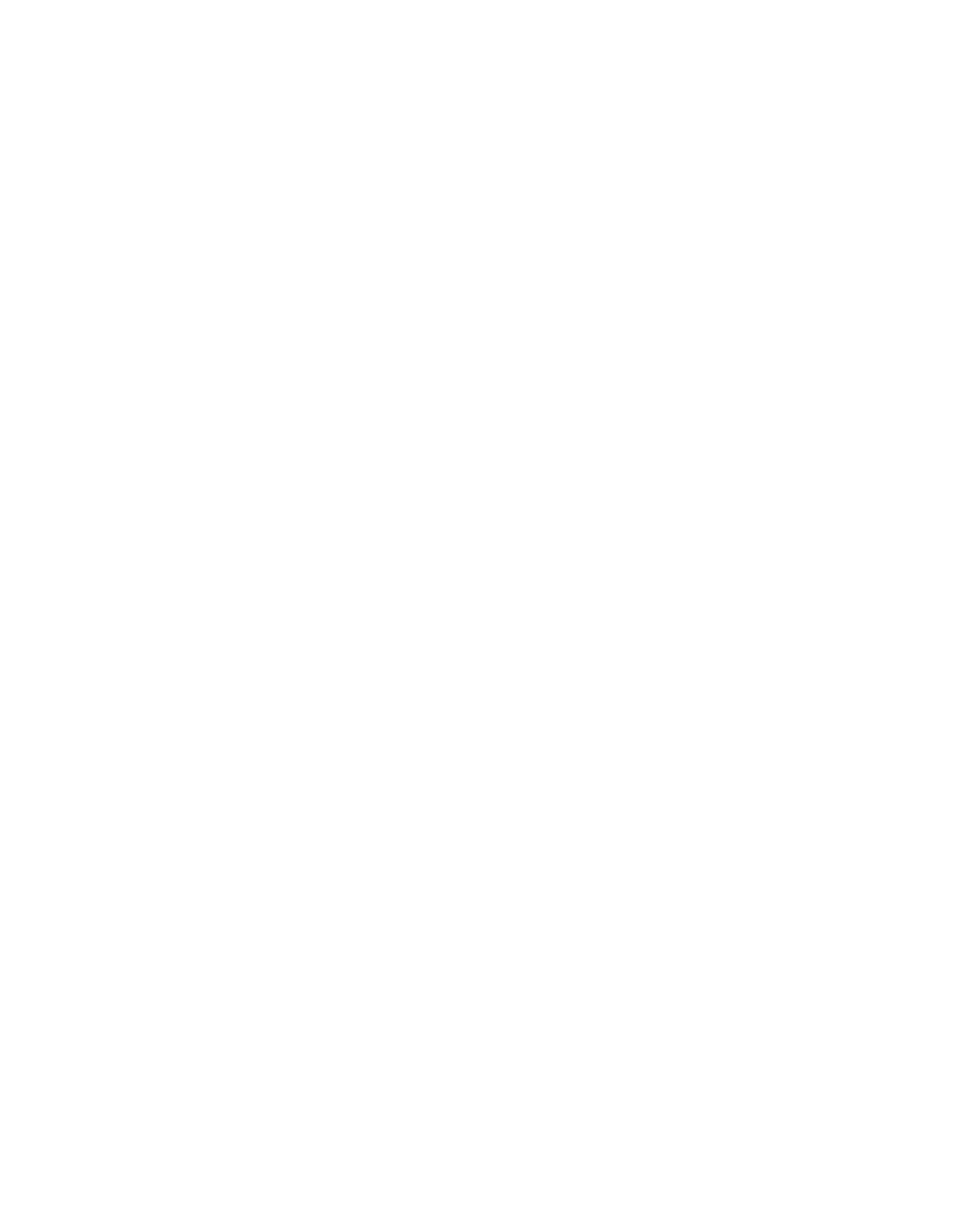This section of the report describes patients who returned to the ED within seven days of discharge from acute care using data from Ontario, Alberta and Yukon. Patient, hospital and community factors were examined for their contribution to ED returns.

In Ontario, Alberta and Yukon, there were more than one million (1,008,409) acute care hospitalizations during the 11-month study period.<sup>vii</sup> While this represents only three provinces/territories, these jurisdictions represented 47.4% of all acute care hospitalizations in Canada.

On average, approximately 9.0% (90,975) of patients discharged from acute care returned to the ED within seven days. Among patient groups, the rate of ED return was highest in the medical patient group (10.7%) and lowest in the obstetric patient group (5.4%). The variation in rates among patient groups was less pronounced than the pattern seen for inpatient readmissions.



### **Notes**

Rates and 95% confidence intervals.

Results are based on Ontario, Alberta and Yukon.

### **Sources**

Discharge Abstract Database and National Ambulatory Care Reporting System, 2010–2011, Canadian Institute for Health Information.

vii. The study period encompassed the months of April 2010 to February 2011 for index hospitalizations and the entire year of April 2010 to March 2011 for returns to the ED.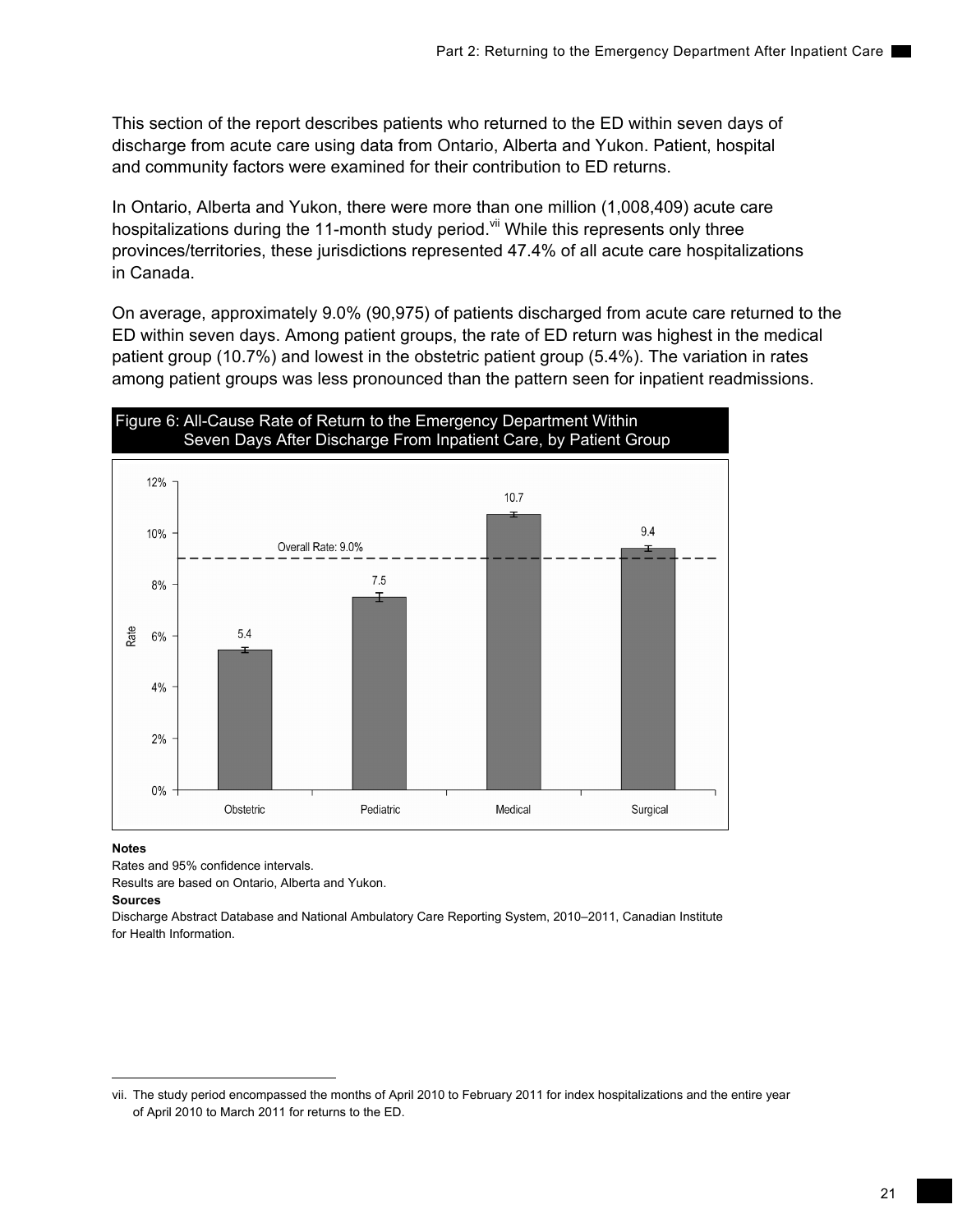Medical patients also made up the largest proportion of all index hospitalizations returning to the ED. Among all patients with a return to the ED, almost half (48.7%) were in the medical group for their index hospitalization; one-third (32.5%) were in the surgical group and approximately one-tenth were in each of the obstetric and pediatric groups (11.2% and 7.6%, respectively).

## Rates of Return to ED Within Different Time Frames

Rates of return to the ED can be calculated by examining different time frames. For example, intervals of 1, 7 and 30 days after discharge have been used to measure acute care readmissions.4 This study used a time frame of 7 days. Figure 7 demonstrates that the 30-day time frame identifies 10 times the number of patients as the 1-day time frame and twice the number of patients as the 7-day time frame.



#### **Note**

Results are based on Ontario, Alberta and Yukon.

**Sources** 

Discharge Abstract Database and National Ambulatory Care Reporting System, 2010–2011, Canadian Institute for Health Information.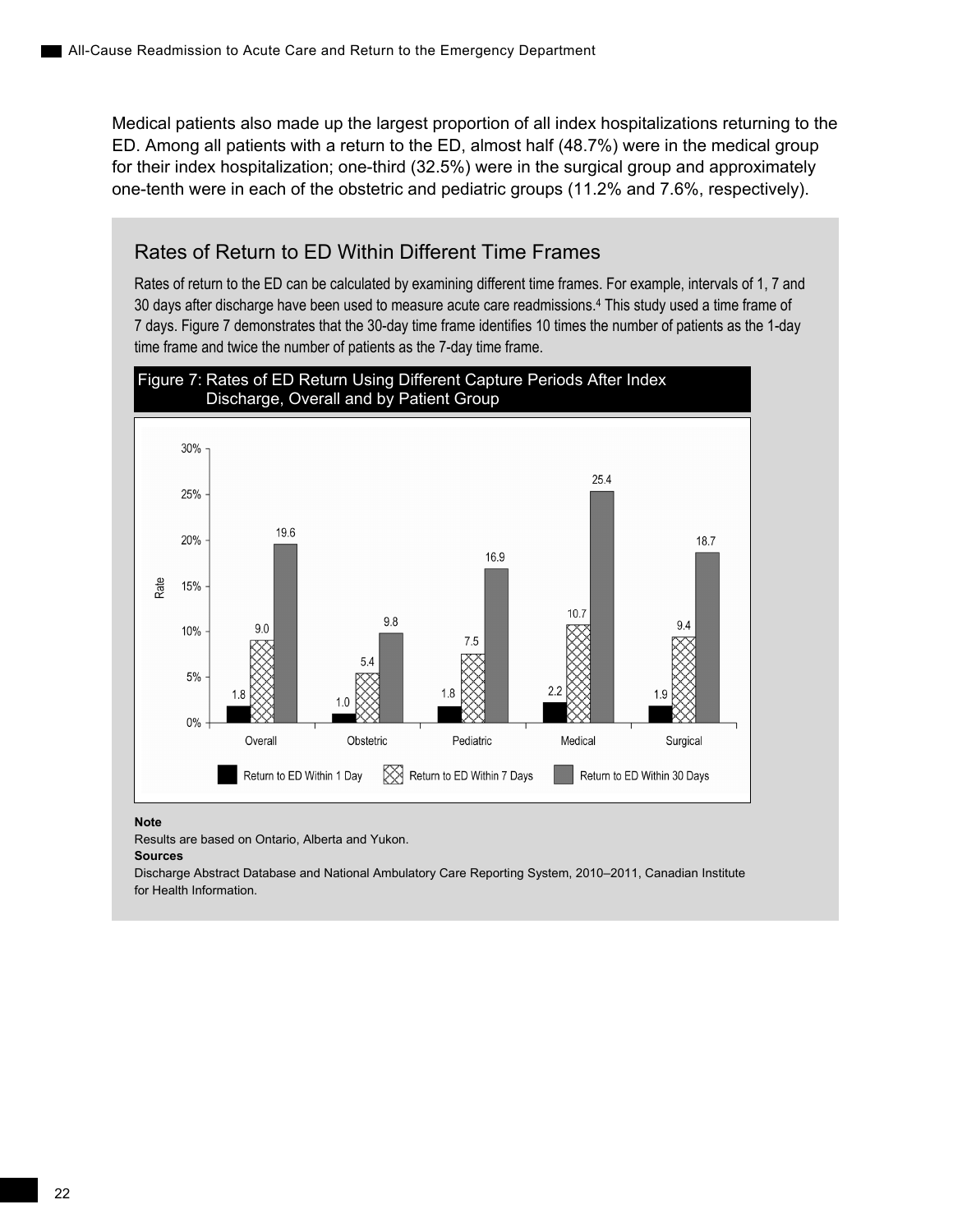# <span id="page-32-0"></span>Risk Factors for ED Return

In an approach similar to the one used to predict acute care readmissions, different models were fit to predict the risk of return to the ED. Table 7 shows the risk factors for each patient group. There were two key differences between the risk factors applied to the inpatient population and those applied to the ED population. In the ED population, clinical conditions were measured using the Comprehensive Ambulatory Classification System (CACS) and the number of ED visits in the six months prior to the index admission was used instead of the number of acute admissions six months prior to index.

| Table 7: Summary of Risk Factors for Unplanned Return to ED |                                                          |   |   |  |  |  |  |
|-------------------------------------------------------------|----------------------------------------------------------|---|---|--|--|--|--|
|                                                             | Medical/Surgical<br><b>Pediatric</b><br><b>Obstetric</b> |   |   |  |  |  |  |
| <b>Patient Effects</b>                                      |                                                          |   |   |  |  |  |  |
| Age*                                                        |                                                          | ✓ | √ |  |  |  |  |
| Sex*                                                        |                                                          |   |   |  |  |  |  |
| <b>Charlson Index Comorbidity Score*</b>                    |                                                          | Х | Х |  |  |  |  |
| Admission via Emergency Department in Index*                |                                                          | ✓ | √ |  |  |  |  |
| Patient Length-of-Stay Variance*                            |                                                          |   |   |  |  |  |  |
| Number of ED Visits Six Months Prior to Index*              |                                                          |   |   |  |  |  |  |
| <b>Clinical Conditions in Index</b>                         |                                                          |   |   |  |  |  |  |
| <b>Clinical Conditions in Readmission</b>                   | J                                                        | ℐ | ✔ |  |  |  |  |
| <b>Hospital Effects</b>                                     |                                                          |   |   |  |  |  |  |
| <b>Hospital Length-of-Stay Variance</b>                     |                                                          |   |   |  |  |  |  |
| <b>Hospital Size</b>                                        |                                                          |   |   |  |  |  |  |
| <b>Community Effects</b>                                    |                                                          |   |   |  |  |  |  |
| <b>Rural Residence*</b>                                     | ✔                                                        |   | ✓ |  |  |  |  |
| Neighbourhood Income Quintile*                              |                                                          |   |   |  |  |  |  |

**Note** 

\* These risk factors were included in the multiple regression models. The odds ratios for these factors associated with return can be found in the appendix.

### **Source**

Canadian Institute for Health Information.

Risk was reported as the odds of returning to the ED within seven days of inpatient discharge for each patient group. Odds ratios and confidence intervals for each factor within each patient group are detailed in the appendix of this report. The following factors were found to be predictors of returning to the ED:

- Number of ED visits in the six-month period prior to the index hospitalization; and
- Rural residence.

The factors listed in Table 7 will be explored in more detail in the following sections.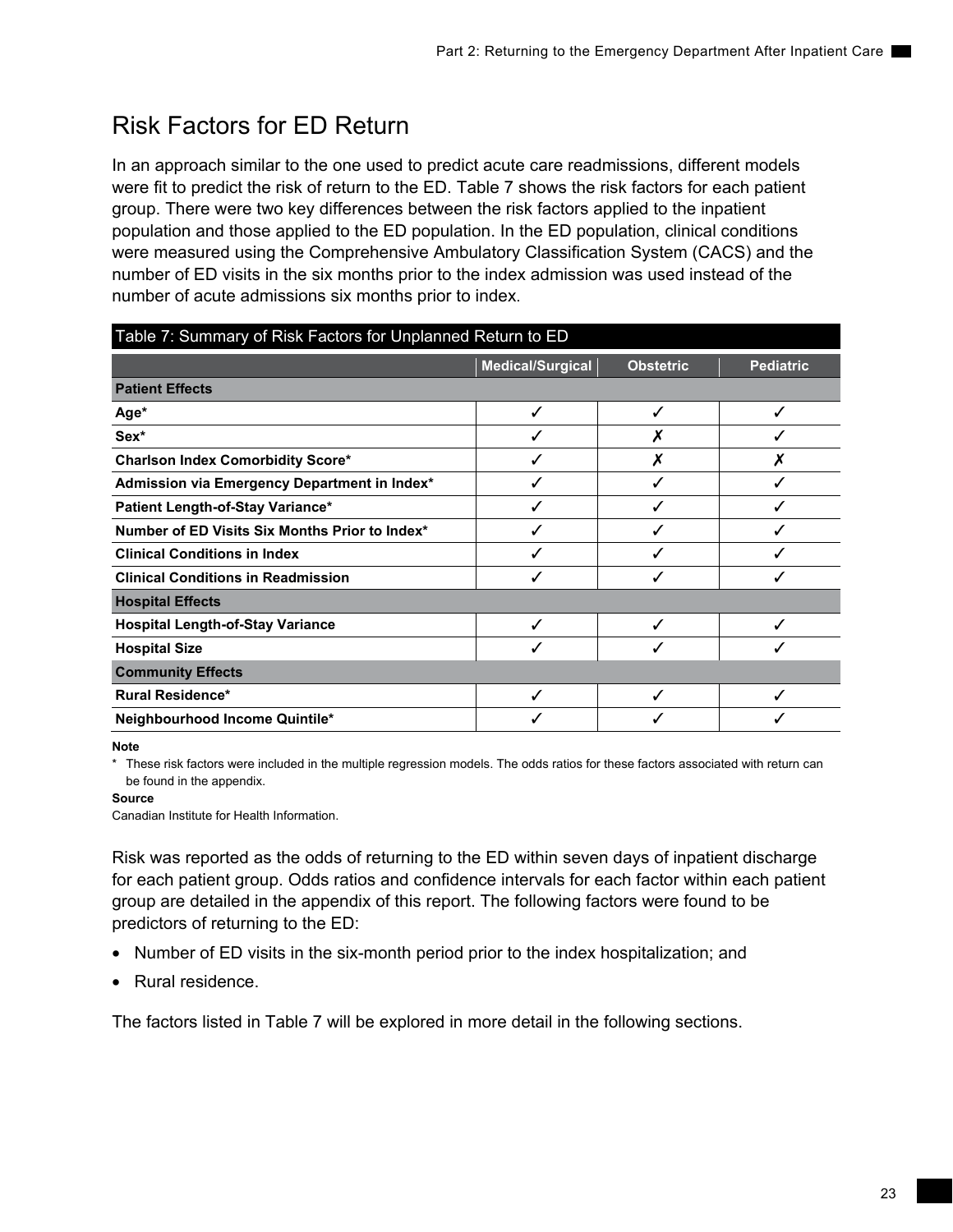## **Understanding Patient Effects**

A number of patient characteristics were found to predict a return to the ED, including age, sex and clinical complexity. Contrary to the inpatient readmission findings, seniors had a lower risk of returning to the ED, which is consistent with a study from the United States.<sup>44</sup> Among medical and surgical patient groups, male patients were more likely to return to the ED within seven days than female ones. Not surprisingly, patients with higher Charlson Index scores were at an increased risk of returning to the ED. In this section, we focus on the clinical characteristics of patients who returned to the ED to provide an understanding of patients who are most at risk of returning to the ED.

## **Who Is Returning and Why Are They Returning?**

The five conditions<sup>viii</sup> with the highest ED return volumes were determined for each patient group. For each of these five conditions, the two most frequent clinical reasons for returning to the ED were analyzed.

## *Medical Patient Group*

COPD was the index condition that accounted for the largest number of ED returns among medical patients. Other high-volume conditions observed in index hospitalizations included (in order) heart failure (without angiogram), digestive disorders, arrhythmia (without angiogram) and viral or unspecified pneumonia.

When examining the most frequent conditions upon return to the ED, the conditions observed most often were the same as or similar to the reason the patient was hospitalized in the first place. For example, among the 10.1% of COPD patients ( $N = 2,536$ ) who returned to the ED within seven days, 42.3% were treated for respiratory care. More specifically, the most frequent diagnoses in the ED for patients returning to the ED after a COPD discharge included acute exacerbation (19.7%), COPD unspecified (8.8%) and COPD with acute lower respiratory infection (5.1%).

Also among the index conditions that most often returned to the ED were two cardiac conditions: heart failure without coronary angiogram and arrhythmia without coronary angiogram. In both of these groups, a high number (837) of patients returned to the ED but were dead on arrival. Further study would be required to better understand the unique circumstances of each death; however, it is likely that there was a rapid deterioration in the patient's health status following discharge.

viii. On average, the conditions associated with the highest return to ED volumes accounted for one-fifth of hospitalizations that subsequently returned to the ED. The exception to this is the obstetric patient group, where the conditions associated with the highest volume of returns to the ED accounted for 87% of hospitalizations that subsequently returned.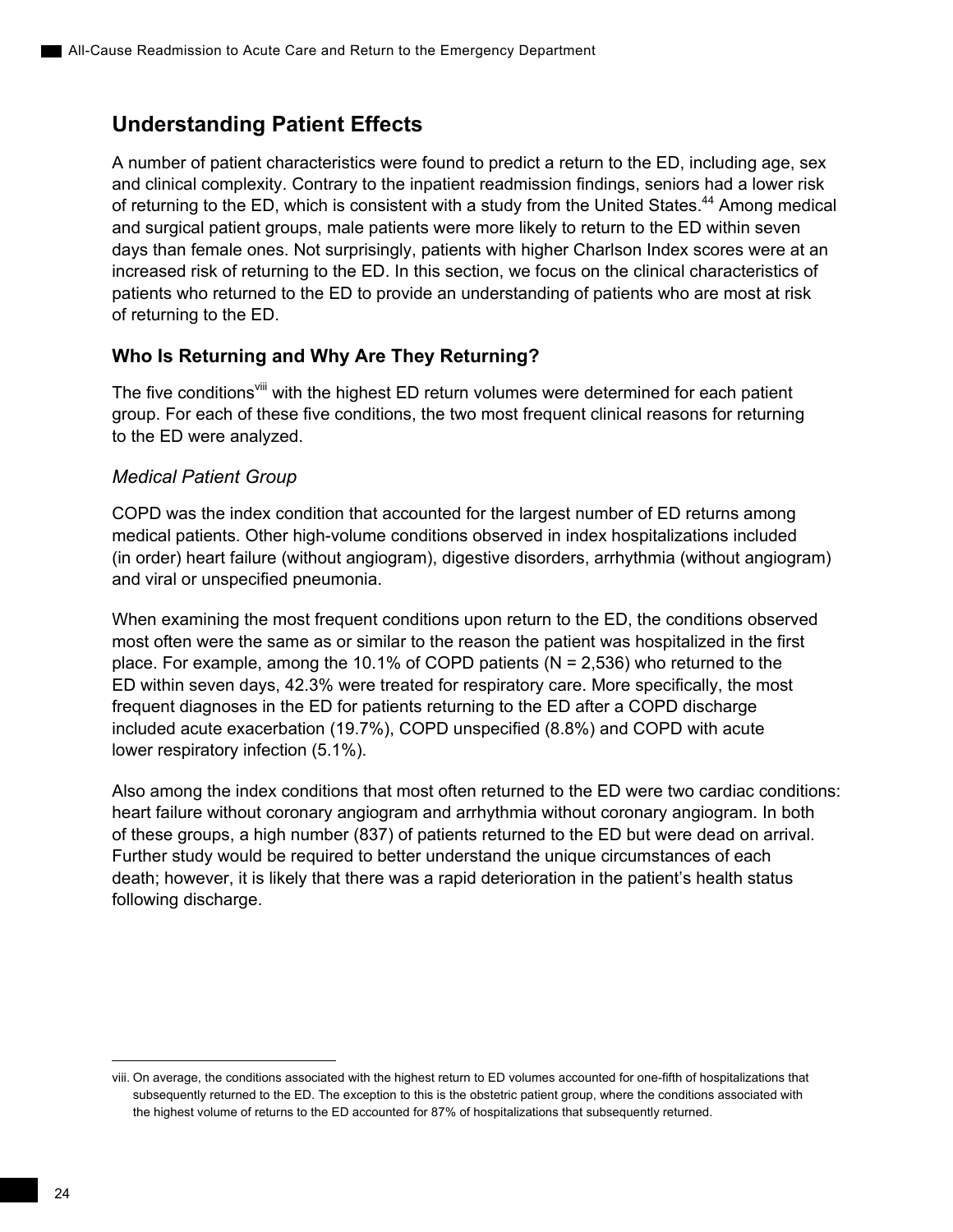| Table 8: Conditions Representing the Largest Number of ED Returns and Their Reasons<br>for Return, for Medical Patients                                                                                |      |       |                                                                            |                                                                                 |  |
|--------------------------------------------------------------------------------------------------------------------------------------------------------------------------------------------------------|------|-------|----------------------------------------------------------------------------|---------------------------------------------------------------------------------|--|
| <b>Most Frequent Conditions</b><br><b>Return to</b><br><b>Return to</b><br><b>Two Most Frequent Conditions at Return</b><br>at Index (CMG)<br>(CACS, Percentage)<br><b>ED Rate</b><br><b>ED Volume</b> |      |       |                                                                            |                                                                                 |  |
| <b>Chronic Obstructive</b><br><b>Pulmonary Disease</b>                                                                                                                                                 | 10.1 | 2,536 | <b>Respiratory Condition</b><br>With Acute Admission/<br>Transfer (27.0)   | Disease or Disorder,<br><b>Respiratory System</b><br>(15.3)                     |  |
| <b>Heart Failure Without</b><br><b>Coronary Angiogram</b>                                                                                                                                              | 11.4 | 2,072 | Dead on Arrival (25.9)                                                     | <b>Other Condition With</b><br>Acute Admission/<br>Transfer (11.0)              |  |
| Symptom/Sign<br>of Digestive System                                                                                                                                                                    | 13.9 | 1,646 | Disease or Disorder,<br>Digestive System (26.4)                            | Digestive System<br><b>Condition With Acute</b><br>Admission/Transfer<br>(21.5) |  |
| <b>Arrhythmia Without</b><br><b>Coronary Angiogram</b>                                                                                                                                                 | 12.3 | 1,550 | Other Disease or<br>Disorder, Cardiac<br>System (22.3)                     | Dead on Arrival (19.4)                                                          |  |
| <b>Viral/Unspecified</b><br>Pneumonia                                                                                                                                                                  | 9.9  | 1,498 | <b>Respiratory Condition</b><br>With Acute<br>Admission/Transfer<br>(15.6) | Disease or Disorder,<br><b>Respiratory System</b><br>(15.2)                     |  |

**Note**  Results are based on Ontario, Alberta and Yukon.

**Sources** 

Discharge Abstract Database and National Ambulatory Care Reporting System, 2010–2011, Canadian Institute for Health Information.

## *Surgical Patient Group*

While unilateral knee replacement surgery accounted for the greatest number of surgical patients returning to the ED within seven days, the rate of ED return (15.2%) was highest for minor upper urinary tract interventions. Surgical patients with minor interventions on the upper urinary tract and interventions on the prostate returned to care for reasons similar to their index hospitalization.

A large number of surgical patients returned to the ED after discharge for either follow-up care  $(N = 5,301)$  or for trauma or shock  $(N = 3,555)$ . In fact, in each of the groups representing unilateral knee replacement, hysterectomy and unilateral hip replacement, almost 20% of the patients who returned to the ED were for follow-up examination but were captured in the ED as unplanned visits.

Upon further examination of the unilateral knee replacement patients, the most frequent diagnoses observed when patients returned to the ED were infection following a procedure (10.3%) and acute post-operative pain (7.5%). Both of these diagnoses were associated with the CACS group for other trauma or shock (without admission/intervention). Since complications following a procedure were frequently observed among the inpatients discharged after a unilateral knee replacement, this was examined further for the entire return to ED population. The analysis indicates that the most frequent diagnoses for patients returning to the ED after surgery were infection following a procedure (7.1%), acute post-operative pain (4.9%) and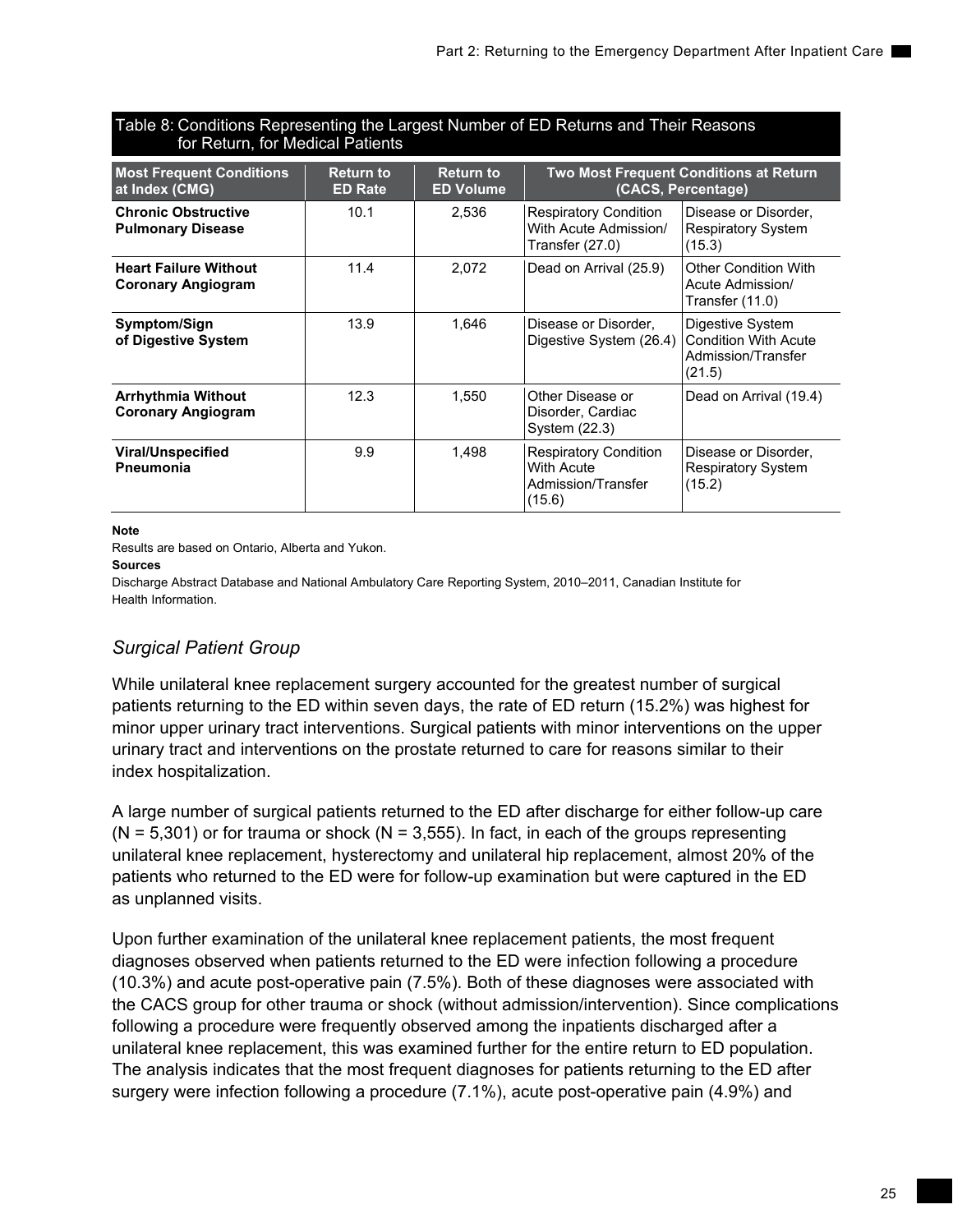hemorrhage resulting from a procedure (4.1%). In relation to the CACS groups, infection following a procedure and hemorrhage resulting from a procedure were associated with the group for other trauma or shock (without admission/intervention), while acute post-operative pain was associated with follow-up examination and other non-emergent conditions.

| Table 9: Conditions Representing the Largest Number of ED Returns and Their Reasons for |  |  |
|-----------------------------------------------------------------------------------------|--|--|
| Return, for Surgical Patients                                                           |  |  |

| <b>Most Frequent Conditions</b><br>at Index (CMG)                                            | <b>Return to</b><br><b>ED Rate</b> | <b>Return to</b><br><b>ED Volume</b> | <b>Two Most Frequent Conditions at Return</b><br>(CACS, Percentage) |                                                                        |  |
|----------------------------------------------------------------------------------------------|------------------------------------|--------------------------------------|---------------------------------------------------------------------|------------------------------------------------------------------------|--|
| <b>Unilateral Knee</b><br>Replacement                                                        | 7.6                                | 1.645                                | Follow-Up Examination<br>and Other Non-Emergent<br>Condition (19.2) | Other Trauma, Shock<br>(Without Admission/<br>Intervention) (14.8)     |  |
| <b>Hysterectomy With Non-</b><br><b>Malignant Diagnosis</b>                                  | 8.6                                | 1.471                                | Other Trauma, Shock<br>(Without Admission/<br>Intervention) (20.2)  | Follow-Up<br>Examination and<br>Other Non-Emergent<br>Condition (20.1) |  |
| <b>Partial Excision/</b><br><b>Destruction of Prostate,</b><br><b>Closed Approach</b>        | 11.7                               | 872                                  | Other Disease or<br>Disorder, Urinary System<br>(42.9)              | <b>Other Condition With</b><br>Acute Admission/<br>Transfer (10.0)     |  |
| <b>Unilateral Hip Replacement</b>                                                            | 6.5                                | 818                                  | Follow-Up Examination<br>and Other Non-Emergent<br>Condition (17.5) | Other Trauma, Shock<br>(Without Admission/<br>Intervention) (11.9)     |  |
| <b>Minor Intervention on Upper</b><br>Urinary Tract, External/per<br><b>Orifice Approach</b> | 15.2                               | 775                                  | Other Disease or<br>Disorder, Urinary<br>System (23.9)              | Other General<br>Genitourinary<br>Disorders (15.7)                     |  |

#### **Note**

Results are based on Ontario, Alberta and Yukon.

**Sources** 

Discharge Abstract Database and National Ambulatory Care Reporting System, 2010–2011, Canadian Institute for Health Information.

## *Obstetric Patient Group*

Discharges with a primary C-section had the highest rate of return to the ED within seven days (8.7%), while patients who were in hospital for a vaginal delivery without other interventions had the lowest rate (3.7%) among the high-volume conditions. In all five CMGs representing the highest volume of return visits to the ED, the clinical condition upon return was disease or disorder of the female anatomy. Upon further review of this CACS group, the diagnoses most often observed were infection of an obstetric surgical wound and delayed and secondary postpartum hemorrhage. The generic nature of this diagnosis suggests that limited clinical details were captured for this population in the ED; however, in each of the five clinical categories listed in Table 10, it is reasonable to assume that the return to the ED was related to the index hospitalization.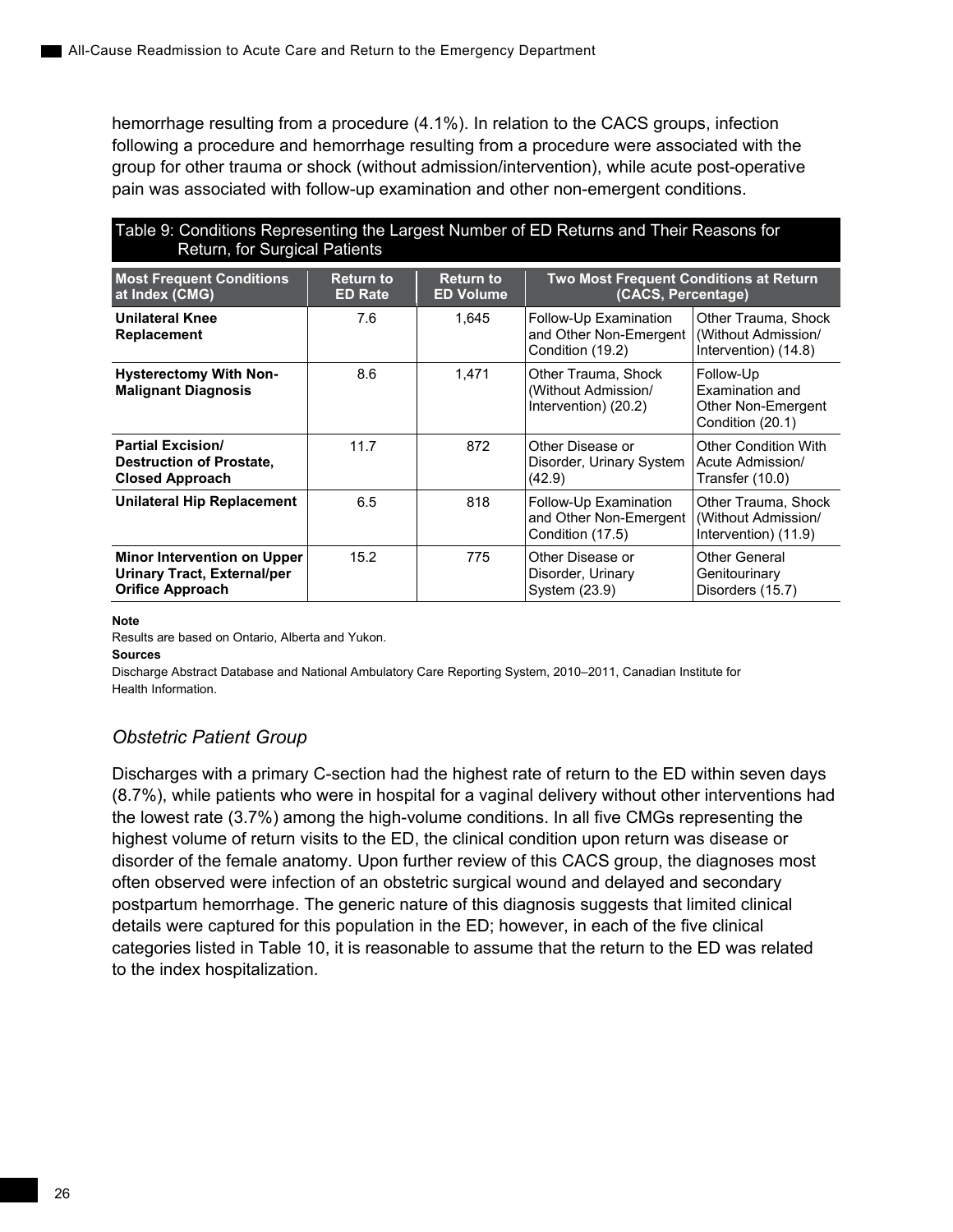## Table 10: Conditions Representing the Largest Number of ED Returns and Their Reasons for Return, for Obstetric Patients

| <b>Most Frequent Conditions</b><br>at Index (CMG)             | <b>Return to</b><br><b>ED Rate</b> | <b>Return to</b><br><b>ED Volume</b> | <b>Two Most Frequent Conditions at Return</b><br>(CACS, Percentage) |                                                                                |  |
|---------------------------------------------------------------|------------------------------------|--------------------------------------|---------------------------------------------------------------------|--------------------------------------------------------------------------------|--|
| <b>Vaginal Delivery,</b><br>No Other Intervention             | 3.7                                | 3.608                                | Disease or Disorder,<br>Female Anatomy (36.8)                       | Maternal Care (9.6)                                                            |  |
| <b>Primary Caesarean Section</b>                              | 8.7                                | 2,334                                | Disease or Disorder,<br>Female Anatomy (31.3)                       | Follow-Up Examination<br>and Other Non-<br><b>Emergent Condition</b><br>(15.1) |  |
| <b>Caesarean Section With</b><br><b>Previous Uterine Scar</b> | 7.2                                | 1,458                                | Disease or Disorder,<br>Female Anatomy (27.8)                       | Follow-Up Examination<br>and Other Non-<br><b>Emergent Condition</b><br>(19.3) |  |
| Forceps/Vacuum Delivery,<br>No Other Intervention             | 5.7                                | 835                                  | Disease or Disorder,<br>Female Anatomy (38.4)                       | Maternal Care (12.0)                                                           |  |
| <b>Antepartum Disorder</b><br><b>Treated Medically</b>        | 6.1                                | 681                                  | Disease or Disorder,<br>Female Anatomy (30.7)                       | <b>Other Condition With</b><br>Acute Admission/<br>Transfer (25.8)             |  |

### **Note**

Results are based on Ontario, Alberta and Yukon.

#### **Sources**

Discharge Abstract Database and National Ambulatory Care Reporting System, 2010–2011, Canadian Institute for Health Information.

## *Pediatric Patient Group*

One in 10 discharges with oral cavity or pharynx interventions (10.5%) and digestive system conditions (10.0%) had a return to the ED within seven days. For index discharge conditions of non-severe enteritis and symptoms of the digestive system, the top condition for return to the ED was disease or disorder of the digestive system (without and with admission or transfer to acute care). These conditions combined accounted for 53.8% and 57.4% of ED returns among these two index conditions, respectively. Other conditions at return were follow-up examination and other non-emergent condition and disease or disorder related to the respective index discharge condition.

A further examination of disease or disorder of the digestive system indicated that the most frequent diagnoses were abdominal pain and gastroenteritis and colitis, which were closely related to the index CMG.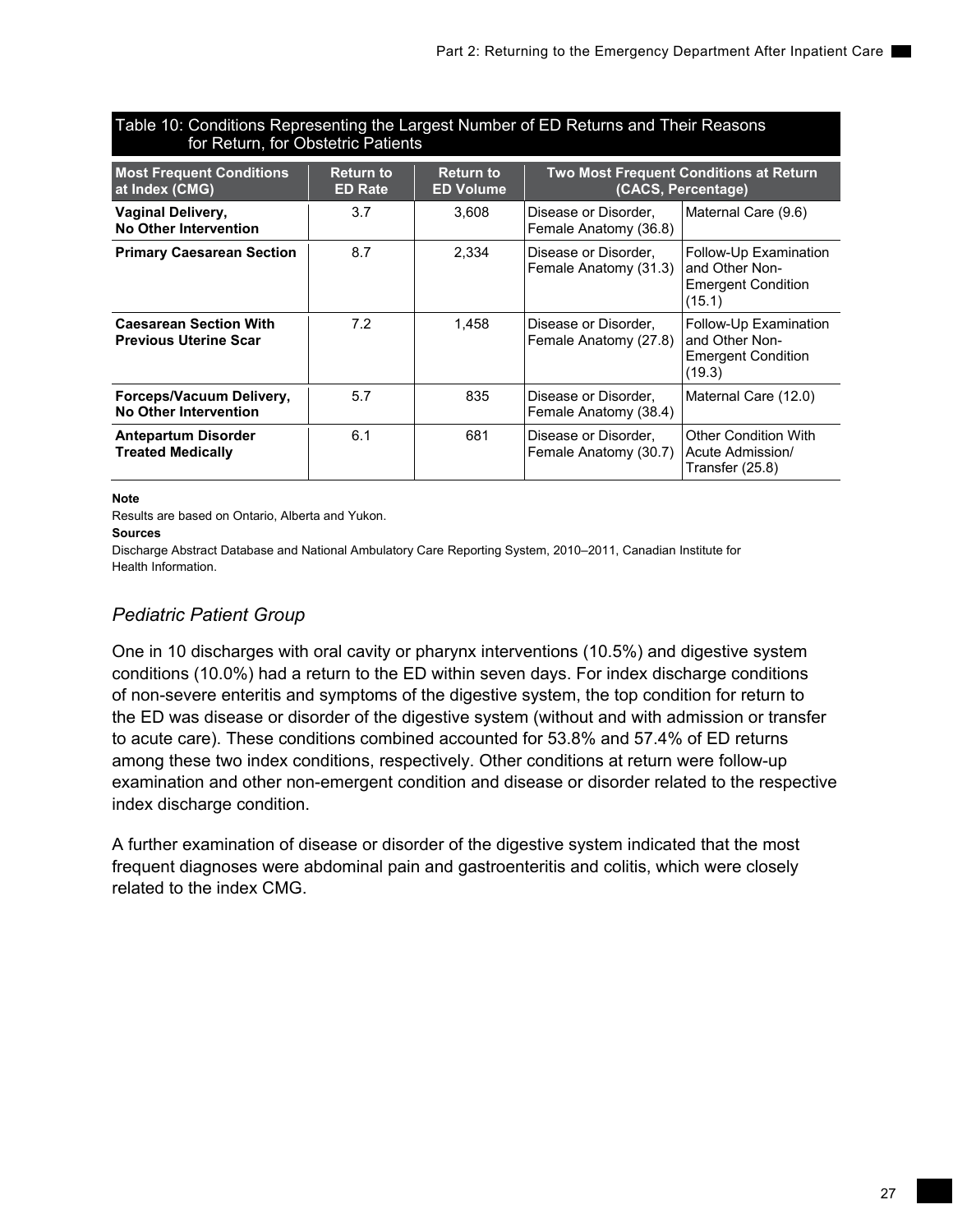## Table 11: Conditions Representing the Largest Number of ED Returns and Their Reasons for Return, for Pediatric Patients

| <b>Most Frequent Conditions</b><br>at Index (CMG) | <b>Return to</b><br><b>ED Rate</b> | <b>Return to</b><br><b>ED Volume</b> | <b>Two Most Frequent Conditions at Return</b><br>(CACS, Percentage)            |                                                                                 |  |
|---------------------------------------------------|------------------------------------|--------------------------------------|--------------------------------------------------------------------------------|---------------------------------------------------------------------------------|--|
| <b>Oral Cavity/Pharynx</b><br><b>Intervention</b> | 10.5                               | 304                                  | Follow-Up Examination<br>and Other Non-<br><b>Emergent Condition</b><br>(22.0) | Other Trauma, Shock<br>(Without Admission/<br>Intervention) (15.8)              |  |
| <b>Non-Severe Enteritis</b>                       | 7.6                                | 292                                  | Disease or Disorder,<br>Digestive System (33.9)                                | Digestive System<br><b>Condition With Acute</b><br>Admission/Transfer<br>(19.9) |  |
| <b>Viral/Unspecified</b><br><b>Pneumonia</b>      | 5.9                                | 247                                  | Disease or Disorder,<br><b>Respiratory System</b><br>(22.3)                    | <b>Respiratory Condition</b><br>With Acute Admission/<br>Transfer (21.5)        |  |
| Symptom/Sign of<br><b>Digestive System</b>        | 10.0                               | 246                                  | Disease or Disorder.<br>Digestive System (35.0)                                | Digestive System<br><b>Condition With Acute</b><br>Admission/Transfer<br>(22.4) |  |
| Newborn/Neonate 2,500+<br><b>Grams, Jaundice</b>  | 6.9                                | 230                                  | Disease or Disorder,<br>Neonatal and Congenital<br>(46.5)                      | Follow-Up Examination<br>land Other Non-<br><b>Emergent Condition</b><br>(14.4) |  |

### **Note**

Results are based on Ontario, Alberta and Yukon.

#### **Sources**

Discharge Abstract Database and National Ambulatory Care Reporting System, 2010–2011, Canadian Institute for Health Information.

## **Acuity of ED Returns**

Among all ED encounters in Ontario, Alberta and Yukon, approximately 10.1% were admitted to an inpatient bed. An examination of the patients who returned to the ED within seven days of discharge indicates that 31.2% of these patients were readmitted.

ED triage level can be used as a proxy measure of the acuity of a condition. On average, patients triaged as emergent or urgent presented in the ED with conditions of greater acuity than patients triaged as less- or non-urgent. $45$ 

During the study period, ED visits within seven days of inpatient discharge had a higher proportion of emergent or urgent triage assignments when compared with all ED visits. Of patients returning to the ED within seven days, 71.6% were triaged as emergent or urgent, compared with 52.4% of ED visits in the general population. This indicates that patients returning to the ED following discharge came for significant issues.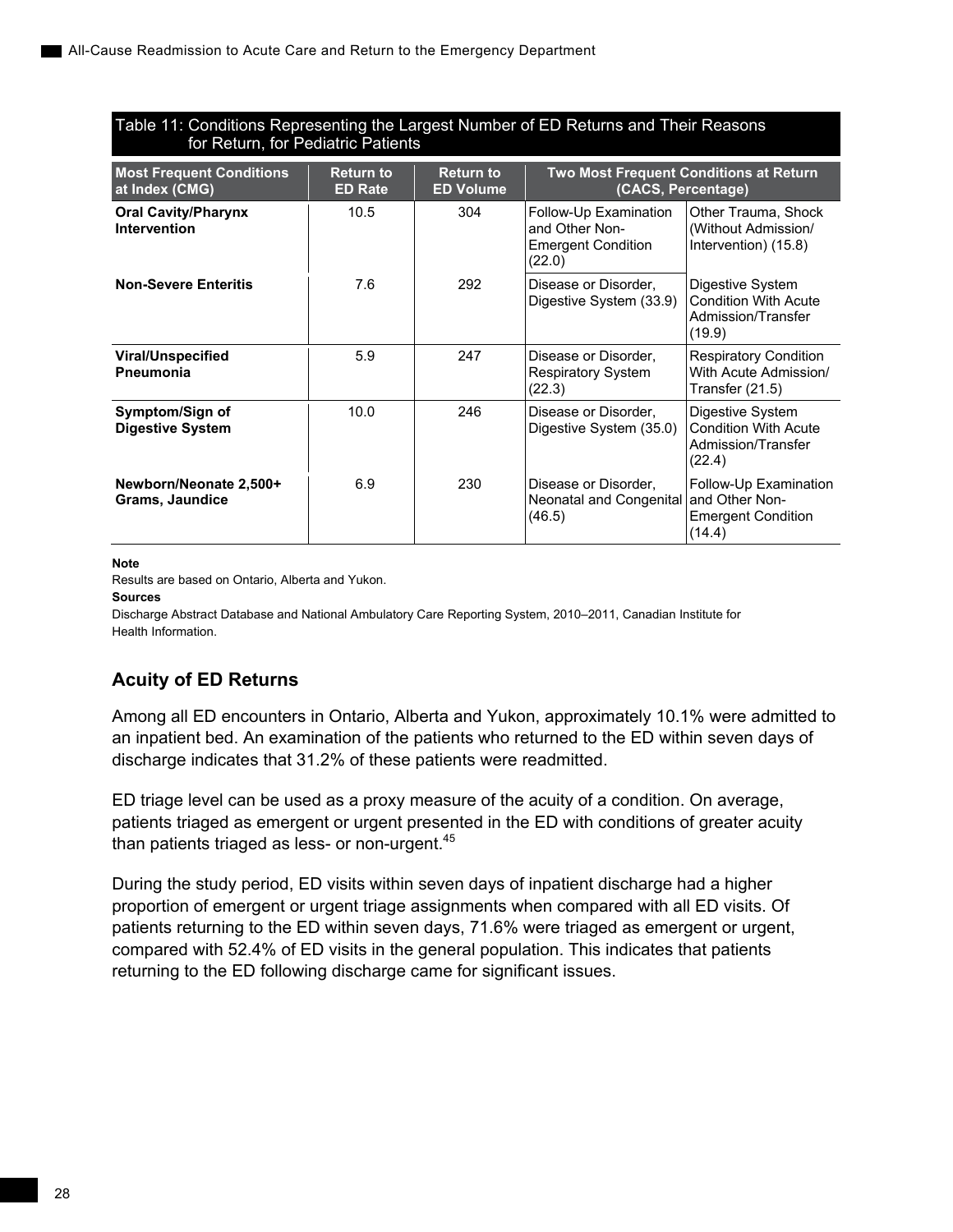## More on Triaging

Patients are triaged in the ED for urgency of care. Both the Canadian Triage and Acuity Scale (CTAS) for adults and the Pediatric Canadian Triage and Acuity Scale (PCTAS) have five triage levels. Levels I and II are reserved for emergent cases; level III is assigned to urgent cases; and levels IV and V are for less- or non-urgent cases.<sup>45, 46</sup>



### **Note**

Results are based on Ontario, Alberta and Yukon.

### **Sources**

Discharge Abstract Database and National Ambulatory Care Reporting System, 2010–2011, Canadian Institute for Health Information.

While hospitals are the most appropriate care setting to treat returning patients who have greater acuity or triage urgency, more than one in four (28.3%) patients returning to the ED after inpatient acute care returned for conditions that were triaged as less- or non-urgent. While the proportion of patients returning to the ED with less- or non-urgent triage was lower than that in the overall population (47.6%), there may be opportunity to reduce the number of less- or nonurgent ED visits, since these are patients who were in contact with health care providers within the previous seven days.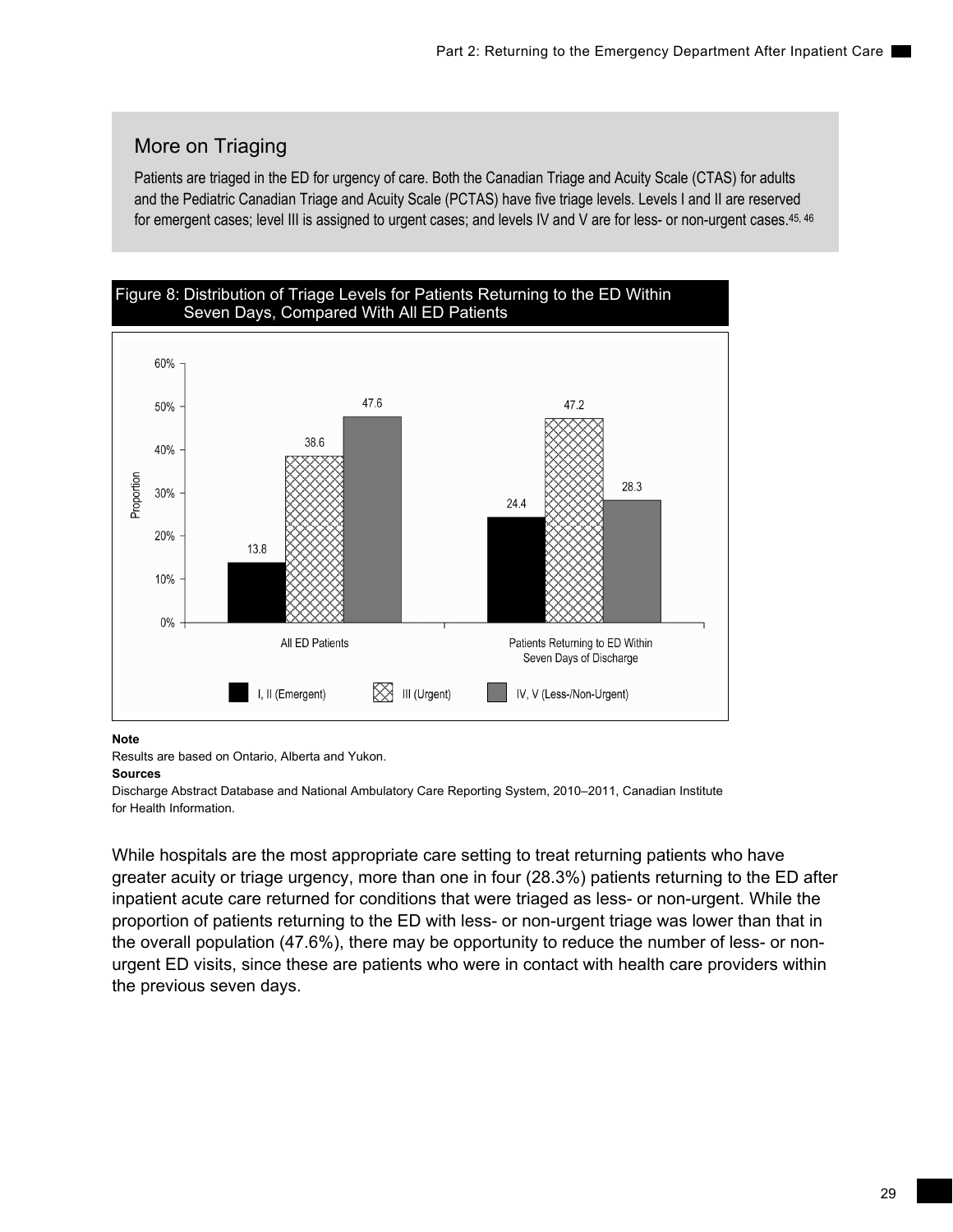## **Understanding Hospital Effects**

Hospital factors, such as the total time spent in the hospital, hospital size and teaching status, can affect return to ED rates following inpatient discharge. This section explores these effects.

## **Length of Inpatient Hospital Stay**

To better understand the effect of length of stay on rates of returning to the ED, adjustments were made that take into account the age, clinical condition and complexity of individual patients. Using a validated case-mix adjustment approach, CIHI was able to establish an expected length of stay for each inpatient hospitalization.

As shown earlier in this report, hospitals with shorter lengths of stay on average tended to have higher rates of acute care readmissions. A similar relationship was found for ED return rates when hospital length of stay was shorter than ELOS, although the magnitude of this association was not as strong as that observed in acute care readmission.

## **Hospital Size**

Hospitals were stratified into four peer groups to see if there were patterns associated with hospitals of different sizes. Categories were based on index hospital size, and the data showed that small hospitals consistently had the highest rates of returning to the ED.

Rates of ED return varied across hospital peer groups. Overall, 15.7% of patients discharged from small hospitals returned to the ED for care within seven days, compared with 8.0% for large community hospitals, 8.8% for teaching hospitals and 10.0% for medium community hospitals. The same pattern was observed across patient groups.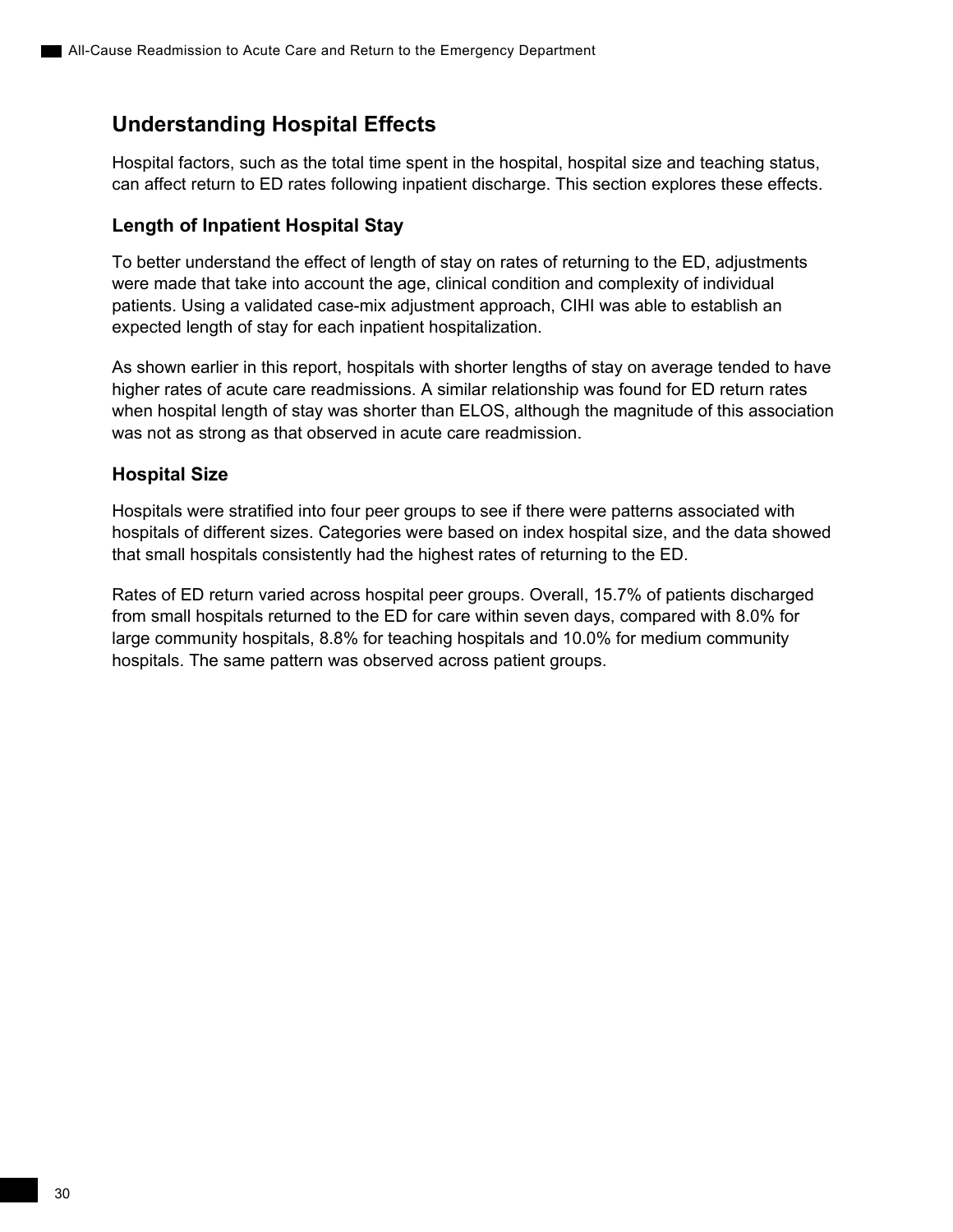

Rates and 95% confidence intervals. Results are based on Ontario, Alberta and Yukon

### **Sources**

Discharge Abstract Database and National Ambulatory Care Reporting System, 2010–2011, Canadian Institute for Health Information.

## **Understanding Community Effects**

Like hospital factors, community-level factors can be associated with the risk of returning to the ED. The literature suggests that follow-up care, such as having access to a family physician, community services and home care, as well as not living alone, are alternatives to hospitalization.<sup>22, 39–42</sup> However, limited data is available that can be correlated to return visits to the ED. As a result, this study examines this possible association using rural patient residence as a proxy for community care service levels.

## **Urban/Rural Distribution**

ED return rates were highest among patients residing in rural areas. Overall, the ED return rate for rural patients (13.3%) was more than 1.5 times the rate for urban patients (8.1%). Patients residing in rural areas also returned to the ED for non-urgent care more often (55.8%) than patients residing in urban areas (19.5%). Both of these findings were consistent across patient groups. This suggests that rural hospital EDs provide services that may not be available in the community.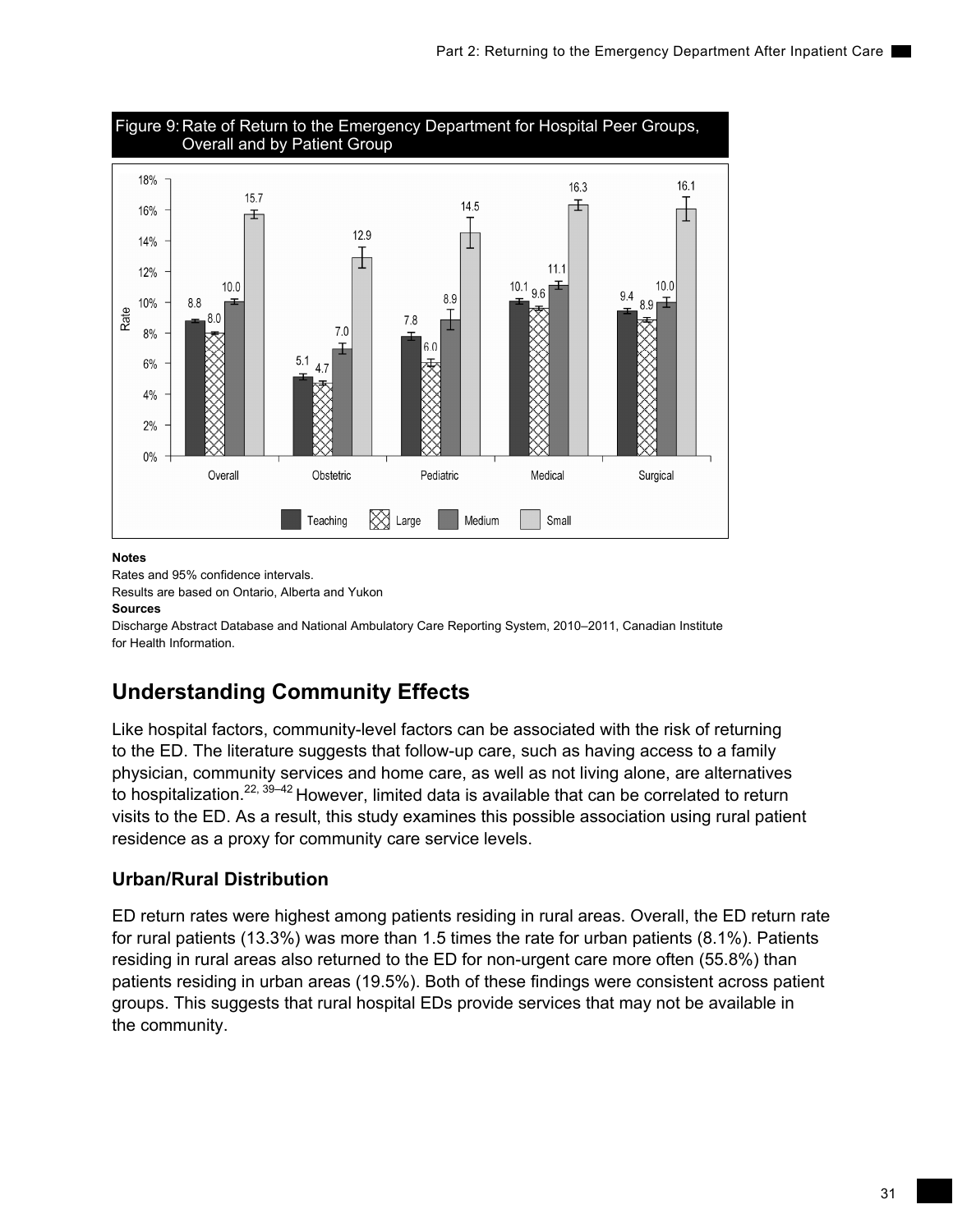

Rates and 95% confidence intervals.

Results are based on Ontario, Alberta and Yukon.

#### **Sources**

Discharge Abstract Database and National Ambulatory Care Reporting System, 2010–2011, Canadian Institute for Health Information.

Since community supports and services tend to be more abundant in urban areas and their surrounding communities, this result lends support to the potential link between lower levels of community care and higher rates of return to the ED.

## **Income Quintiles**

Patients in the lowest income quintile were more likely to return to the ED than those in the highest income quintile. For example, about 10.2% of surgical patients living in neighbourhoods with the lowest income returned to the ED, compared with 8.8% of surgical patients in the highest income patient group. After adjusting for patient-level characteristics and urban/rural residence, the risk of returning to the ED in patients from the least affluent neighbourhood was significantly higher than the risk for those from the most affluent neighbourhood in obstetric, medical and surgical patients. Odds ratios can be found in the appendix.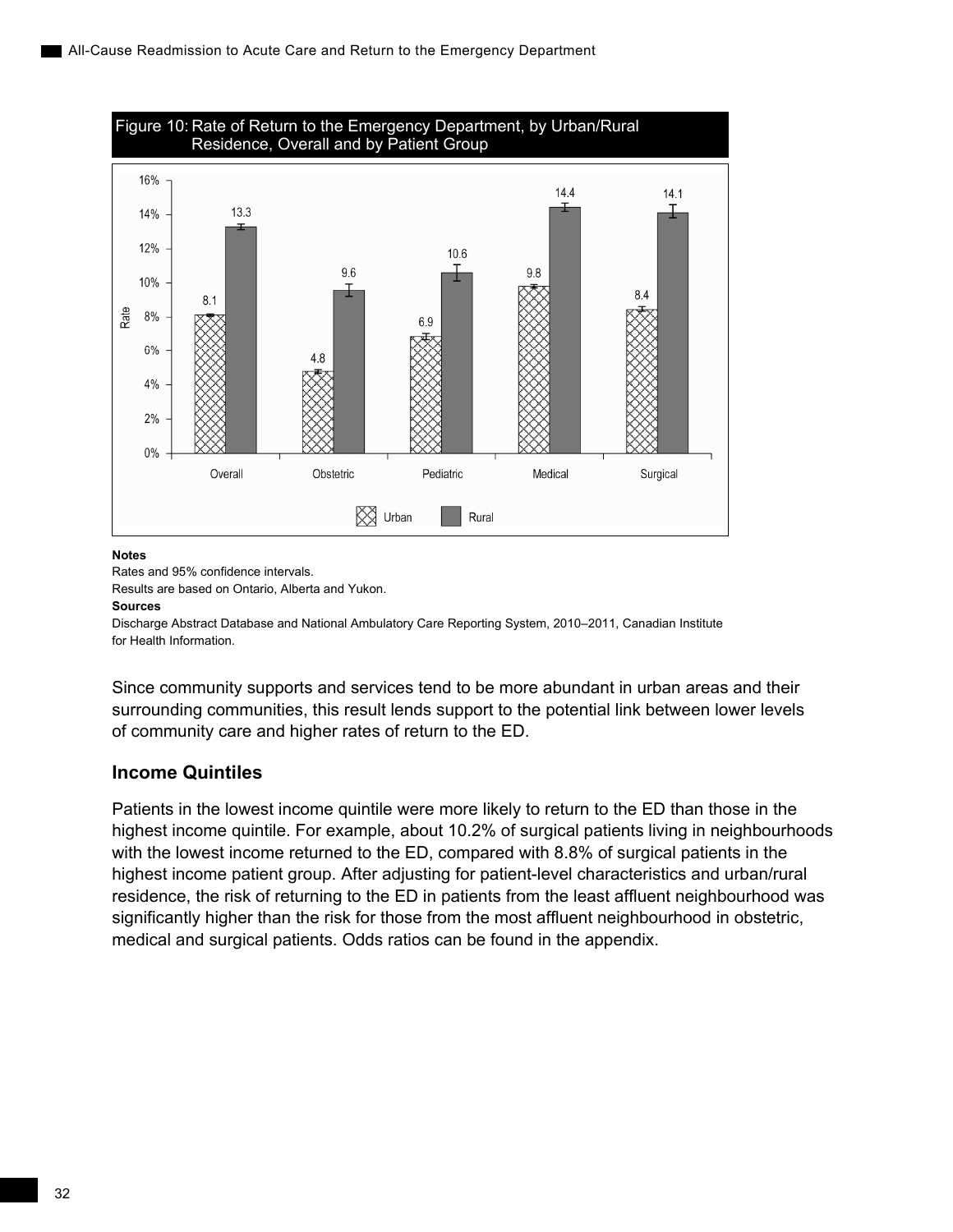| Table 12: Rate of Return to the Emergency Department, by Income Quintile<br>and Patient Group (Percentage) |                |                  |                  |                |                 |  |
|------------------------------------------------------------------------------------------------------------|----------------|------------------|------------------|----------------|-----------------|--|
| <b>Income Quintile</b>                                                                                     | <b>Overall</b> | <b>Obstetric</b> | <b>Pediatric</b> | <b>Medical</b> | <b>Surgical</b> |  |
| 1-Least Affluent                                                                                           | 9.8            | 6.0              | 7.9              | 11.5           | 10.2            |  |
| $\overline{2}$                                                                                             | 9.2            | 5.5              | 7.5              | 10.8           | 9.7             |  |
| -3                                                                                                         | 8.8            | 5.3              | 7.4              | 10.4           | 9.3             |  |
| 4                                                                                                          | 8.5            | 5.0              | 7.3              | 10.4           | 8.9             |  |
| 5-Most Affluent                                                                                            | 8.5            | 5.1              | 7.3              | 10.1           | 8.8             |  |

There was a statistically significant difference in return rates between the lowest and the highest income quintiles in all patient groups (p<0.05).

About 0.9% of patients could not be assigned to neighbourhood income quintiles.

Results are based on Ontario, Alberta and Yukon.

#### **Sources**

Discharge Abstract Database and National Ambulatory Care Reporting System, 2010–2011, Canadian Institute for Health Information.

## Understanding Multiple ED Visits Within One Week of Discharge

Most patients who returned to the ED within seven days of inpatient discharge returned only once; however, just less than one-fifth (17.0%) returned multiple times within one week of discharge. More patients with multiple visits were triaged as emergent (17.1%) or urgent (45.5%) at their first visit, compared with the overall ED population (13.8% and 38.6%, respectively). The leading medical reason at first ED visit for these patients was follow-up examination (21.4%), followed by digestive system disease or disorder (8.9%).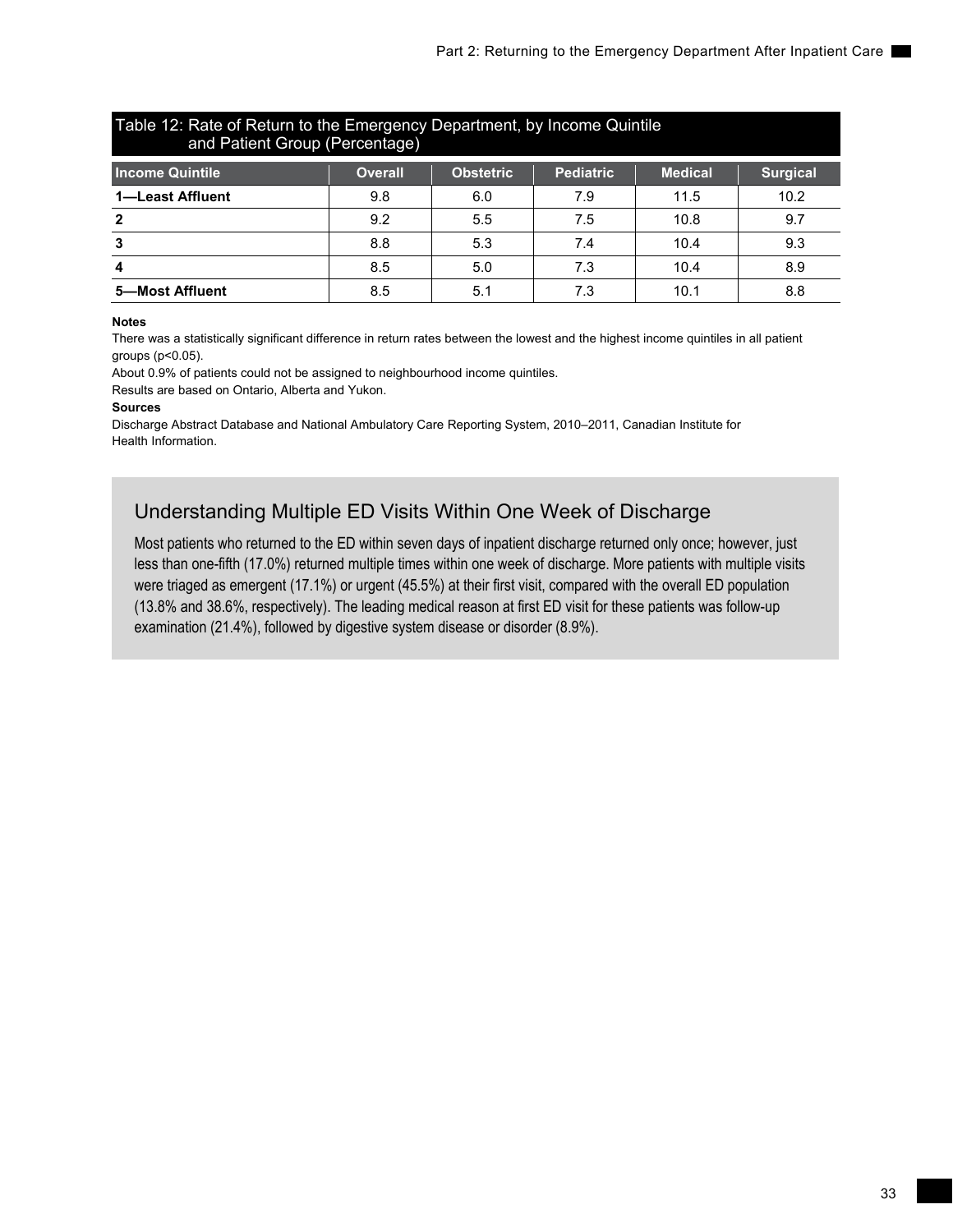## <span id="page-43-0"></span>The Cost of Emergency Department Returns

Return to the ED within seven days of discharge from inpatient care cost an estimated \$30.6 million and accounted for 1.7% of total emergency costs for Alberta, Ontario and Yukon in 2010–2011*.*

The average cost of an ED visit for a recently discharged patient (\$336) was almost 50% higher than the overall average ED visit cost (\$234).

Return visits for medical patients accounted for 48.7% of all ED return visits. A total of \$17.2 million, equivalent to 56.1% of all ED return costs, was spent on ED care for medical patients returning to the ED within seven days of discharge from inpatient care across the three jurisdictions studied.

ED care for medical patients also cost more on average than care for other patient groups, regardless of the type of patient care given upon readmission. An average of \$387 per visit was spent on ED care for returning medical patients, compared with an average of \$336 per visit for all returning patients.



### **Notes**

Costs for first ED visit within seven days of discharge from inpatient care.

Cost was available for Alberta, Ontario and Yukon.

### **Sources**

Discharge Abstract Database and National Ambulatory Care Reporting System, 2010–2011, Canadian Institute for Health Information.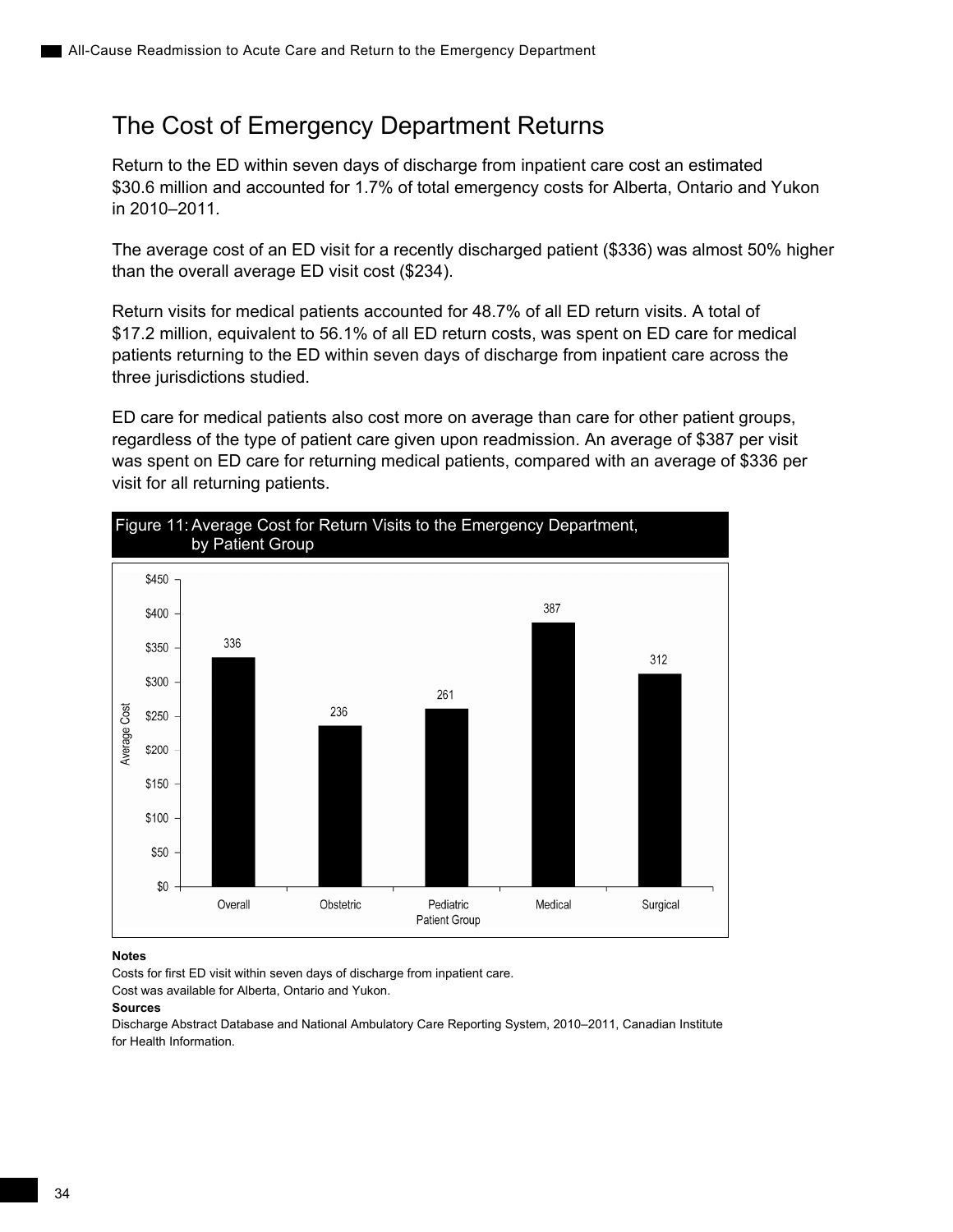## <span id="page-44-0"></span>Summary—Part 2: Returning to the Emergency Department After Inpatient Care

This section reviewed ED visits within a week of inpatient discharge for patients in three jurisdictions: Ontario, Alberta and Yukon. While there is jurisdictional variation in the role, distribution and utilization of EDs, this study may provide directional information for jurisdictions that do not currently submit ED data to the National Ambulatory Care Reporting System (NACRS).

Since approximately 31% of patients who returned to the ED within seven days were admitted to hospital, it is not surprising that many of the findings in the ED section align with the inpatient readmission findings. Specifically, among patients who returned most often to the ED, the clinical reasons for returning were very often the same as or related to the index hospitalization. However, the ED data also provides information about patients who were not readmitted yet returned to the hospital for care. Many surgical and obstetric patients returned to the ED for follow-up care. In particular, about 20% of unilateral knee replacement, hysterectomy and unilateral hip replacement patients returned to the ED for unplanned follow-up examination.

The ED data also provides valuable information about the acuity of patients. Almost three-quarters of patients who returned to the ED within seven days were triaged as urgent or emergent, providing a strong indication that these patients were in need of additional immediate care and were not seeking reassurances from health care practitioners following an inpatient discharge.

When examining the hospital effects associated with returns to the ED, shorter hospital length of stay at index was associated with a higher rate of return to the ED. There was no statistical correlation between extended lengths of stay in the index case and reduced rates of return to the ED. Therefore, there is no indication that longer stays in acute care would be the best solution to prevent ED visits after acute care discharge.

When examining community factors, rural EDs may play a unique role in compensating for lower levels of community and primary health care services, reflected in a return to ED rate of approximately 13%. However, in urban environments, there were still significant numbers of returns to the ED within a week of discharge (8%). Given the fact that these patients were in contact with a team of health care providers within the previous week, there may be opportunities to reduce the number of return ED visits with enhanced discharge planning or scheduled follow-up visits. The higher rate of return to the ED among patients from the least affluent neighbourhoods indicated that there is some room for rate reduction if the system can reduce the primary health care gap across socio-economic groups.

While the cost of patients returning to the ED within seven days represented only 1.7% of total emergency costs in the jurisdictions studied, this provides a first look at better understanding this important component of Canada's health system.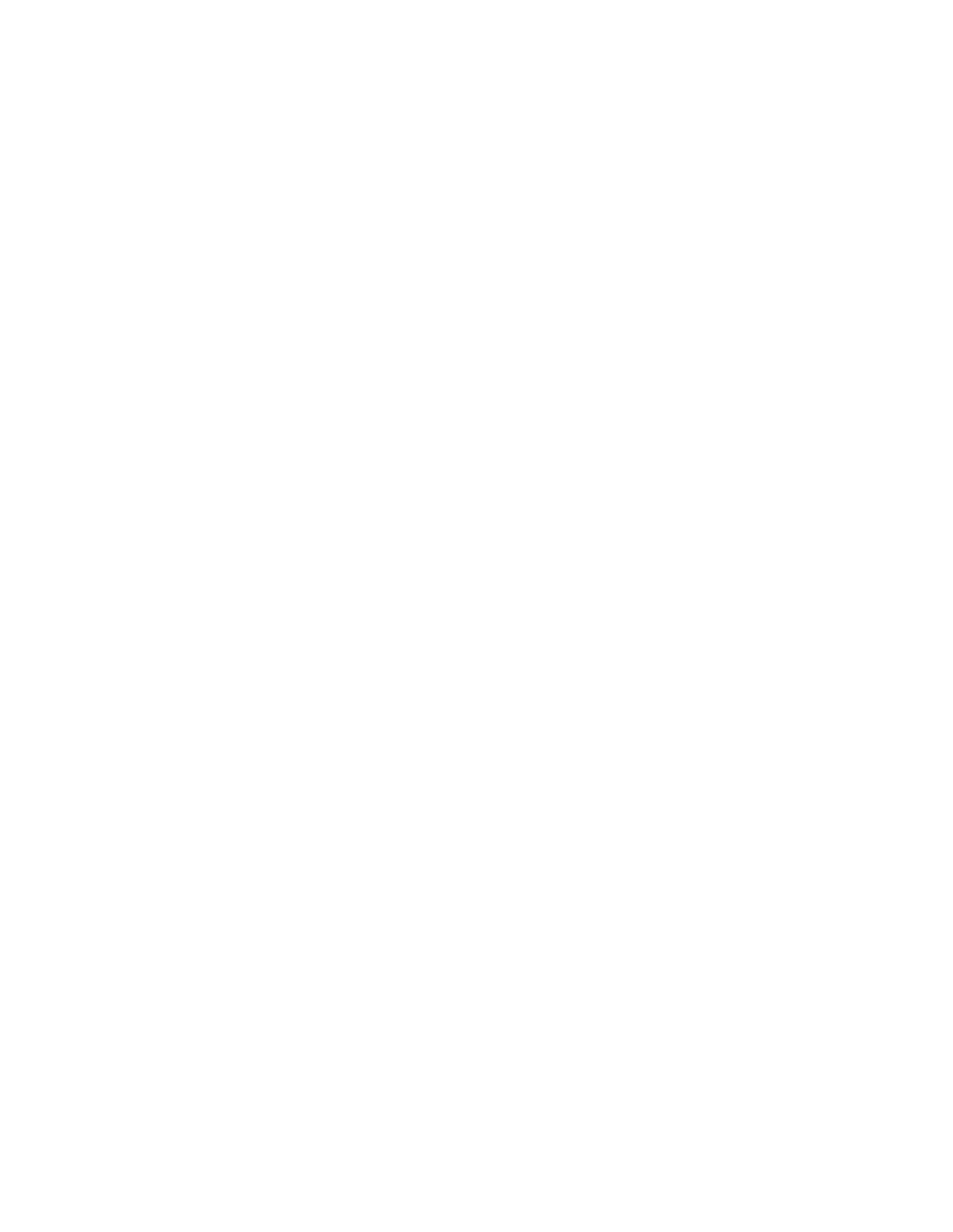# <span id="page-46-0"></span>**Conclusion**

This report presents information about unplanned readmissions to inpatient care and returns to EDs after acute care discharge. It shows that the readmission rate was affected by characteristics at patient, hospital and community levels.

The goals of this report were twofold: to provide information about unplanned readmission rates to acute hospitals and returns to the ED and to contribute to the discussion about factors associated with readmissions and potential policies or programs that could improve patients' post-discharge planning and health.

During the study period, 181,551 (8.5%) patients from the acute care population were readmitted to an acute hospital within 30 days of their index discharge, costing an estimated \$1.8 billion and accounting for 11% of all acute hospital costs.

With respect to patient groups, medical patients accounted for nearly two-thirds (64.9%) of the unplanned readmissions. The readmission rate to acute care was highest in medical patients (13.3%). COPD and heart failure without coronary angiogram were the most common conditions recorded in the index discharge among medical patients, and a high proportion of readmissions were for the same, similar or related conditions. Surgical patients—the second-largest patient group—had an unplanned readmission rate of 6.5%. About 9.3% of these readmitted patients had a post-surgery infection. The readmission rates for pediatric and obstetric patients were 6.5% and 2.0%, respectively. Among patients readmitted after a C-section delivery, 23.1% were readmitted for infections of an obstetric surgical wound.

The rate of return to EDs within seven days of index discharge was 9.0% across the three jurisdictions from which data was available (Alberta, Ontario and Yukon). Among those who returned to the ED, 17.0% had multiple ED visits within the seven-day period. The rate of return to the ED by patient group demonstrated a different distribution than the readmission rates to inpatient care. The difference in the rate among patient groups was much smaller in the return to the ED. The rate of return to the ED was still highest for medical patients (10.7%), followed by surgical (9.4%) and pediatric patients (7.5%). The rate of return to the ED for obstetric patients (5.4%) was more than double the inpatient readmission rate. Overall, the cost of returns to EDs within seven days represented 1.7% of all ED costs in these jurisdictions.

This study examined factors that the literature has shown to be related to readmissions and for which CIHI had data. Among the factors examined, admission via the ED in the index discharge, a previous history of admission to acute care/ED and living in a rural community were the most important factors associated with readmission to acute care and return to the ED. As well, patient age, sex and Charlson Index score were the most important factors predicting readmission in medical and surgical patients.

Hospital effects, such as shorter lengths of stay, were found to be associated with higher rates of readmission to acute care, although the significant association was found in a small number of hospitals. Keeping patients longer in the hospital, however, is likely not the best way to reduce readmission rates. For example, this would increase waiting times and jeopardize the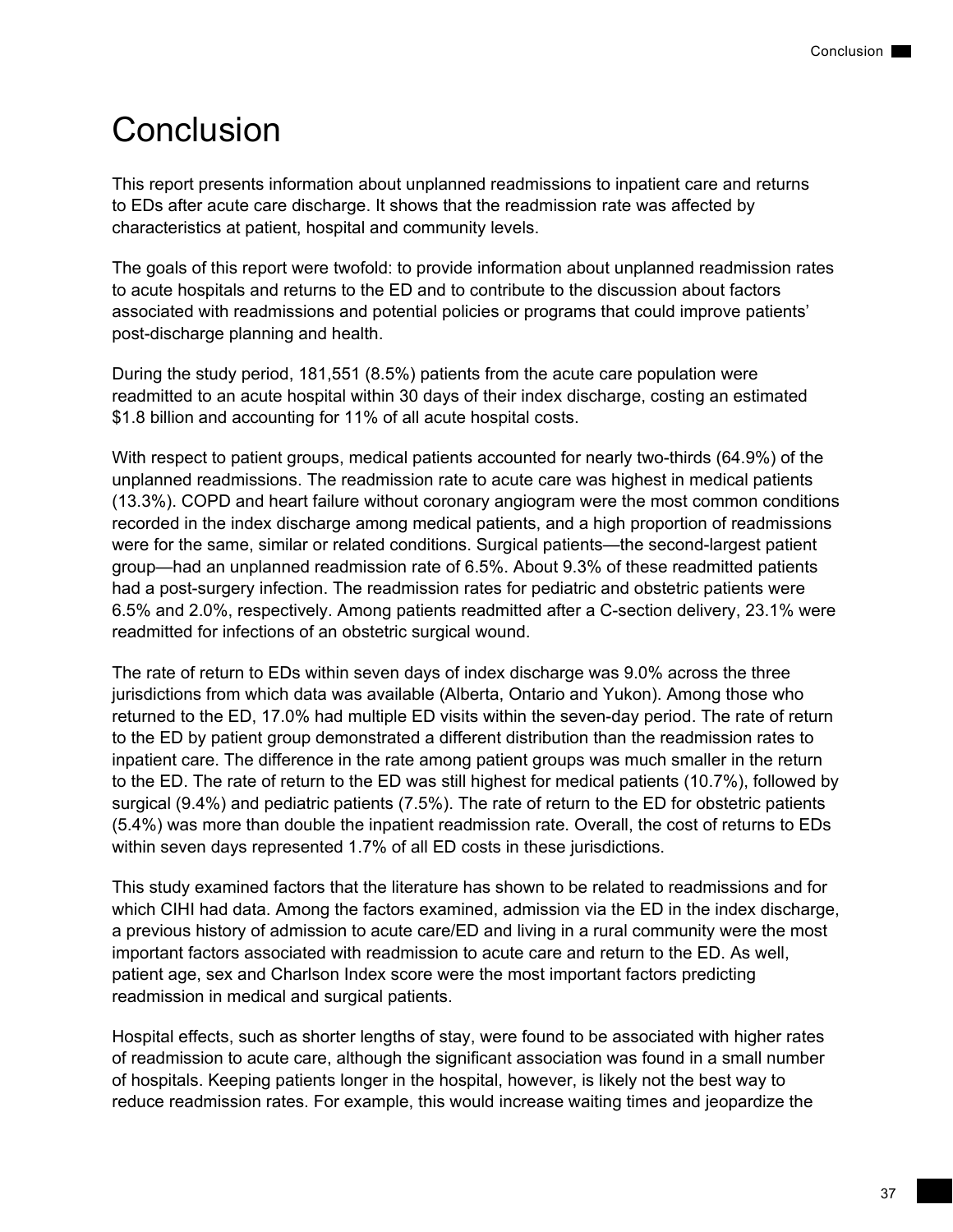number of hospital beds available to receive new patients. $34$  Longer lengths of stay also increase the risk of hospital-acquired infections. However, discharging patients who are not yet ready to leave hospital may increase readmission rates and the burden of care on community health services and supports.<sup>19</sup> Sources of care beyond the acute care hospital (that is, home care), aligned with a comprehensive discharge plan, have proven to be useful in the prevention of hospital readmissions for COPD and heart failure.<sup>47, 48</sup>

The readmission rate was found to be associated with hospital peer group. The readmission rate was highest in small hospitals (12.4%), compared with teaching (8.7%), large (7.6%) and medium (8.9%) community hospitals. Further analysis indicated that a higher proportion of medical patients in small hospitals and higher readmission rates in this patient population can account for the hospital size effect.

Beyond length of stay and hospital peer groups, quality processes within hospitals are thought to influence readmission rates. A review of interventions to reduce 30-day readmissions was recently published in the *Annals of Internal Medicine*. 49 This review detailed a variety of predischarge interventions, post-discharge interventions and interventions that were implemented both before and after the patient went home. The interventions were aimed at improving transitions in care. Some of the interventions described include the following:

- Pre-discharge interventions: Patient education, discharge planning and follow-up appointments scheduled before discharge.
- Post-discharge interventions: Follow-up phone calls, patient hotlines and timely clinical follow-up.
- Interventions active both before and after discharge: Patient-centred discharge instructions, transition coach and same-provider continuity.

A recent assessment of Ontario hospitals' quality improvement plans identified many of the same strategies.<sup>50</sup>

At the macro level, rural and urban readmissions were used as a proxy for the effect of community support. In general, rural areas had higher rates of unplanned readmissions than urban areas. In addition, rural patients who returned to the ED within seven days were triaged as less urgent than urban patients. Studies suggest that characteristics of urban and rural environments contribute to differences in readmission rates.<sup>4</sup> For example, hospitals may be the best, or only, place to return to receive follow-up care when primary health care and home care services are not available.<sup>51</sup> Significantly fewer physician visits per capita were observed in small urban, rural or remote locations, compared with those in urban settings.<sup>43</sup> The proportion of patients receiving home care or community-based care services was also significantly lower for people in rural/remote locations.43

Reducing readmission rates is not a simple task; rather, it is a multi-faceted issue that requires multiple actions from all levels of the health care system. This report provided information about patient-level, hospital-level and community-level factors that contribute to readmission rates in Canada. An improved understanding of these factors may contribute to increased collaboration among leaders of the different system components to improve readmission outcomes.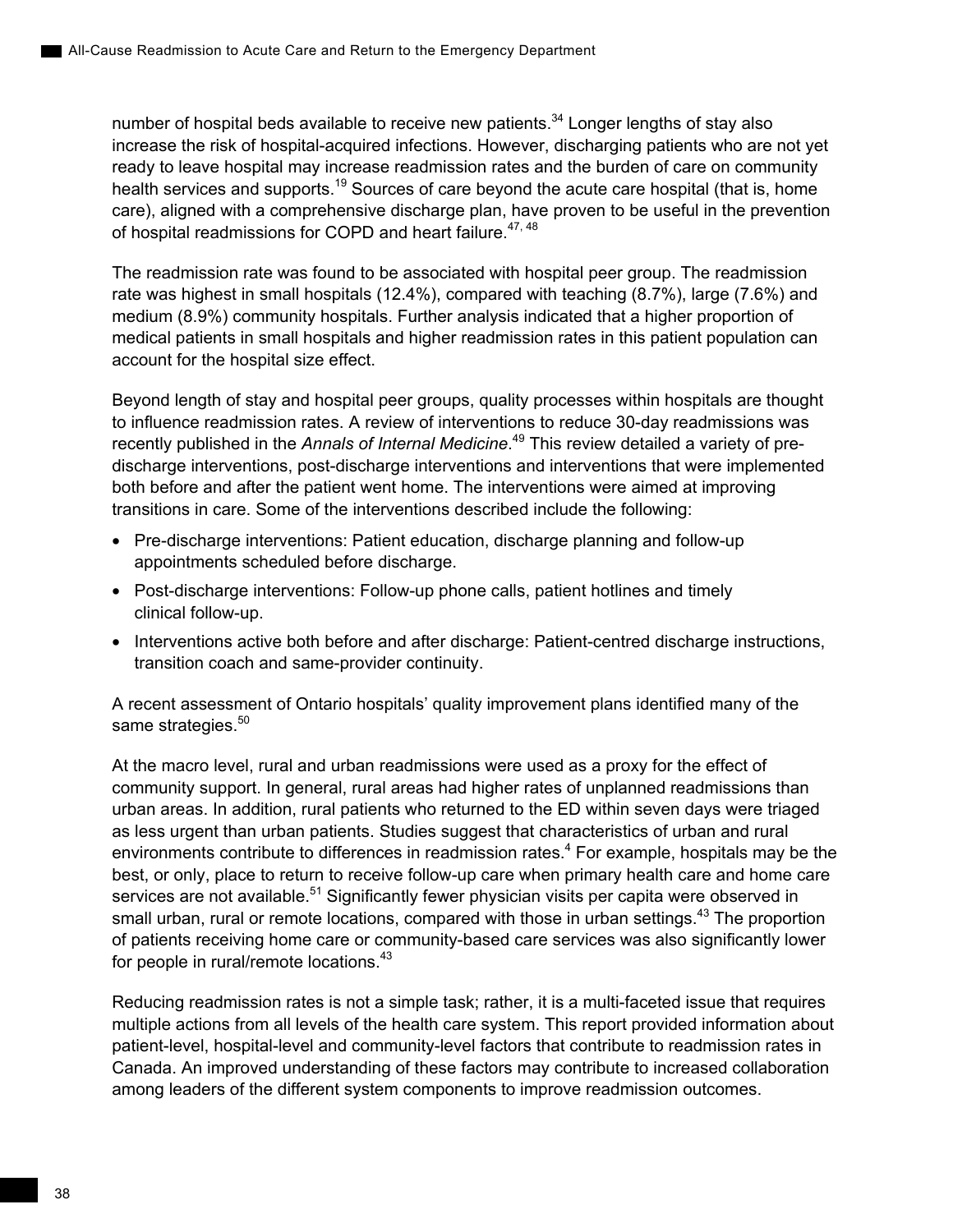# <span id="page-48-0"></span>Appendix

# Technical Notes

## **Data Sources**

Three databases were used in this study: CIHI's Discharge Abstract Database (DAD) and National Ambulatory Care Reporting System (NACRS) and the Fichier des hospitalisations MED-ÉCHO, from the ministère de la Santé et des Services sociaux du Québec.

# **General Methodology**

In this study, two outcomes were defined: unplanned readmission to acute care within 30 days of the index discharge and unplanned return to the ED within seven days of the index discharge. The latter outcome was measured using data from Alberta, Ontario and Yukon.

Index hospitalizations (initial hospital admissions) were restricted to acute care discharges from all Canadian facilities (except for those in Quebec) that occurred between April 1, 2010, and March 1, 2011, and to discharges from Quebec facilities that occurred between April 1, 2009, and March 1, 2010. Acute care readmission discharges were discharges from all Canadian acute care facilities (except for those in Quebec) that occurred between April 1, 2010, and April 1, 2011, and from Quebec facilities that occurred between April 1, 2009, and April 1, 2010. ED return discharges were all discharges from EDs in Alberta, Ontario and Yukon between April 1, 2010, and April 1, 2011.

The unit of analysis was an episode of care. An episode of care refers to all contiguous acute care hospitalizations and same-day surgery visits. To construct an episode of care, transfers within and between facilities were linked. A transfer was assumed to have occurred if either of the following conditions was met:

- An acute care hospitalization or a same-day surgery visit occurred within six hours of discharge from a previous acute care hospitalization or same-day surgery visit, regardless of whether a transfer was coded; or
- An acute care hospitalization or same-day surgery visit occurred between 6 and 12 hours after discharge from a previous acute care hospitalization or same-day surgery visit and at least one hospitalization or visit was coded as a transfer.

Readmission outcomes were reported for patient groups. Patients were categorized into four patient groups according to the following sequence:

- 1. Obstetric patient: Identified as any episode with an acute care discharge with a major clinical category (MCC) code of 13 only.
- 2. Pediatric patient: If not (1), any episode with an acute care discharge for a patient younger than age 20.
- 3. Adult surgical patient: If not (1) or (2), any episode with an acute care discharge with an MCC partition code of "intervention."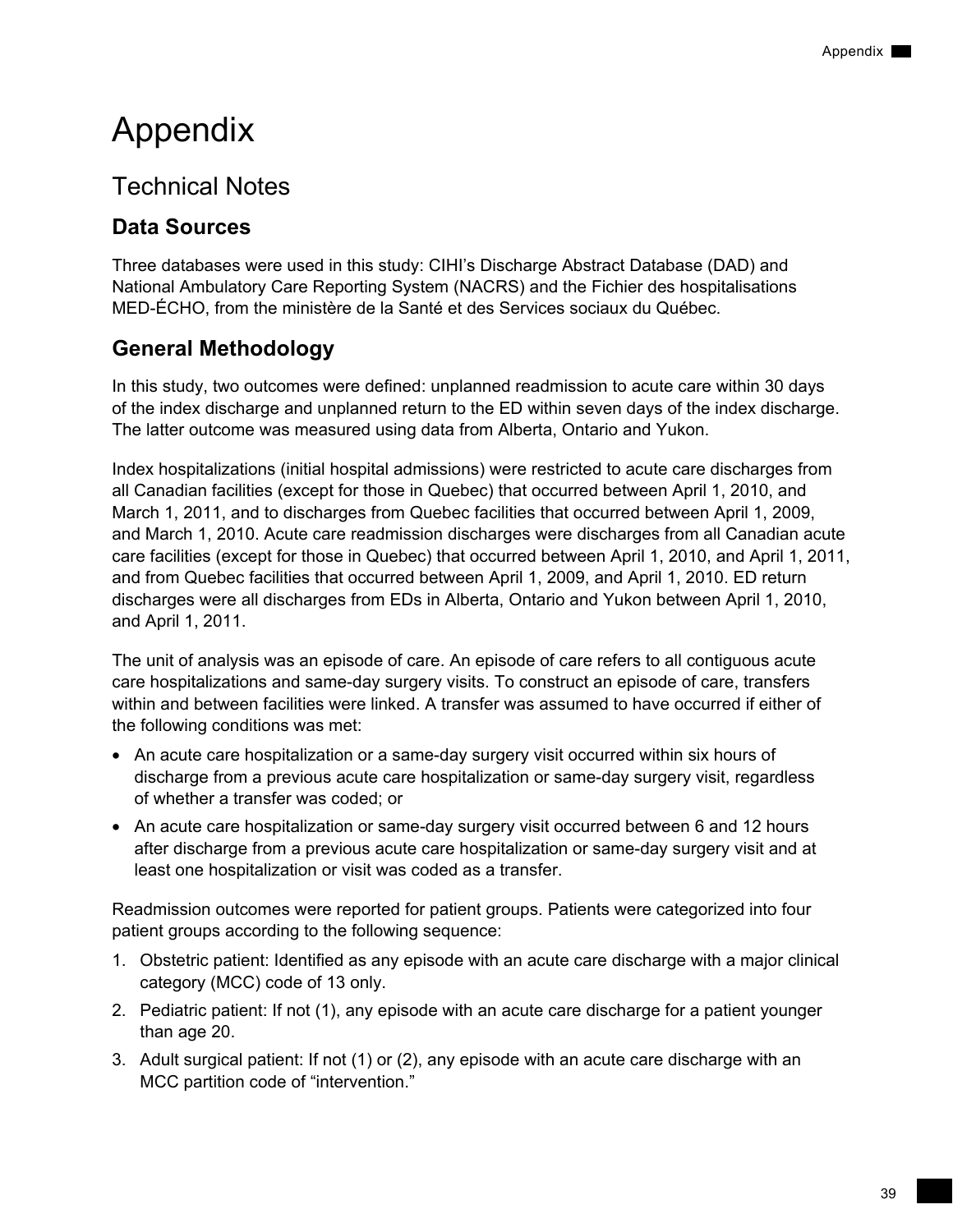4. Adult medical patient: If not (1), (2) or (3), episodes with an acute care discharge with an MCC partition code of "diagnosis."

The following exclusions were applied in sequence:

- 1. All discharge abstracts with data quality issues (that is, an invalid admission and/or discharge date), including all discharges for newborns.<sup>ix</sup>
- 2. Episodes with a first and last discharge abstract for day surgery and with an MCC code of mental health diseases or disorders (MCC = 17) or a most responsible diagnosis of palliative  $care (ICD-10-CA = Z51.5).$
- 3. Index discharges with a discharge of death or self sign-out.
- 4. Acute care readmission or ED return with a chemotherapy intervention for neoplasm and maternal discharges for newborn delivery.

The Postal Code Conversion File Plus (PCCF+) from Statistics Canada was used to assign urban/rural residence and neighbourhood income quintile in conjunction with the 2006 census.

## **Cost Analysis**

Costs were estimated separately for acute care and ED discharges using the 2011 CMG and CACS methodologies. Costs were summed across facilities in each setting according to the following equation: (Resource Intensity Weight  $IRIW]_1$  x facility-specific cost per weighted case  $[CPWC]_1$ ) +  $(RIW_2$  x  $CPWC_2)$ , etc. When a facility's CPWC value was not available, the provincial average CPWC was used. The national average CPWC was used as a substitute for facilities in territories with missing CPWC values. Acute care episode costs included the cost of typical and atypical inpatients and day surgery. All cost estimates included portions of costs for hospital overhead, nursing care, other personnel salaries, drugs, diagnostic and laboratory services, medical supplies and equipment. They did not include fee-for-service physician compensation and out-of-pocket expenses for non-insured care, outpatient care and home care.

## **Hospital Peer Groups**

Hospitals were assigned to one of four standard peer groups: teaching, large, medium and small. Teaching hospitals are those with full membership in the Association of Canadian Academic Healthcare Organizations (ACAHO). For Quebec, a list of teaching hospitals was provided by the Association québécoise d'établissements de santé et de services sociaux (AQESSS). Non-teaching hospitals were assigned to peer groups based on their volumes, using inpatient cases, total weighted cases and inpatient days. $52$ 

ix. Newborn discharges were excluded because a large proportion of these discharge abstracts had an invalid health care number.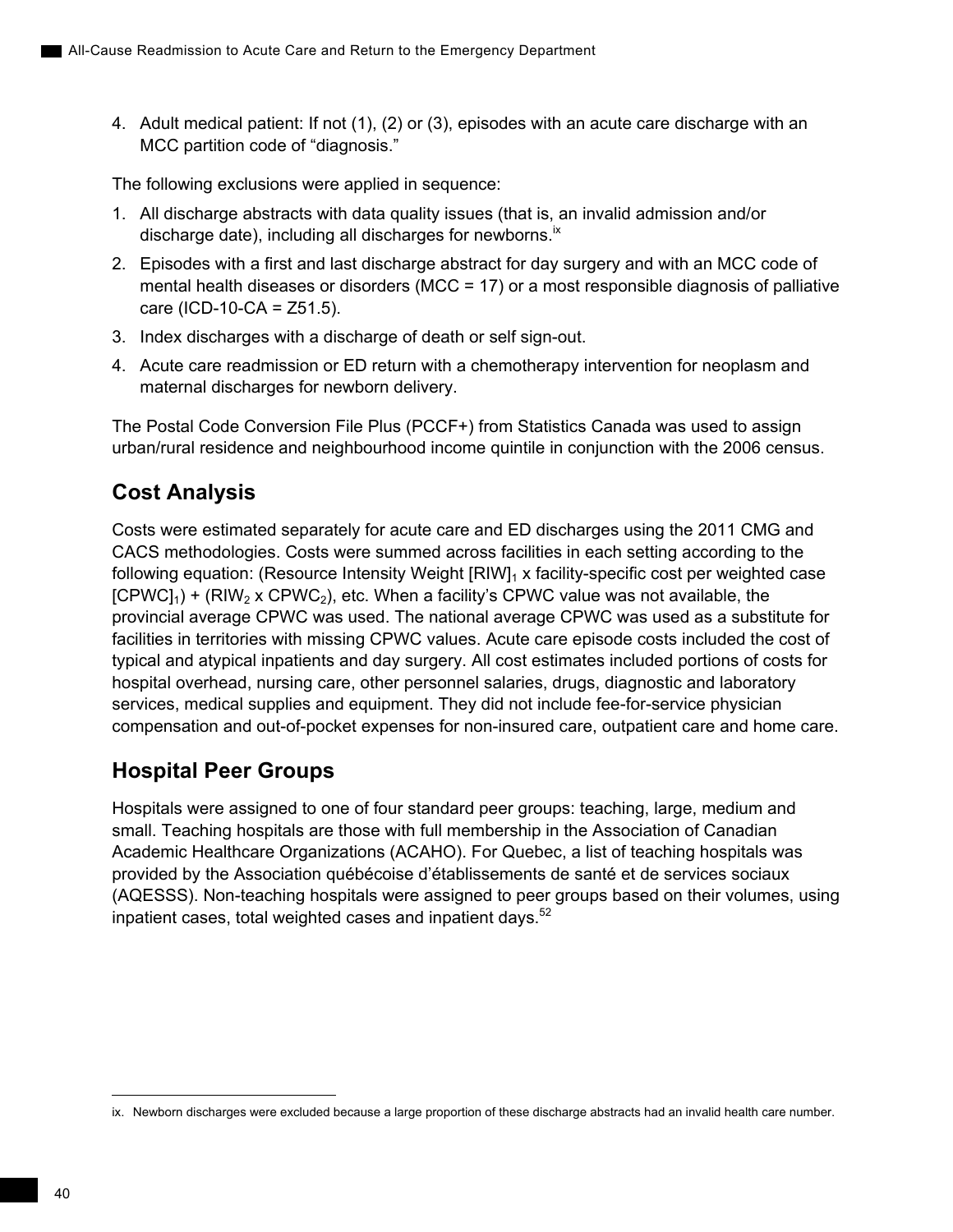## **Predictors and Risk-Adjustment Model**

Logistic regression models were used to measure the strength of association of readmission with selected risk factors. In this study, variation in readmission rates across jurisdictions was determined based on the location of the submitting facility, which may be different from the patient's place of residence.

To compare readmission rates across jurisdictions, a logistic regression model was fit for each patient group using selected risk factors and adjusted for confounding jurisdictional differences across factors. Coefficients derived from the logistic model were used to calculate the probability of readmission for each case (index episode). The expected number of readmissions in a jurisdiction was the sum of the case probabilities for that jurisdiction. The riskadjusted readmission rate was calculated by dividing the observed number of readmissions by the expected number of readmissions for each jurisdiction and then multiplying this number by the national average readmission rate. The risk factors included in the models were patient age, urgent admission through the ED at index and number of acute care hospitalizations in the six months before the index discharge. In addition to these risk factors, patient sex and the CMGs accounting for 80%<sup>x</sup> of all inpatient acute care discharges for medical, surgical and pediatric patient groups were included in the model for these three patient groups, respectively. Patient comorbidity measured by the Charlson Index comorbidity score was also included as a risk factor for medical and surgical patients.

-

x. Based on a three-year sample of medical, surgical and pediatric discharge abstracts.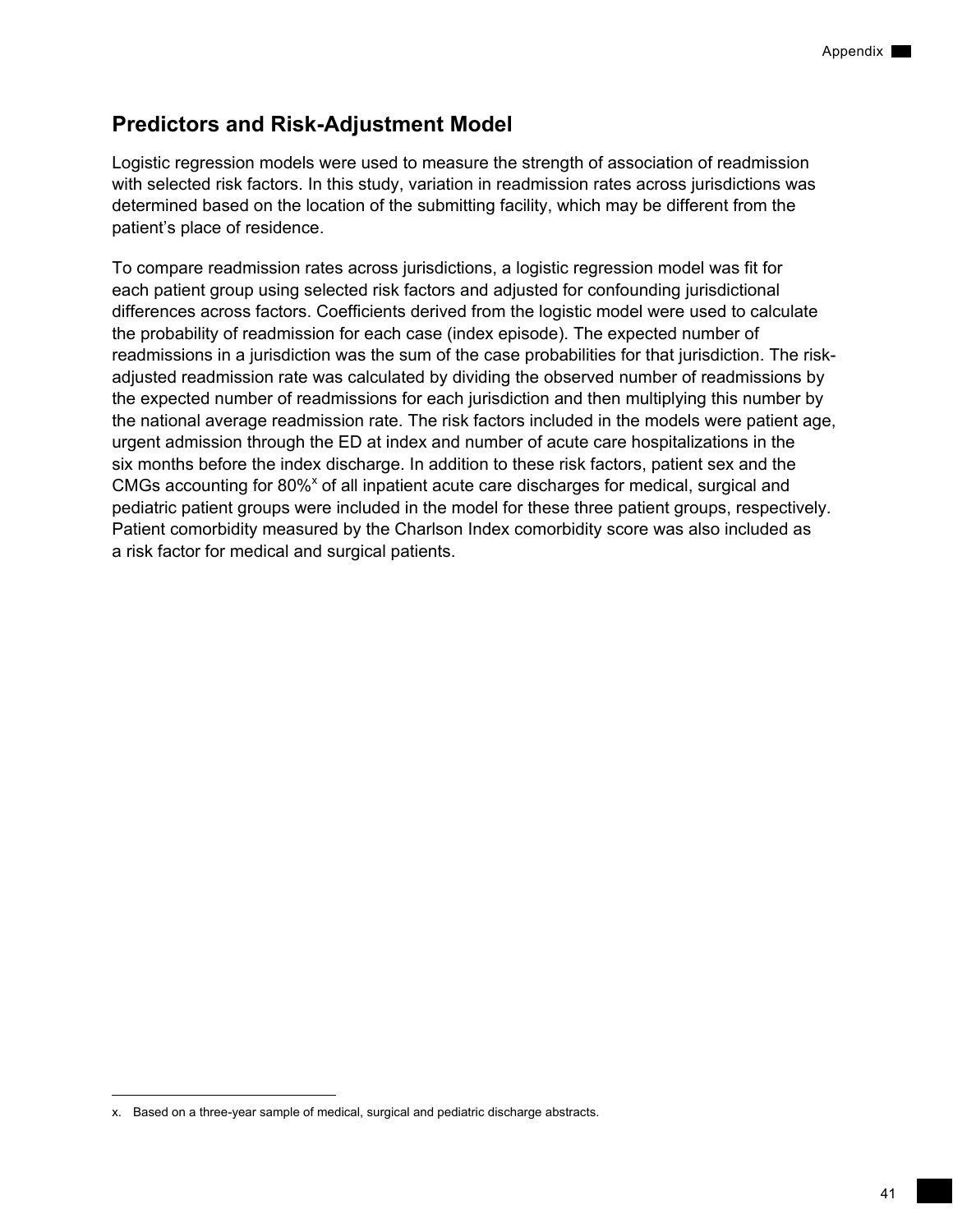| Table 13: Selected Patient Characteristics, by Patient Group                        |                                   |                  |                  |                |                 |  |  |
|-------------------------------------------------------------------------------------|-----------------------------------|------------------|------------------|----------------|-----------------|--|--|
| <b>Characteristic</b>                                                               | <b>Overall</b>                    | <b>Obstetric</b> | <b>Pediatric</b> | <b>Medical</b> | <b>Surgical</b> |  |  |
| Number of Episodes of Care                                                          | 2,129,633                         | 378,951          | 197,080          | 885,806        | 667,796         |  |  |
| <b>Share of Episodes of Care</b><br>(Percentage)                                    | 100.0                             | 17.8             | 9.2              | 41.6           | 31.4            |  |  |
| Female (Percentage)                                                                 | 59.7                              | 100              | 44.8             | 52.2           | 51.3            |  |  |
| Seniors, Age 65+ (Percentage)                                                       | 37.2                              | $\Omega$         | $\mathbf{0}$     | 57.4           | 42.3            |  |  |
|                                                                                     | Neighbourhood Income (Percentage) |                  |                  |                |                 |  |  |
| 1-Least Affluent                                                                    | 22.4                              | 22.6             | 22.0             | 24.3           | 20.0            |  |  |
| $\mathbf{2}$                                                                        | 20.5                              | 19.8             | 19.0             | 21.3           | 20.2            |  |  |
| 3                                                                                   | 19.7                              | 20.0             | 19.7             | 19.3           | 20.0            |  |  |
| 4                                                                                   | 19.3                              | 20.5             | 20.5             | 18.0           | 19.9            |  |  |
| 5-Most Affluent                                                                     | 17.3                              | 16.4             | 18.0             | 16.1           | 19.1            |  |  |
| <b>Rural (Percentage)</b>                                                           | 19.7                              | 15.7             | 19.8             | 22.0           | 18.7            |  |  |
| <b>Inpatient Admitted Through</b><br>ED (Percentage)                                | 50.7                              | 6.2              | 61.1             | 83.3           | 29.8            |  |  |
| <b>Charlson Index Score 1+</b><br>(Percentage)                                      | 26.5                              | N/A              | N/A              | 33.2           | 17.5            |  |  |
| Number of Acute Care Admissions in Six Months Prior to Index Admission (Percentage) |                                   |                  |                  |                |                 |  |  |
| 0                                                                                   | 77.9                              | 90.8             | 79.9             | 68.0           | 83.0            |  |  |
| 1                                                                                   | 14.9                              | 7.4              | 12.3             | 20.1           | 12.9            |  |  |
| $2+$                                                                                | 7.2                               | 1.8              | 7.8              | 11.9           | 4.1             |  |  |

#### **Note**

N/A: not applicable to this patient group.

About 0.9% of patients could not be assigned to neighbourhood income quintiles and rural/urban residence.

#### **Sources**

Discharge Abstract Database, 2010–2011, Canadian Institute for Health Information; Fichier des hospitalisations MED-ÉCHO, 2009–2010, ministère de la Santé et des Services sociaux du Québec.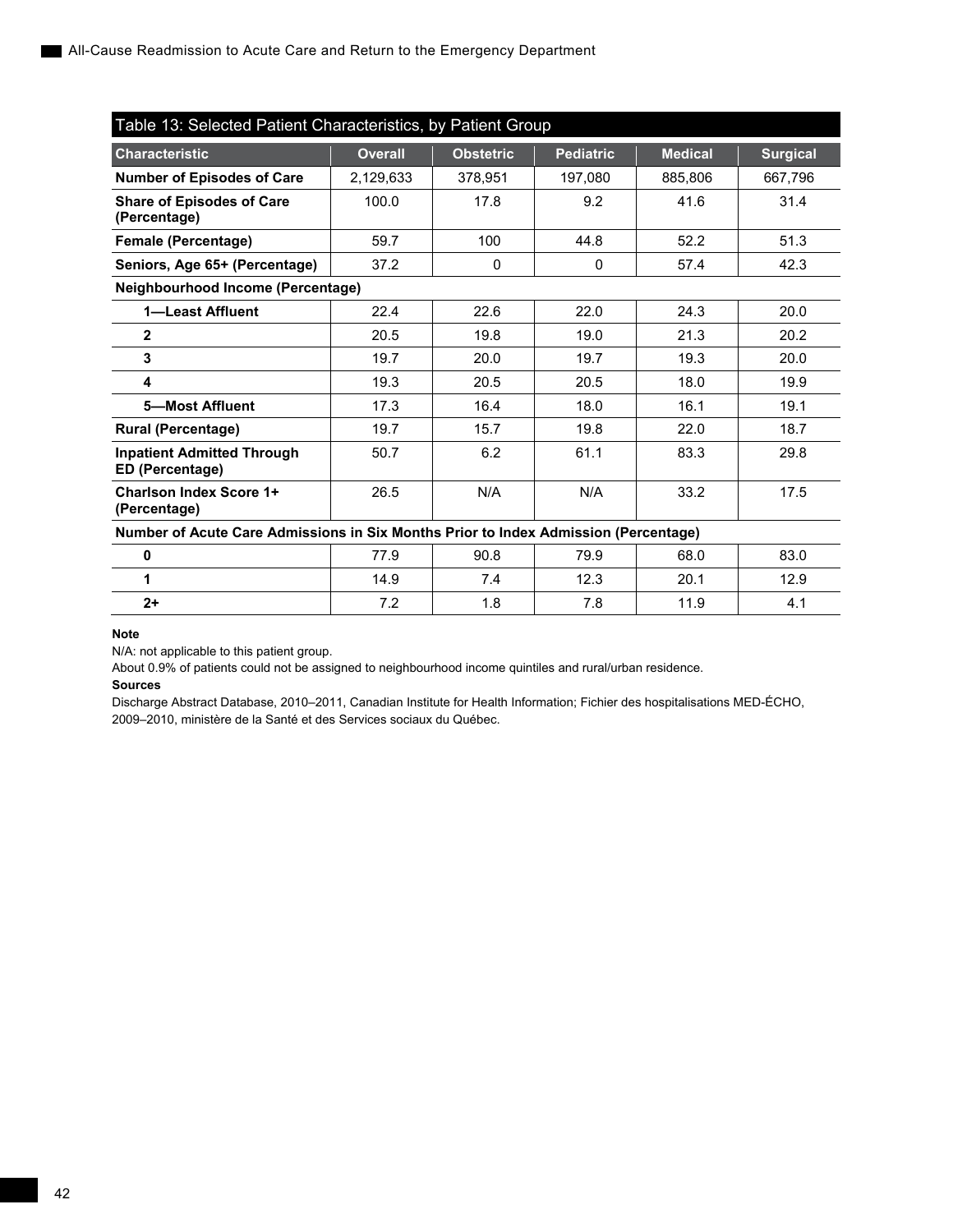| Table 14: Selected Patient Characteristics for Return to Emergency Department, by Patient Group |                |                  |                  |                |                 |  |
|-------------------------------------------------------------------------------------------------|----------------|------------------|------------------|----------------|-----------------|--|
| <b>Characteristic</b>                                                                           | <b>Overall</b> | <b>Obstetric</b> | <b>Pediatric</b> | <b>Medical</b> | <b>Surgical</b> |  |
| Number of Episodes of Care                                                                      | 1,008,409      | 188,448          | 92,240           | 413,197        | 314,524         |  |
| <b>Share of Episodes of Care</b><br>(Percentage)                                                | 100.0          | 18.7             | 9.1              | 41.0           | 31.2            |  |
| <b>Female (Percentage)</b>                                                                      | 59.9           | 100.0            | 44.2             | 51.7           | 51.3            |  |
| Seniors, Age 65+ (Percentage)                                                                   | 36.0           | 0                | 0                | 56.5           | 41.3            |  |
| Neighbourhood Income (Percentage)                                                               |                |                  |                  |                |                 |  |
| 1-Least Affluent                                                                                | 21.9           | 22.4             | 21.6             | 23.7           | 19.2            |  |
| $\mathbf{2}$                                                                                    | 20.2           | 19.8             | 19.1             | 20.9           | 19.9            |  |
| 3                                                                                               | 19.8           | 20.3             | 19.9             | 19.4           | 19.9            |  |
| 4                                                                                               | 19.6           | 20.9             | 21.0             | 18.3           | 20.2            |  |
| 5-Most Affluent                                                                                 | 17.6           | 15.9             | 17.4             | 16.6           | 20.0            |  |
| <b>Rural (Percentage)</b>                                                                       | 17.4           | 13.5             | 17.3             | 19.7           | 16.8            |  |
| <b>Inpatient Admitted Through</b><br>ED (Percentage)                                            | 49.6           | 6.8              | 57.5             | 83.6           | 28.2            |  |
| <b>Charlson Index Score 1+</b><br>(Percentage)                                                  | 22.7           | N/A              | N/A              | 29.1           | 14.4            |  |
| Number of ED Visits Within Six Months Prior to Index Admission (Percentage)                     |                |                  |                  |                |                 |  |
| 0                                                                                               | 51.1           | 75.8             | 48.4             | 34.0           | 59.6            |  |
| $\mathbf{1}$                                                                                    | 23.2           | 13.9             | 24.7             | 28.2           | 21.8            |  |
| $\overline{2}$                                                                                  | 11.4           | 5.4              | 12.6             | 15.5           | 9.3             |  |
| $3+$                                                                                            | 14.2           | 4.9              | 14.3             | 22.2           | 9.3             |  |

N/A: not applicable to this patient group.

Results are based on Ontario, Alberta and Yukon.

About 0.9% of patients could not be assigned to neighbourhood income quintiles and rural/urban residence.

#### **Sources**

Discharge Abstract Database and National Ambulatory Care Reporting System, 2010–2011, Canadian Institute for Health Information.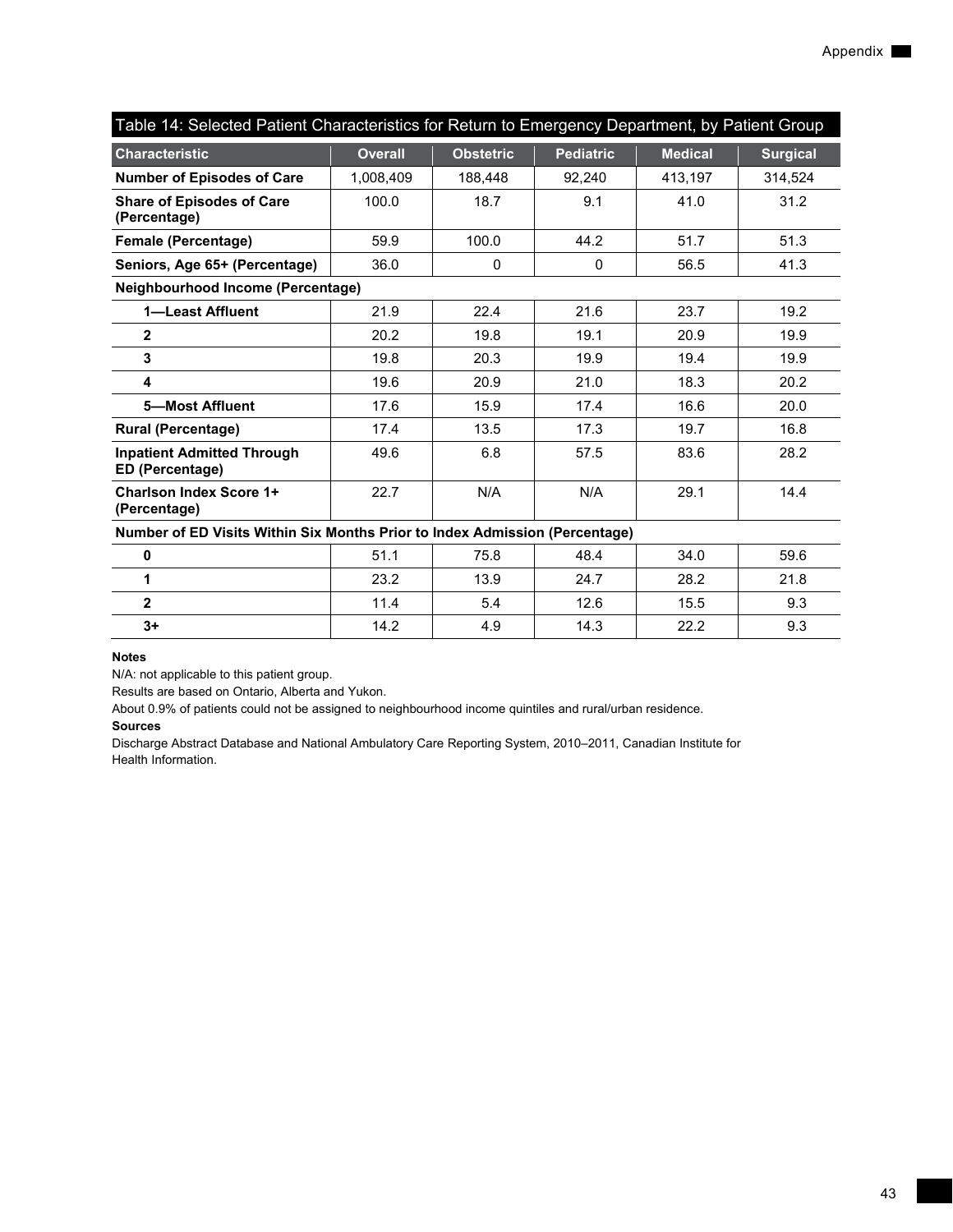| Table 15: Risk-Adjusted Rate of Readmission to Acute Care, by Patient Group and Jurisdiction |                      |                   |                     |                   |  |
|----------------------------------------------------------------------------------------------|----------------------|-------------------|---------------------|-------------------|--|
|                                                                                              | <b>Patient Group</b> |                   |                     |                   |  |
| <b>Jurisdiction</b>                                                                          | <b>Obstetric</b>     | Pediatric         | <b>Medical</b>      | Surgical          |  |
| <b>B.C.</b>                                                                                  | $2.5(2.4-2.6)$       | $6.0(5.7-6.3)$    | 14.1 (13.8-14.2)    | $7.0(6.8 - 7.1)$  |  |
| Alta.                                                                                        | $2.0(1.8-2.1)$       | $6.1(5.8-6.4)$    | 12.7 (12.5–13.0)    | $6.4(6.2 - 6.6)$  |  |
| Sask.                                                                                        | $2.3(2.1-2.5)$       | $7.6(7.2 - 8.1)$  | 15.2 (14.9–15.5)    | $7.3(7.0 - 7.6)$  |  |
| Man.                                                                                         | $2.7(2.6-2.9)$       | $7.0(6.5 - 7.5)$  | 13.8 (13.4–14.1)    | $6.2(5.9-6.4)$    |  |
| Ont.                                                                                         | $1.8(1.8-1.9)$       | $6.8(6.7 - 7.1)$  | 13.0 (13.0-13.2)    | $6.5(6.3-6.5)$    |  |
| Que.                                                                                         | $1.6(1.4-1.6)$       | $5.9(5.8 - 6.2)$  | 13.2 (13.0-13.3)    | $6.4(6.2 - 6.4)$  |  |
| N.B.                                                                                         | $2.3(2.0-2.6)$       | $6.1(5.4 - 6.8)$  | 13.0 (12.6-13.4)    | $6.5(6.2 - 6.9)$  |  |
| <b>N.S.</b>                                                                                  | $3.0(2.8-3.3)$       | $7.3(6.7 - 7.8)$  | $12.1(11.7-12.6)$   | $6.2(5.9-6.5)$    |  |
| <b>P.E.I.</b>                                                                                | $1.9(1.2 - 2.6)$     | $8.8(7.1 - 10.4)$ | 13.8 (12.9–14.7)    | $6.4(5.4 - 7.3)$  |  |
| N.L.                                                                                         | $2.9(2.5-3.2)$       | $6.3(5.5 - 7.2)$  | $13.5(13.1 - 14.1)$ | $6.0(5.6 - 6.4)$  |  |
| Y.T.                                                                                         | $1.9(0.7-3.2)$       | $4.9(0.8 - 8.8)$  | 13.2 (11.0–15.3)    | $6.8(4.4-9.3)$    |  |
| <b>N.W.T.</b>                                                                                | $1.5(0.7-2.4)$       | $8.8(6.7-11.0)$   | 14.2 (12.4–16.0)    | $9.7(7.4 - 11.9)$ |  |
| Nun.                                                                                         | $2.0(0.6-3.3)$       | $9.1(5.9 - 12.1)$ | 18.0 (14.9-21.0)    | $9.6(2.8-16.1)$   |  |
| Canada                                                                                       | $2.0(1.9-2.0)$       | $6.5(6.4 - 6.6)$  | 13.3 (13.2-13.4)    | $6.5(6.4 - 6.5)$  |  |

#### **Note**

Rates were adjusted for age, sex, admission via the emergency department, number of acute care visits six months prior to the index discharge, comorbidity score and Case Mix Group.

#### **Sources**

Discharge Abstract Database, 2010–2011, Canadian Institute for Health Information; Fichier des hospitalisations MED-ÉCHO, 2009–2010, ministère de la Santé et des Services sociaux du Québec.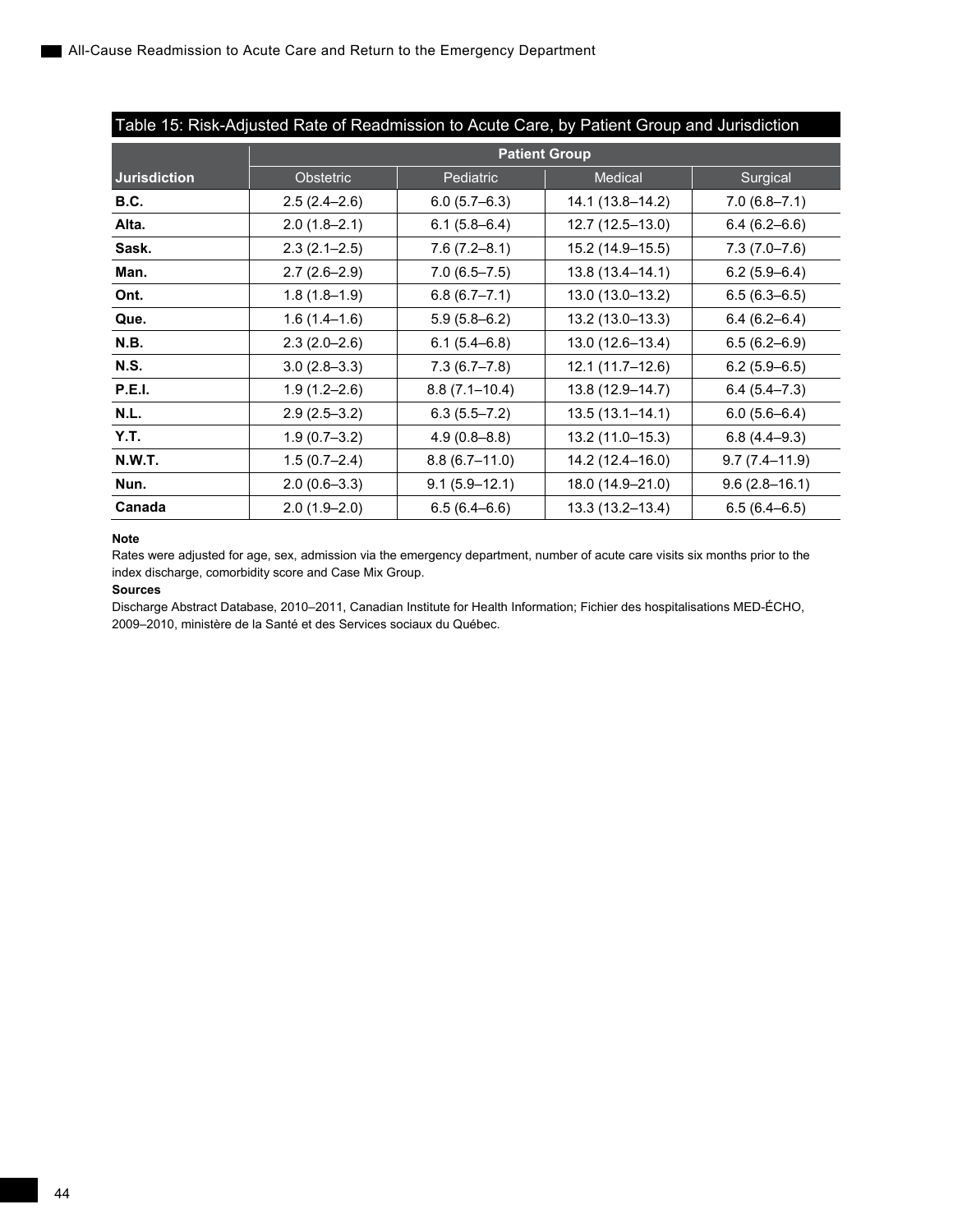| Table 16: Odds Ratios of Readmission to Acute Care, by Risk Factors and Patient Group                       |                                |                                 |                                |                                |  |
|-------------------------------------------------------------------------------------------------------------|--------------------------------|---------------------------------|--------------------------------|--------------------------------|--|
|                                                                                                             | <b>Obstetric</b>               | <b>Pediatric</b>                | <b>Medical</b>                 | <b>Surgical</b>                |  |
| <b>Patient Age</b>                                                                                          | Reference: 25-34               | Reference: 0-4                  | Reference: 20-44               | Reference: 20-44               |  |
|                                                                                                             | < 25: 1.13<br>$(1.07 - 1.20)$  | $5 - 9:0.81$<br>$(0.76 - 0.86)$ | 45-64: 1.18<br>$(1.15 - 1.21)$ | 45-64: 1.09<br>$(1.05 - 1.12)$ |  |
|                                                                                                             | $35 + 1.14$<br>$(1.07 - 1.21)$ | 10-14: 0.90<br>$(0.85 - 0.95)$  | 65-84: 1.32<br>$(1.29 - 1.35)$ | 65-84: 1.30<br>$(1.26 - 1.34)$ |  |
|                                                                                                             |                                | 15-19: 0.89<br>$(0.84 - 0.93)$  | $85 + 1.35$<br>$(1.32 - 1.39)$ | $85 + 1.36$<br>$(1.30 - 1.42)$ |  |
| <b>Male (Versus</b><br>Female)                                                                              | <b>NA</b>                      | <b>NS</b>                       | $1.05(1.03 - 1.06)$            | $1.12(1.10 - 1.14)$            |  |
| <b>Charlson Index</b><br>Score 1 (Versus 0)                                                                 | <b>NA</b>                      | <b>NA</b>                       | $1.36(1.34 - 1.38)$            | $1.60(1.55 - 1.64)$            |  |
| <b>Charlson Index</b><br>Score 2                                                                            | <b>NA</b>                      | <b>NA</b>                       | $1.64(1.60 - 1.68)$            | 1.94 (1.87-2.02)               |  |
| <b>Rural Residence</b><br>(Versus Urban)                                                                    | $1.09(1.03 - 1.16)$            | $1.05(1.003 - 1.10)$            | $1.10(1.08 - 1.11)$            | $1.06(1.03 - 1.08)$            |  |
| <b>Income Quintile 1</b><br>(Versus Quintile 5)                                                             | $1.10(1.02 - 1.18)$            | $1.12(1.05 - 1.18)$             | $1.10(1.08 - 1.12)$            | $1.12(1.08 - 1.15)$            |  |
| <b>Admission via ED</b>                                                                                     | $2.61(2.45 - 2.78)$            | $1.13(1.09 - 1.17)$             | $1.27(1.25 - 1.30)$            | $1.31(1.28 - 1.34)$            |  |
| LOS Variance $\leq$ -5<br>(Versus 0)                                                                        | 7.15 (3.76-13.60)              | $2.13(1.92 - 2.36)$             | $1.33(1.30 - 1.37)$            | $2.15(2.05 - 2.25)$            |  |
| LOS Variance -4 to -3                                                                                       | $1.64(1.18 - 2.30)$            | $1.57(1.43 - 1.71)$             | $1.16(1.13 - 1.19)$            | $1.54(1.48 - 1.62)$            |  |
| LOS Variance -2 to -1                                                                                       | $1.23(1.16 - 1.31)$            | $1.08(1.03 - 1.14)$             | <b>NS</b>                      | $1.06(1.02 - 1.09)$            |  |
| LOS Variance 1 to 2                                                                                         | 1.78 (1.68-1.90)               | $1.26(1.18 - 1.34)$             | $1.11(1.08 - 1.14)$            | $1.38(1.33 - 1.43)$            |  |
| <b>LOS Variance 3 to 4</b>                                                                                  | $3.07(2.76 - 3.41)$            | $1.57(1.45 - 1.71)$             | $1.21(1.17 - 1.24)$            | 1.82 (1.74-1.90)               |  |
| LOS Variance ≥5                                                                                             | $3.65(3.27 - 4.08)$            | $2.26(2.11 - 2.42)$             | $1.15(1.12 - 1.18)$            | $2.07(2.00 - 2.15)$            |  |
| <b>Number of</b><br><b>Admissions to Acute</b><br><b>Care Six Months</b><br>Prior to Index: 1<br>(Versus 0) | $1.93(1.80 - 2.06)$            | $2.31(2.20 - 2.43)$             | $1.72(1.69 - 1.74)$            | $1.63(1.59 - 1.67)$            |  |
| Number of<br><b>Admissions to Acute</b><br><b>Care Six Months</b><br>Prior to Index: 2+                     | 4.50 (4.12-4.92)               | $5.47(5.22 - 5.73)$             | $3.16(3.11 - 3.21)$            | $2.53(2.44 - 2.62)$            |  |

NA: not applicable to this patient group.

NS: not statistically significant.

LOS: length of stay.

## **Sources**

Discharge Abstract Database, 2010–2011, Canadian Institute for Health Information; Fichier des hospitalisations MED-ÉCHO, 2009–2010, ministère de la Santé et des Services sociaux du Québec.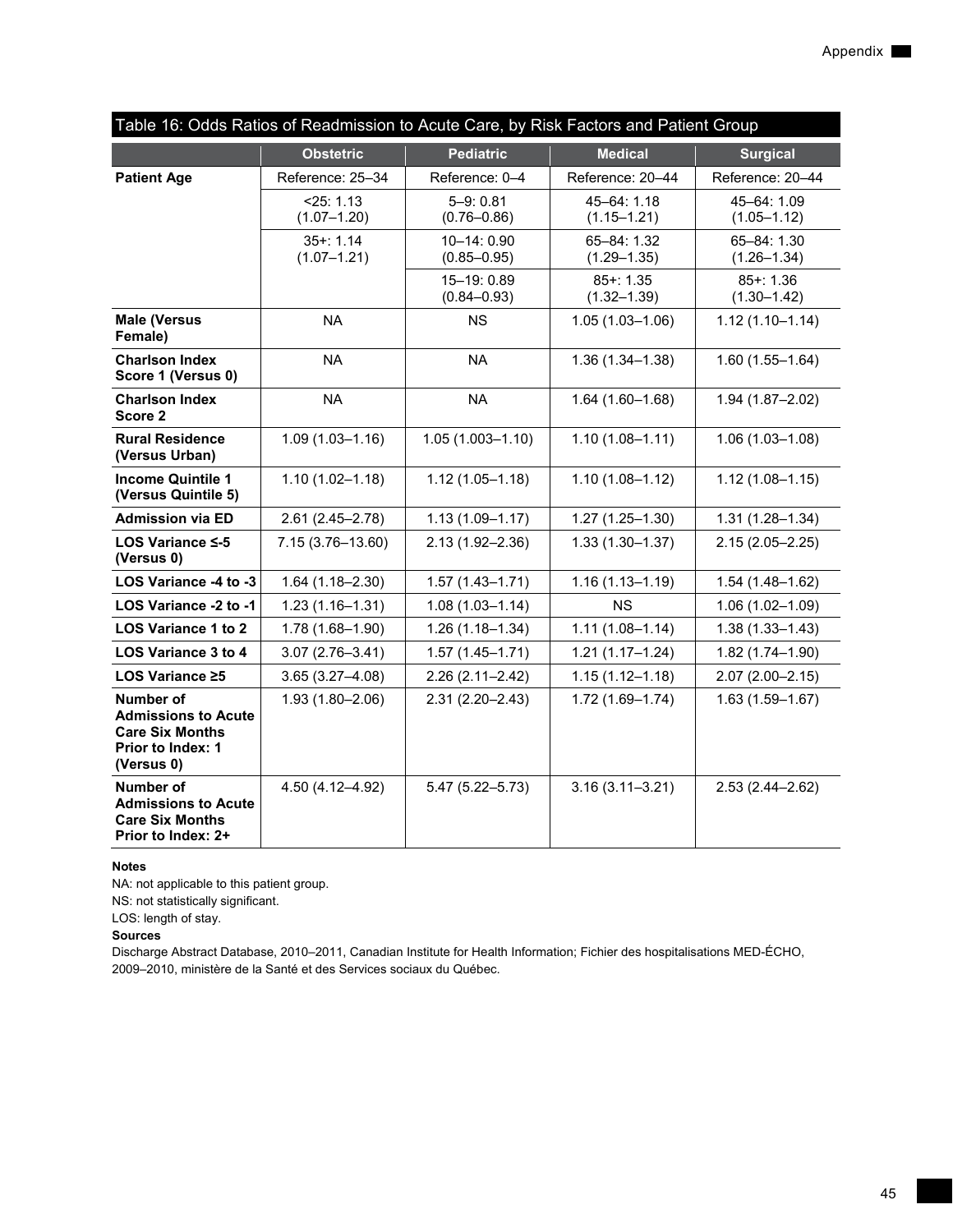| Table 17: Odds Ratios of Return to ED, by Risk Factors and Patient Group        |                                 |                                |                                |                                |
|---------------------------------------------------------------------------------|---------------------------------|--------------------------------|--------------------------------|--------------------------------|
|                                                                                 | <b>Obstetric</b>                | <b>Pediatric</b>               | <b>Medical</b>                 | <b>Surgical</b>                |
| <b>Patient Age</b>                                                              | Reference: 25-34                | Reference: 0-4                 | Reference: 20-44               | Reference: 20-44               |
|                                                                                 | $<$ 25: 1.10<br>$(1.05 - 1.16)$ | 5-9: NS                        | 45-64: 0.90<br>$(0.87 - 0.93)$ | 45-64: 0.84<br>$(0.81 - 0.87)$ |
|                                                                                 | 35+: NS                         | $10 - 14$ : NS                 | 65-84: 0.80<br>$(0.78 - 0.83)$ | 65-84: 0.85<br>$(0.82 - 0.88)$ |
|                                                                                 |                                 | 15-19: 1.32<br>$(1.24 - 1.40)$ | $85+:0.77$<br>$(0.75 - 0.80)$  | $85+:0.72$<br>$(0.68 - 0.77)$  |
| <b>Male (Versus</b><br>Female)                                                  | <b>NA</b>                       | <b>NS</b>                      | $1.10(1.07 - 1.12)$            | $1.10(1.07 - 1.12)$            |
| <b>Charlson Index</b><br>Score 1 (Versus 0)                                     | <b>NA</b>                       | <b>NA</b>                      | $1.08(1.06 - 1.11)$            | $1.10(1.06 - 1.14)$            |
| <b>Charlson Index</b><br>Score 2                                                | <b>NA</b>                       | <b>NA</b>                      | $1.23(1.19 - 1.28)$            | $1.23(1.16 - 1.31)$            |
| <b>Rural Residence</b><br>(Versus Urban)                                        | $1.56(1.48 - 1.64)$             | $1.50(1.41 - 1.59)$            | $1.49(1.46 - 1.53)$            | $1.68(1.63 - 1.72)$            |
| <b>Income Quintile 1</b><br>(Versus Quintile 5)                                 | $1.09(1.02 - 1.16)$             | <b>NS</b>                      | $1.08(1.05 - 1.11)$            | $1.07(1.03 - 1.11)$            |
| <b>Admission via ED</b>                                                         | $1.41(1.32 - 1.50)$             | $1.09(1.04 - 1.15)$            | $1.21(1.18 - 1.25)$            | <b>NS</b>                      |
| LOS Variance ≤-5<br>(Versus 0)                                                  | $3.36(1.71 - 6.61)$             | $1.28(1.10 - 1.49)$            | $1.20(1.14 - 1.25)$            | $1.26(1.19 - 1.34)$            |
| <b>LOS Variance</b><br>-4 to -3                                                 | $2.21(1.73 - 2.82)$             | $1.21(1.07 - 1.38)$            | $1.15(1.10 - 1.19)$            | $1.21(1.15 - 1.28)$            |
| <b>LOS Variance</b><br>$-2$ to $-1$                                             | $0.87(0.83 - 0.91)$             | NS.                            | ΝS                             | $1.04(1.01 - 1.08)$            |
| <b>LOS Variance 1 to 2</b>                                                      | $1.25(1.18 - 1.33)$             | <b>NS</b>                      | ΝS                             | $1.11(1.07 - 1.16)$            |
| <b>LOS Variance 3 to 4</b>                                                      | $1.25(1.09 - 1.42)$             | $1.14(1.02 - 1.28)$            | <b>NS</b>                      | $1.27(1.20 - 1.34)$            |
| LOS Variance ≥5                                                                 | $1.25(1.08 - 1.44)$             | $1.41(1.28 - 1.55)$            | $0.87(0.84 - 0.91)$            | $1.08(1.03 - 1.13)$            |
| <b>Number of ED Visits</b><br><b>Six Months Prior to</b><br>Index: 1 (Versus 0) | $1.66(1.57 - 1.75)$             | $1.25(1.17 - 1.34)$            | $1.20(1.16 - 1.23)$            | $1.32(1.28 - 1.36)$            |
| <b>Number of ED Visits</b><br><b>Six Months Prior to</b><br>Index: $2$          | $1.99(1.85 - 2.15)$             | $1.55(1.44 - 1.68)$            | $1.48(1.44 - 1.53)$            | $1.65(1.58 - 1.71)$            |
| <b>Number of ED Visits</b><br><b>Six Months Prior to</b><br>Index: $3+$         | $3.09(2.89 - 3.31)$             | $2.30(2.16 - 2.46)$            | $2.51(2.45 - 2.58)$            | 2.40 (2.32-2.49)               |

NA: not applicable to this patient group.

NS: not statistically significant.

LOS: length of stay.

Results are based on Ontario, Alberta and Yukon.

### **Sources**

Discharge Abstract Database and National Ambulatory Care Reporting System, 2010–2011, Canadian Institute for Health Information.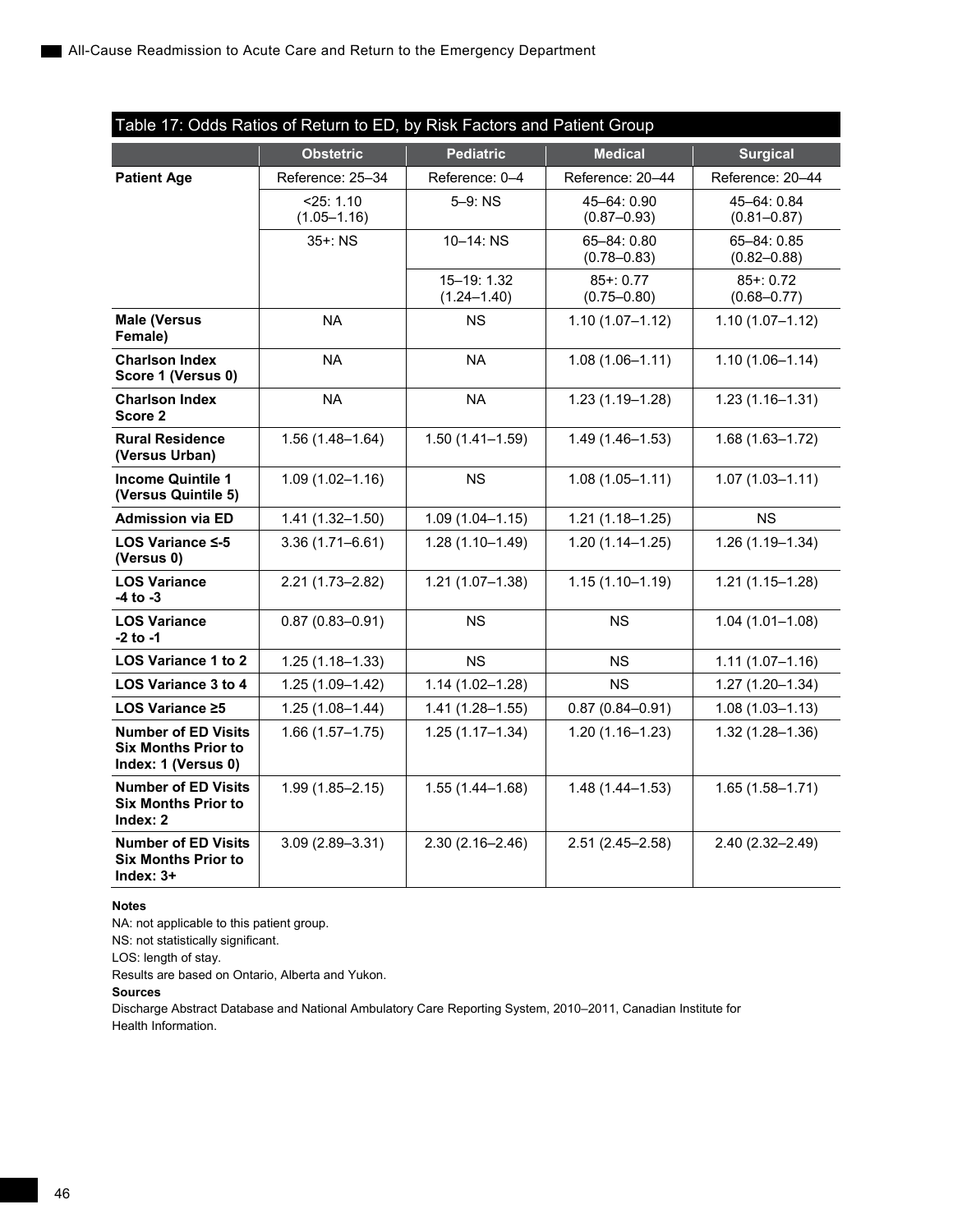| Table 18: Odds Ratios for Acute Care Readmission, by Hospital Length-of-Stay Variance |                    |                          |  |  |  |  |
|---------------------------------------------------------------------------------------|--------------------|--------------------------|--|--|--|--|
| <b>Hospital LOS Variance</b>                                                          | <b>Odds Ratios</b> | 95% Confidence Intervals |  |  |  |  |
| <-1.00 Day                                                                            | 1.40               | $(1.31 - 1.50)$          |  |  |  |  |
| $-1.00$ to $-0.49$ Days                                                               | 1.03               | $(1.01 - 1.06)$          |  |  |  |  |
| $-0.50$ to $-0.01$ Days                                                               | 1.04               | $(1.03 - 1.05)$          |  |  |  |  |
| 0 to 0.49 Days                                                                        | Reference          |                          |  |  |  |  |
| 0.50 to 0.99 Days                                                                     | 0.96               | $(0.94 - 0.97)$          |  |  |  |  |
| $\geq$ 1 Day                                                                          | 0.95               | $(0.92 - 0.97)$          |  |  |  |  |

This analysis excluded hospitals with fewer than 50 index discharges annually.

Only typical patients were included in the calculation of hospital length-of-stay variance.

Odds ratios were adjusted for patient group, age, sex, neighbourhood income quintiles, rural/urban residence, admission via emergency department and number of acute care visits six months prior to index discharge.

#### **Sources**

Discharge Abstract Database, 2010–2011, Canadian Institute for Health Information; Fichier des hospitalisations MED-ÉCHO, 2009–2010, ministère de la Santé et des Services sociaux du Québec.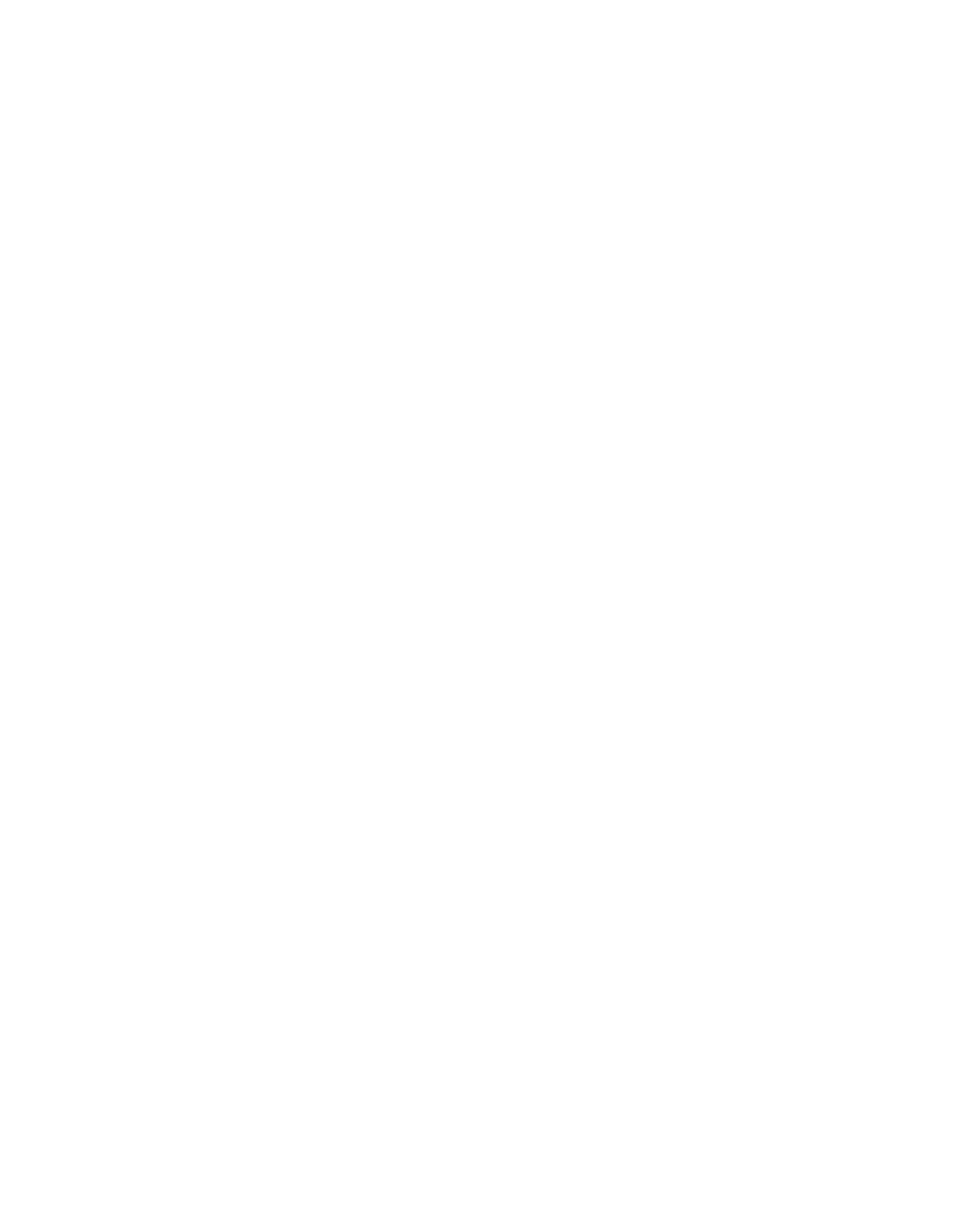# <span id="page-58-0"></span>References

- 1. Congressional Research Service, *Medicare Hospital Readmissions: Issues, Policy Options and PPACA* (Washington, D.C.: CRS, 2005).
- 2. S. F. Jencks, M. V. Williams and E. A. Coleman, "Rehospitalizations Among Patients in the Medicare Fee-for-Service Program," *New England Journal of Medicine* 360, 14 (2009): pp. 1418–1428.
- 3. K. L. Soeken et al., "Predictors of Hospital Readmission: A Meta-Analysis," *Evaluation and the Health Professions* 14, 3 (1991): pp. 262–281.
- 4. J. R. Vest et al., "Determinants of Preventable Readmissions in the United States: A Systematic Review," *Implementation Science* 5 (2010): p. 88.
- 5. G. F. Anderson and E. P. Steinberg, "Hospital Readmissions in the Medicare Population," *New England Journal of Medicine* 311, 21 (1984): pp. 1349–1353.
- 6. S. E. Frankl, J. L. Breeling and L. Goldman, "Preventability of Emergent Hospital Readmission," *American Journal of Medicine* 90, 6 (1991): pp. 667–674.
- 7. C. H. Yam et al., "Avoidable Readmission in Hong Kong—System, Clinician, Patient or Social Factor?," *BMC Health Services Research* 10 (2010): p. 311.
- 8. S. F. Jencks, D. K. Williams and T. L. Kay, "Assessing Hospital-Associated Deaths From Discharge Data: The Role of Length of Stay and Comorbidities," *JAMA* 260, 15 (1988): pp. 2240–2246.
- 9. A. Clarke, "Are Readmissions Avoidable?," *BMJ* 301, 6761 (1990): pp. 1136–1138.
- 10. H. Graham and B. Livesley, "Can Readmissions to a Geriatric Medical Unit Be Prevented?," *Lancet* 1, 8321 (1983): pp. 404–406.
- 11. P. Halfon et al., "Measuring Potentially Avoidable Hospital Readmissions," *Journal of Clinical Epidemiology* 55, 6 (2002): pp. 573–587.
- 12. E. Z. Oddone et al., "Classifying General Medicine Readmissions: Are They Preventable? Veterans Affairs Cooperative Studies in Health Services Group on Primary Care and Hospital Readmissions," *Journal of General Internal Medicine* 11, 10 (1996): pp. 597–607.
- 13. E. I. Williams and F. Fitton, "Factors Affecting Early Unplanned Readmission of Elderly Patients to Hospital," *BMJ* 297, 6651 (1988): pp. 784–787.
- 14. C. van Walraven et al., "Derivation and Validation of an Index to Predict Early Death or Unplanned Readmission After Discharge From Hospital to the Community," *CMAJ* 182, 6 (2010): pp. 551–557.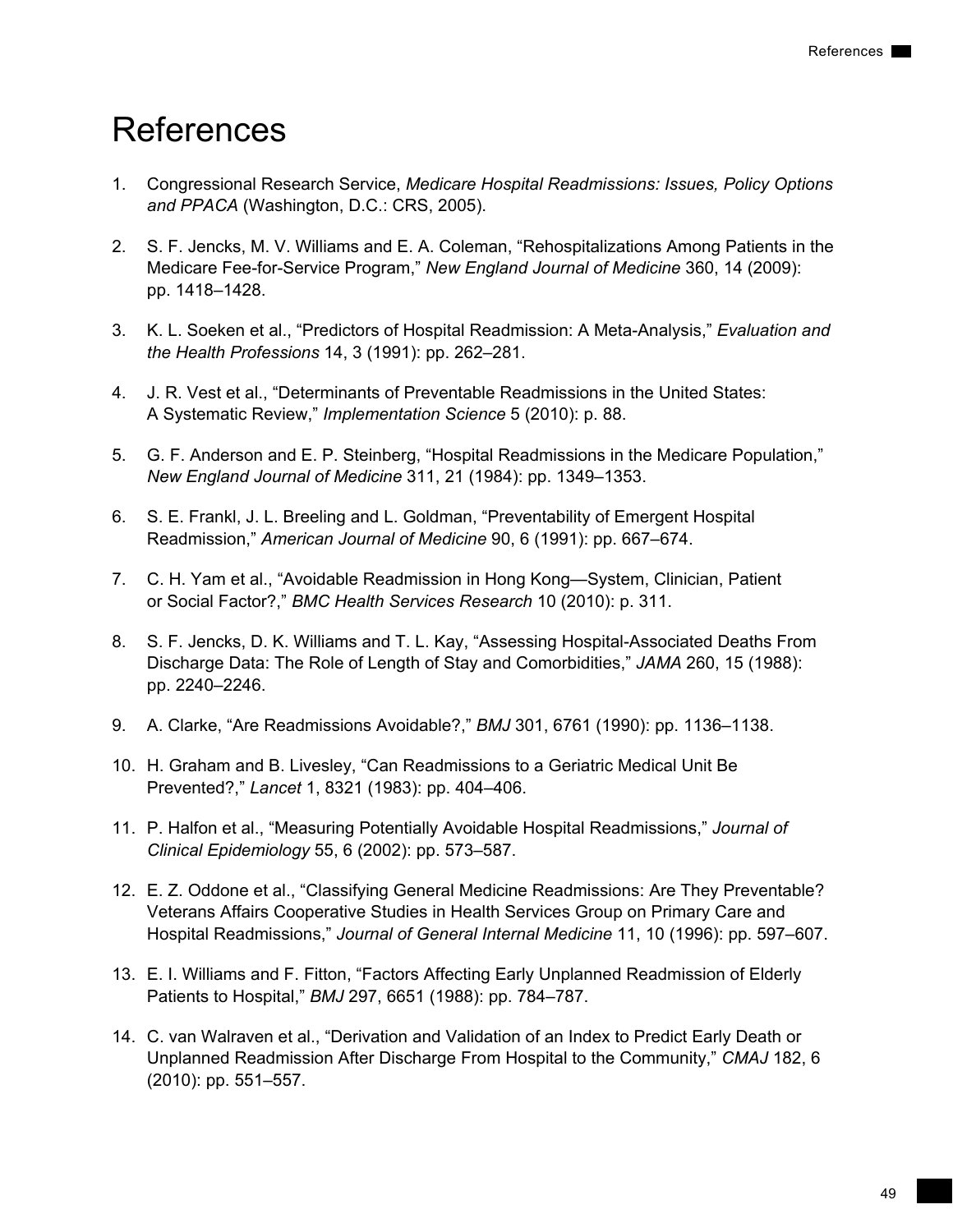- 15. C. van Walraven et al., "Proportion of Hospital Readmissions Deemed Avoidable: A Systematic Review," *CMAJ* 183, 7 (2011): pp. E391–E402.
- 16. C. Boult et al., "Screening Elders for Risk of Hospital Admission," *Journal of the American Geriatrics Society* 41, 8 (1993): pp. 811–817.
- 17. H. M. Krumholz et al., "Readmission After Hospitalization for Congestive Heart Failure Among Medicare Beneficiaries," *Archives of Internal Medicine* 157, 1 (1997): pp. 99–104.
- 18. J. S. Weissman, R. S. Stern and A. M. Epstein, "The Impact of Patient Socioeconomic Status and Other Social Factors on Readmission: A Prospective Study in Four Massachusetts Hospitals," *Inquiry* 31, 2 (1994): pp. 163–172.
- 19. T. Heggestad, "Do Hospital Length of Stay and Staffing Ratio Affect Elderly Patients' Risk of Readmission? A Nation-Wide Study of Norwegian Hospitals," *Health Services Research* 37, 3 (2002): pp. 647–665.
- 20. C. van Walraven et al., "Incidence of Potentially Avoidable Urgent Readmissions and Their Relation to All-Cause Urgent Readmissions," *CMAJ* 183, 14 (2011): pp. E1067–E1072.
- 21. E. A. Coleman et al., "The Care Transitions Intervention: Results of a Randomized Controlled Trial," *Archives of Internal Medicine* 166, 17 (2006): pp. 1822–1828.
- 22. M. D. Naylor et al., "Comprehensive Discharge Planning and Home Follow-Up of Hospitalized Elders: A Randomized Clinical Trial," *JAMA* 281, 7 (1999): pp. 613–620.
- 23. M. W. Rich et al., "A Multidisciplinary Intervention to Prevent the Readmission of Elderly Patients With Congestive Heart Failure," *New England Journal of Medicine* 333, 18 (1995): pp. 1190–1195.
- 24. C. van Walraven et al., "Continuity of Care and Patient Outcomes After Hospital Discharge," *Journal of General Internal Medicine* 19, 6 (2004): pp. 624–645.
- 25. Canadian Institute for Health Information, *Health Indicators 2011* (Ottawa, Ont.: CIHI, 2011).
- 26. D. Chollet, A. Barrett and T. Lake, *Reducing Hospital Readmissions in New York State: A Simulation Analysis of Alternative Payment Incentives* (New York, New York: NYS Health Foundation, 2011).
- 27. N. I. Goldfield et al., "Identifying Potentially Preventable Readmissions," *Health Care Financing Review* 30, 1 (2008): pp. 75–91.
- 28. G. P. Westert et al., "An International Study of Hospital Readmissions and Related Utilization in Europe and the USA," *Health Policy* 61, 3 (2002): pp. 269–278.
- 29. M. M. van der Klauw et al., "A Population-Based Case-Cohort Study of Drug-Associated Agranulocytosis," *Archives of Internal Medicine* 159 (1999): pp. 369–374.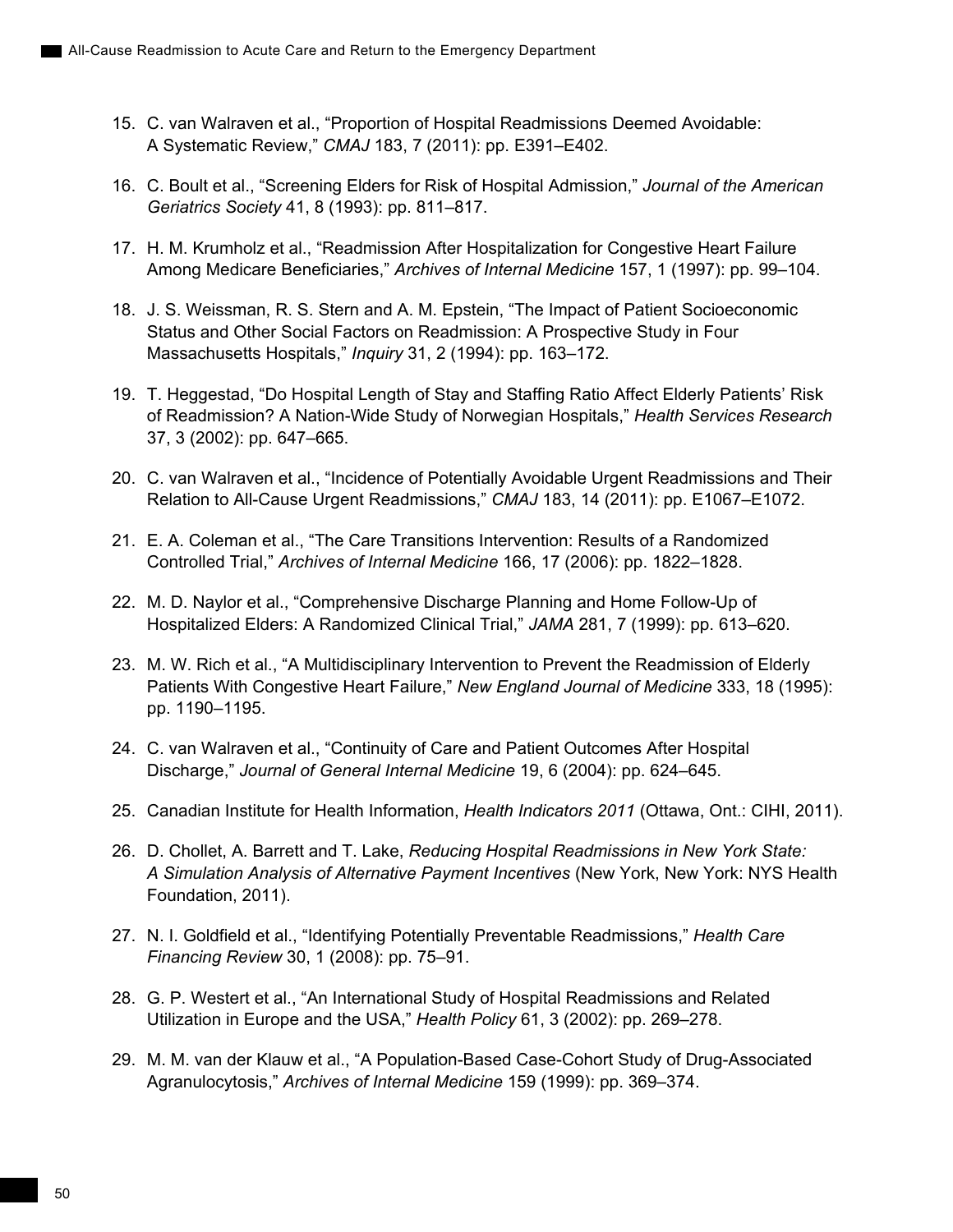- 30. D. Foster and J. Young, *Research Brief: Lower Readmissions for Heart Patients Tied to Core Measure Compliance and Shorter Lengths of Stay* (New York, New York: Thomson Reuters, 2011).
- 31. A. J. Lee, R. P. Ellis and A. R. Merrill, "Bundling Post-Acute Care (PAC) With Medicare DRG Payments: An Exploration of the Distributional and Risk Consequences," *Inquiry: A Journal of Medical Care Organization, Provision and Financing* 33, 3 (1996): pp. 283–291.
- 32. Canadian Institute for Health Information, *DAD Resource Intensity Weights and Expected Length of Stay for CMG+ 2011* (Ottawa, Ont.: CIHI, 2011).
- 33. A. Clarke and R. Rosen, "Length of Stay: How Short Should Hospital Care Be?," *European Journal of Public Health* 11, 2 (2001): pp. 166–170.
- 34. D. Walker, *Caring for Our Aging Population and Addressing Alternate Level of Care: Report Submitted to the Minister of Health and Long-Term Care* (Toronto, Ont.: Ministry of Health and Long-Term Care, 2011).
- 35. T. Jackson et al., "Measurement of Adverse Events Using 'Incidence Flagged' Diagnosis Codes," *Journal of Health Services Research & Policy* 11, 1 (2006): pp. 21–26.
- 36. M. S. Sheppard et al., "Are Longer Hospital Stays Beneficial for the Elderly?," *Hospital Quarterly* 6, 2 (2002): pp. 52–55.
- 37. CBC News, *Seniors Prefer Hospitals Over Long-Term Care Homes*, last modified January 5, 2012, accessed on February 2, 2012, from <http://www.cbc.ca>.
- 38. A. Guttmann et al., "Association Between Waiting Times and Short Term Mortality and Hospital Admission After Departure From Emergency Department: Population Based Cohort Study From Ontario, Canada," *BMJ* 342 (2011): p. d2983.
- 39. J. Coast, A. Inglis and S. Frankel, "Alternatives to Hospital Care: What Are They and Who Should Decide," *BMJ* 312 (1996): pp. 162–166.
- 40. C. Penney and E. Henry, "Improving Performance Management for Delivering Appropriate Care for Patients No Longer Needing Acute Hospital Care," *Journal of Health Services Research & Policy* 13, Suppl. 1 (2008): pp. 30–34.
- 41. F. S. Ram et al., "Hospital at Home for Patients With Acute Exacerbations of Chronic Obstructive Pulmonary Disease: Systematic Review of Evidence," *BMJ* 329, 7461 (2004): p. 315.
- 42. C. Wellberry, *Patients Prefer Home Vs. Hospital Care for Acute Illness*, last modified 2012, accessed from <http://www.aafp.org>.
- 43. D. Goodridge et al., "Rural/Urban Differences in Health Care Utilization and Place of Death for Persons With Respiratory Illness in the Last Year of Life," *Rural and Remote Health* 10, 2 (2010): p. 1349.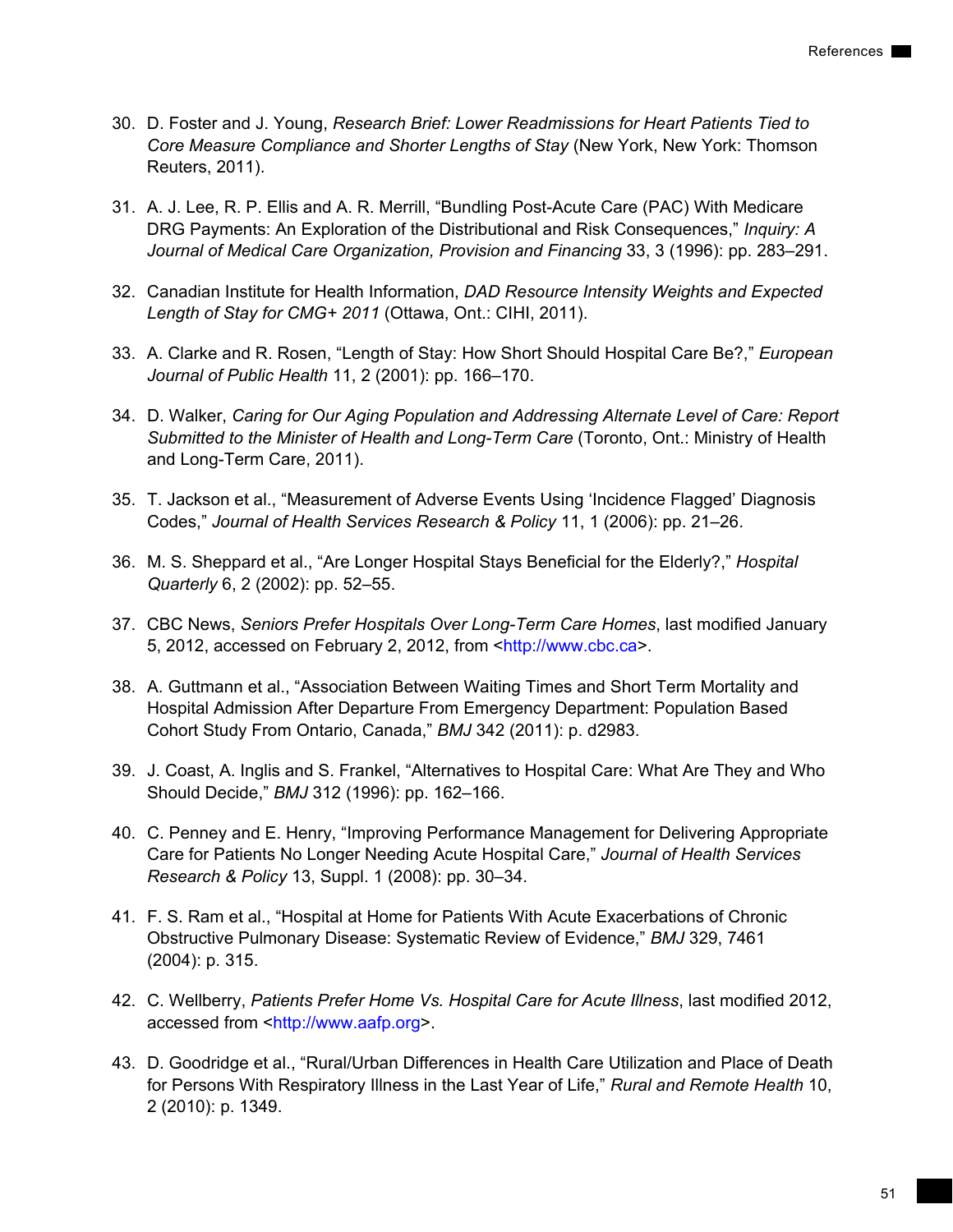- 44. C. Burt, L. McCaig and A. Simon, *Emergency Department Visits by Persons Recently Discharged From U.S. Hospitals* (Hyattsville, Maryland: National Center for Health Statistics, 2008).
- 45. Canadian Institute for Health Information, *Understanding Emergency Department Wait Times: Who Is Using Emergency Departments and How Long Are They Waiting?* (Ottawa, Ont.: CIHI, 2005).
- 46. Canadian Institute for Health Information, *Emergency Departments and Children in Ontario* (Ottawa, Ont.: CIHI, 2008).
- 47. J. Escarrabill, "Discharge Planning and Home Care for End-Stage COPD Patients," *European Respiratory Journal* 34, 2 (2009): pp. 507–512.
- 48. S. Paul, "Hospital Discharge Education for Patients With Heart Failure: What Really Works and What Is the Evidence?," *Critical Care Nurse* 28, 2 (2008): pp. 66–82.
- 49. L. O. Hansen et al., "Interventions to Reduce 30-Day Rehospitalization: A Systematic Review," *Annals of Internal Medicine* 155, 8 (2011): pp. 520–528.
- 50. Health Quality Ontario, *2011 Quality Improvement Plans: An Analysis for Learning* (Toronto, Ont.: HQO, 2011).
- 51. Public Health Agency of Canada, *Patterns of Health Services Utilization in Rural Canada*, last modified October 24, 2011, accessed on February 2, 2012, from <http://www.phac-aspc.gc.ca>.
- 52. Canadian Institute for Health Information, *Profiling Acute Inpatient Care for Sparsely Populated Areas in Western Canada* (Ottawa, Ont.: CIHI, 2011).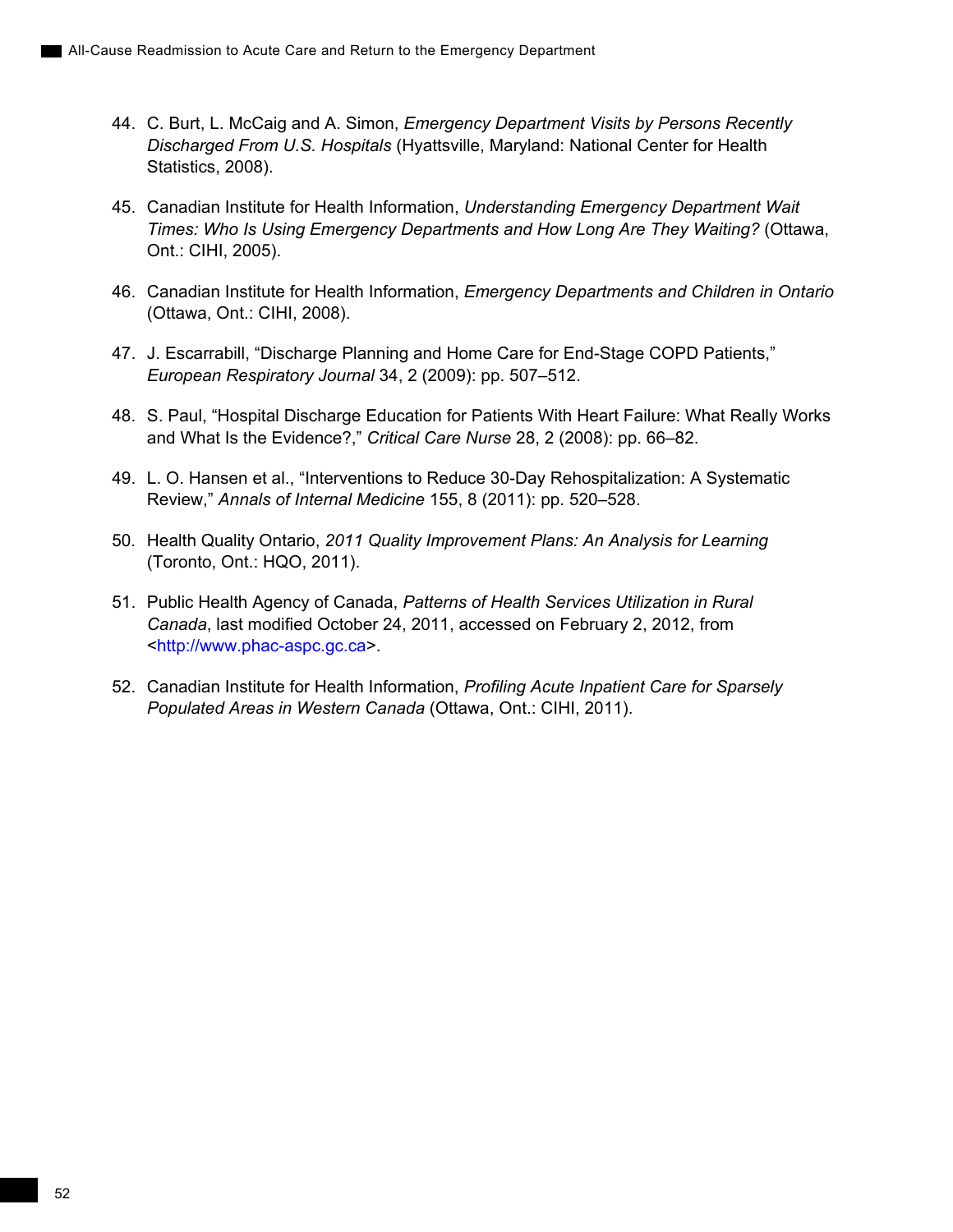Production of this report is made possible by financial contributions from Health Canada and provincial and territorial governments. The views expressed herein do not necessarily represent the views of Health Canada or any provincial or territorial government.

All rights reserved.

The contents of this publication may be reproduced unaltered, in whole or in part and by any means, solely for non-commercial purposes, provided that the Canadian Institute for Health Information is properly and fully acknowledged as the copyright owner. Any reproduction or use of this publication or its contents for any commercial purpose requires the prior written authorization of the Canadian Institute for Health Information. Reproduction or use that suggests endorsement by, or affiliation with, the Canadian Institute for Health Information is prohibited.

For permission or information, please contact CIHI:

Canadian Institute for Health Information 495 Richmond Road, Suite 600 Ottawa, Ontario K2A 4H6

Phone: 613-241-7860 Fax: 613-241-8120 www.cihi.ca copyright@cihi.ca

ISBN 978-1-77109-040-7 (PDF)

© 2012 Canadian Institute for Health Information

How to cite this document: Canadian Institute for Health Information, *All-Cause Readmission to Acute Care and Return to the Emergency Department* (Ottawa, Ont.: CIHI, 2012).

Cette publication est aussi disponible en français sous le titre *Réadmission en soins de courte durée et retour au service d'urgence, toutes causes confondues*. ISBN 978-1-77109-041-4 (PDF)